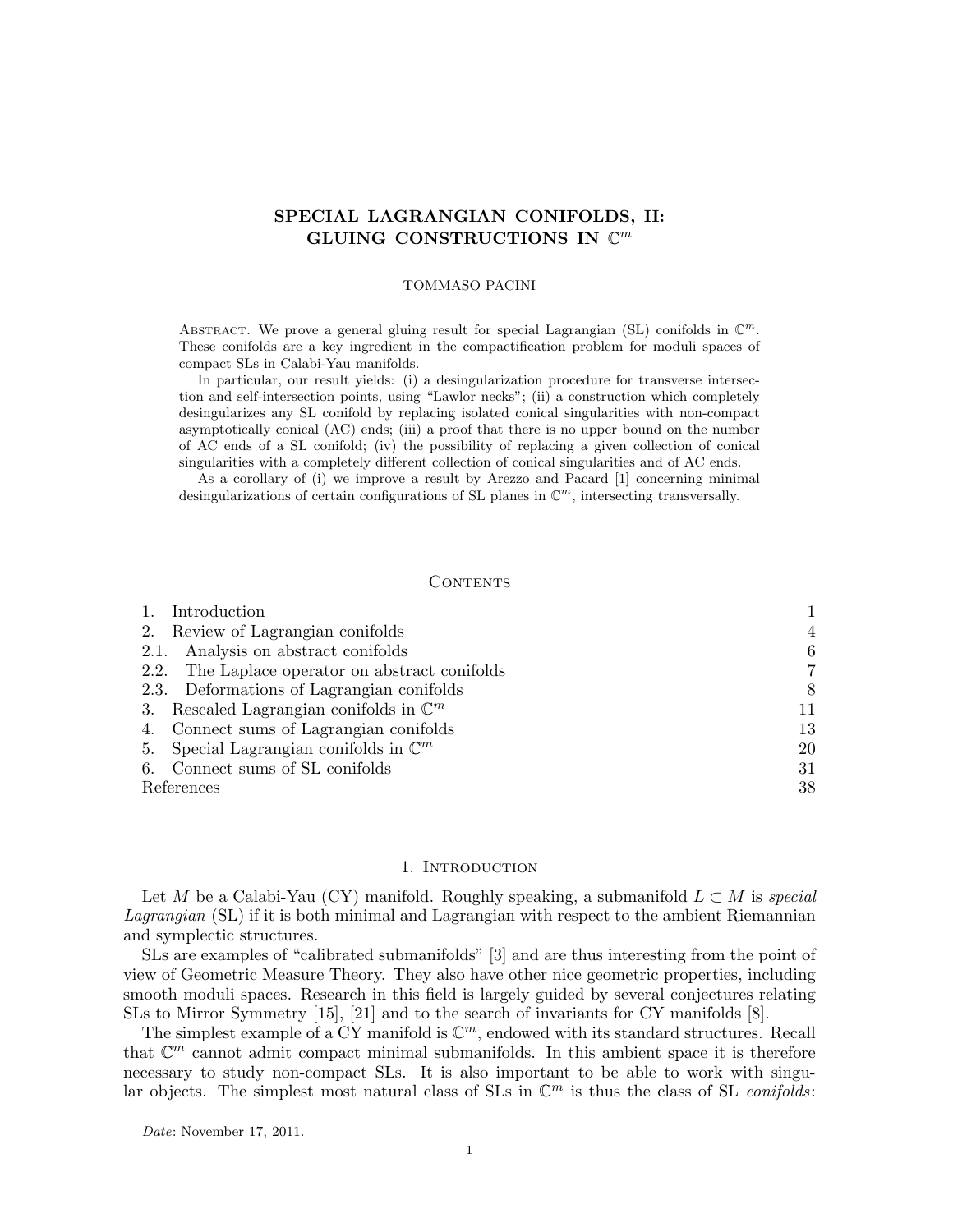submanifolds admitting both isolated "conical singularities" (CS) and non-compact "asymptotically conical" (AC) ends: the former modelled on the "tip", the latter on the "large end", of SL cones. SL cones are, of course, the most basic example of conifolds.

The main motivation for studying SL conifolds in  $\mathbb{C}^m$  stems from the fact that, up to first order and in appropriate coordinate systems, any CY manifold M is modelled on  $\mathbb{C}^m$ . Likewise, a SL submanifold L in M with an isolated conical singularity is modelled on a SL cone in  $\mathbb{C}^m$ . Assume there exists a smooth AC SL conifold  $L$  asymptotic to the cone. The work of Joyce [13], [14], [10] then shows, under appropriate assumptions, how to glue  $\hat{L}$  into a neighbourhood of the singularity obtaining a 1-parameter family  $L_t$  of smooth SLs in M which converges to L as  $t \to 0$ . Currently, the main limitation to Joyce's work is the lack of examples to which to apply his results. In general CY manifolds we have no way of producing SLs with conical singularities. In  $\mathbb{C}^m$ , recent work [3], [5], [6], [9] has produced many classes of examples of SL cones, but some of them are known [7] not to admit AC SL desingularizations, and in general we do not know which do.

The goal of this paper is to define a gluing construction which produces new examples of AC SL submanifolds in  $\mathbb{C}^m$ ; more generally, new examples of SL conifolds. It is also Part II of a multi-step project aiming to set up a general theory of special Lagrangian and, more generally, of calibrated conifolds. Two other papers related to this project are currently available: [19], [20]. The first of these papers provides the analytic foundations for our gluing construction, the second provides the geometric foundations, but actually each paper is self-contained and has its own, independent, focus.

One of the most basic examples to which our construction applies is the following. Given a pair of transverse SL planes satisfying certain "angle conditions", Lawlor constructed a AC SL submanifold interpolating between them: these submanifolds are known as Lawlor necks. Assume given a finite number of SL planes in  $\mathbb{C}^m$ , such that each intersection satisfies Lawlor's conditions. We then prove that it is possible to glue a rescaled copy of the appropriate Lawlor neck into a neighbourhood of the each intersection point obtaining a family of smooth AC SL submanifolds, parametrized by the "size" of the necks, which converges to the initial configuration of planes as the parameters tend to zero, cf. Example 6.5. This result extends previous work by Arezzo-Pacard [1], which had produced minimal (but not Lagrangian) desingularizations of similar configurations of SL planes under additional technical hypotheses.

In the above example one should think of transverse intersections as special types of isolated conical singularities and of Lawlor necks as special types of local desingularizations of the singularity. Our main results, Theorem 6.3 and Theorem 6.12, then generalize this example in two ways. Theorem 6.3 is a gluing result involving arbitrary singularities and arbitrary smooth AC SL desingularizations. As further corollaries, Example 6.6 generalizes Example 6.5 by desingularizing transverse intersections of arbitrary SL conifolds. It also shows how to attach an arbitrary number of new ends onto a given SL conifold. Example 6.7 shows how to replace arbitrary isolated conical singularities with AC ends, thus transforming any singular conifold into a smooth AC SL.

Example 6.7 is interesting in that it completely desingularizes any SL conifold. Notice however this is only true in a rather weak sense: it replaces compact conical singularities with new non-compact ends, thus changing the nature of the initial conifold rather drastically. In the light of [7], if the goal is indeed to obtain a smooth object, this may actually be the best possible result: in general one should expect the existence of conifolds L some of whose singularities do admit AC SL desingularizations, but others do not. The alternative solution for dealing with such conifolds is to work only with the "smoothable" singularities, leaving the others alone. The result will only be a partial desingularization of L, but this outcome may be preferable to that of Example 6.7. This type of gluing forces us however to work, from start to finish, with singular conifolds. The additional complications are dealt with in Theorem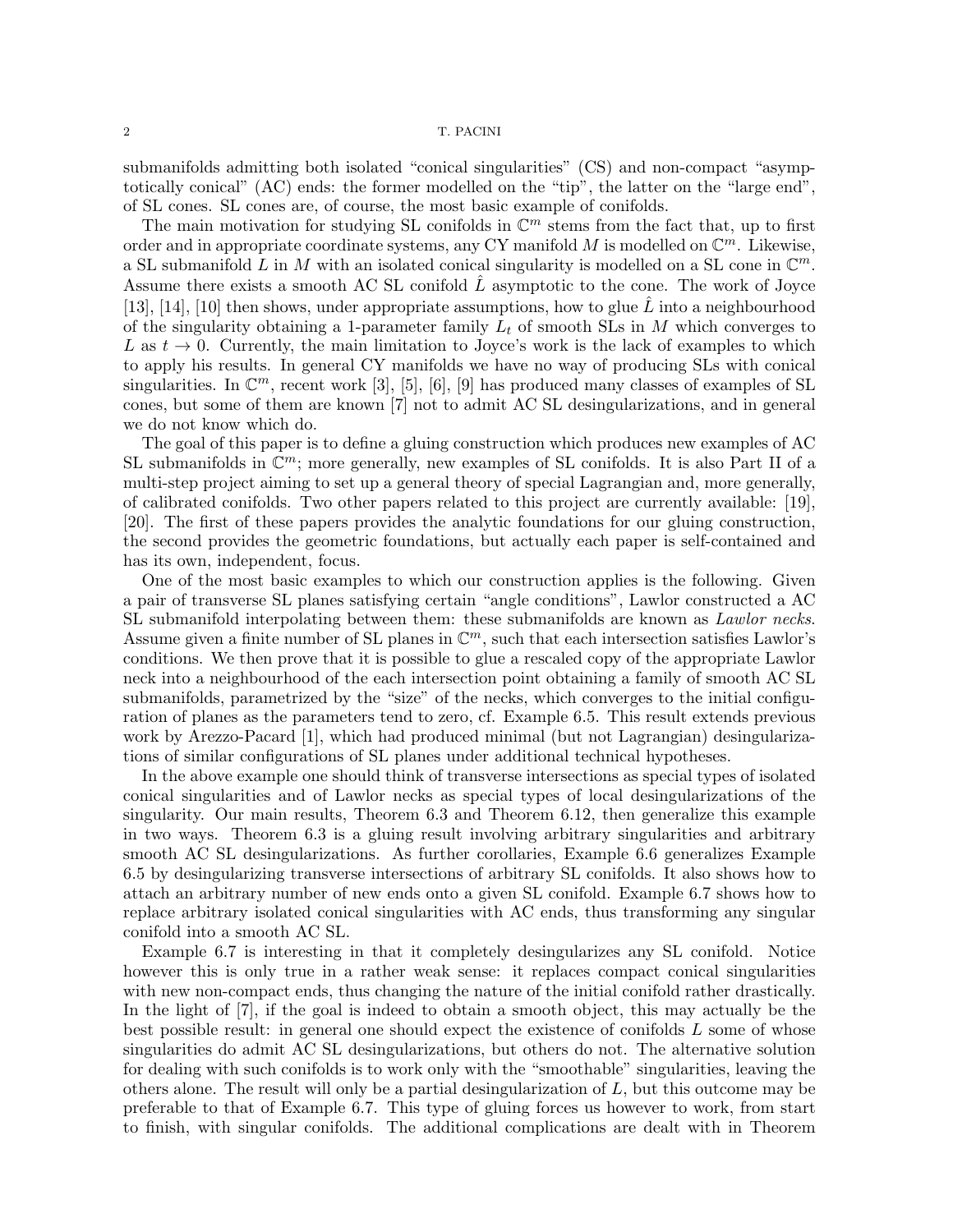#### SL CONIFOLDS, II 3

6.12. The result is actually extremely general, involving completely arbitrary SL conifolds. In particular, it gives the option of taking a singular conifold, cutting out one singularity, and gluing in another. This is potentially very interesting: coupling such a construction with Joyce's gluing results would produce a way to jump between different compact singular SLs inside a CY manifold M.

Theorems 6.3 and 6.12 may very well be optimal. Our technical hypotheses concern only the parameters used to set up the gluing process: these parameters disappear in the final result, so they are of no real importance. We also obtain very good control over the final asymptotics of the conifold, near the CS and AC ends. Our theorems set only two restrictions on the SL conifolds themselves, as follows. Theorem 6.12 requires the remaining singularities to be "stable": this assumption is rather natural, and has already appeared in previous work of Joyce and Haskins. It also appears in [20]. The second restriction is as follows. The first step in the gluing process concerns the construction of certain "approximate solutions" to the gluing problem: basically, it is necessary to choose a Lagrangian interpolation between the initially given SL conifolds. Using an additional assumption as in Joyce [13] we can reduce this problem to a choice of "interpolating function". Work on how to remove this restriction, as in Joyce [14], is currently in progress.

The above comments should convince the reader that the choice of working in the flat ambient space  $\mathbb{C}^m$  is based on precise goals rather than on technical convenience. As already explained, this choice forces us to work with non-compact submanifolds. Generally speaking, non-compact submanifolds are more difficult to work with than compact ones. In our case noncompactness is partially compensated for by the assumption of working with conifolds. The theory concerning "large ends" is the same as that concerning isolated conical singularities, so in this paper we can rely on several ideas introduced by Joyce in his work on compact CS SLs in CYs. This is particularly true when dealing with the more geometric aspects of these gluing theorems. In particular, the Lagrangian neighbourhoods we use in Section 2.3 to set up the gluing problem go mostly back to Joyce, with minor adaptations and changes introduced in [20]. The quadratic estimates of Section 5 also originate in the work of Joyce, though a certain amount of extra work is needed to adapt them to the presence of CS and AC ends.

From the analytic point of view, however, the situation is rather different. Joyce formulated his results using non-weighted Sobolev spaces. In the non-compact setting, weighted Sobolev spaces become inevitable. This is not as inconvenient as it may seem: using weighted spaces simplifies other issues and they have thus become the standard choice in other gluing problems. In this paper we get two main benefits out of using weighted spaces: (i) as proved in [19], coupling weighted spaces with careful choices of how to parametrize the "neck regions" of our manifolds allows us to obtain estimates which are completely uniform with respect to the gluing parameter; (ii) the presence of non-compact ends allows us to choose certain weights "at infinity" which kill the kernel of our linearized operator, thus leading to invertibility. In particular, when dealing with conifolds in  $\mathbb{C}^m$  the number of components of L makes no difference.

Together, (i) and (ii) streamline the gluing process considerably, compared to analogous results for compact SLs. It is thus interesting to compare our techniques with those used by Joyce and, earlier, by Butscher [2] and Lee [17]. Of course, it is important to emphasize that in the compact setting straight-forward invertibility of the linearized operator is not possible: each connected component of  $L$  introduces new "approximate kernel". Some invertibility results contained in [19] apply however to compact manifolds. We thus believe it is possible to combine the methods used in this paper with the results of [19] to obtain stronger and simpler results for compact SLs than those currently known. The above techniques should also extend to other calibrations, e.g. to "coassociative submanifolds" [18]. Work in these directions is in progress.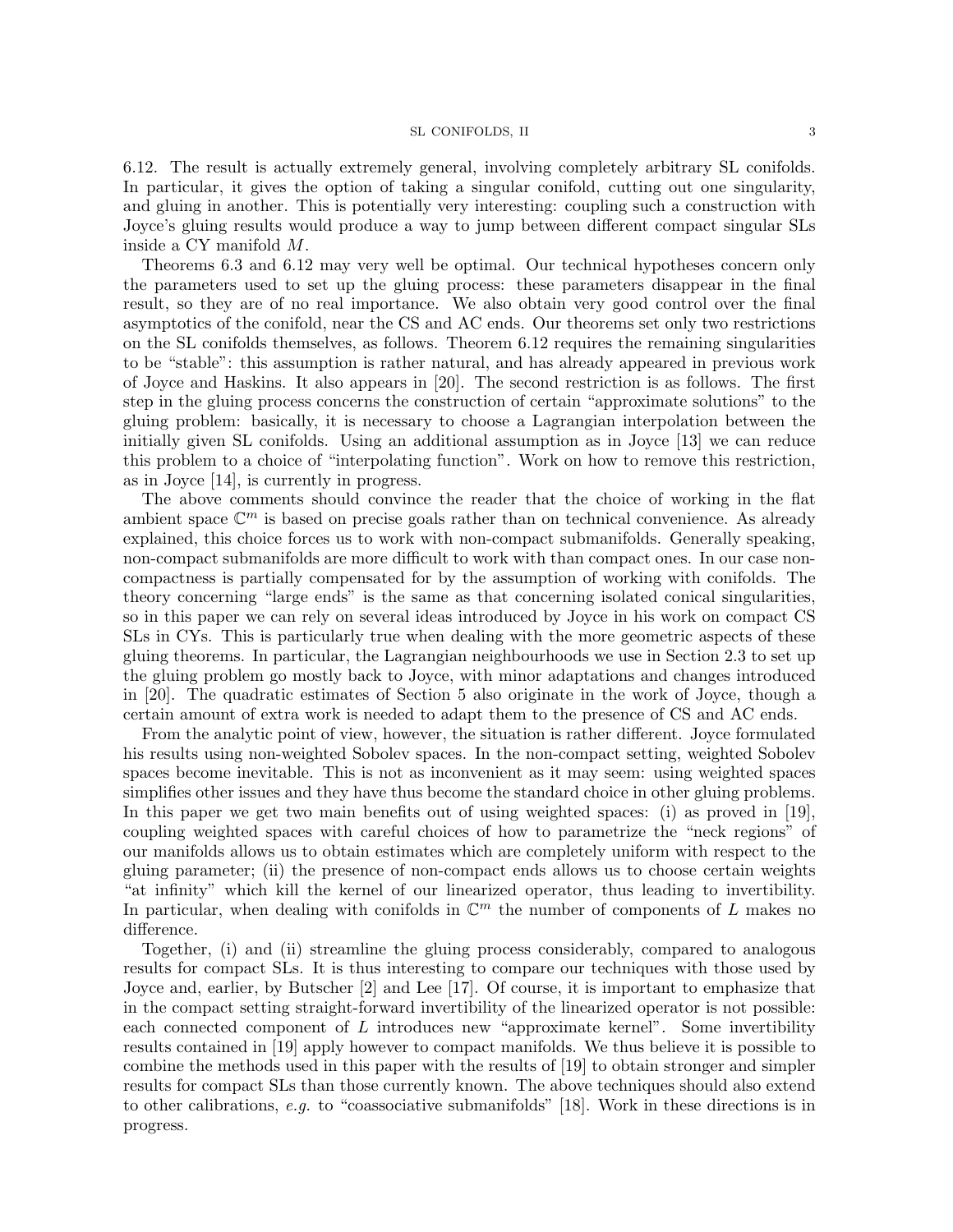Important remarks: Throughout this paper we will often encounter chains of inequalities of the form

$$
|e_0| \le C_1 |e_1| \le C_2 |e_2| \le \dots
$$

The constants  $C_i$  will often depend on factors that are irrelevant within the given context. In this case we will sometimes simplify such expressions by omitting the subscripts of the constants  $C_i$ , *i.e.* by using a single constant  $C$ . Furthermore, to simplify certain arguments, we always assume that our manifolds satisfy the dimension constraint  $m \geq 3$ .

## 2. Review of Lagrangian conifolds

**Definition 2.1.** Let  $(M^{2m}, \omega)$  be a symplectic manifold. An embedded or immersed submanifold  $\iota: L^m \to M$  is Lagrangian if  $\iota^* \omega \equiv 0$ . The immersion allows us to view the tangent bundle TL of L as a subbundle of TM (more precisely, of  $\iota^*TM$ ). When M is Kähler with structures  $(g, J, \omega)$  it is simple to check that L is Lagrangian if and only if J maps TL to the normal bundle NL of L, *i.e.*  $J(TL) = NL$ .

We will denote by  $\tilde{g}, \tilde{J}, \tilde{\omega}$  the standard Euclidean, complex and symplectic structures on  $\mathbb{R}^{2m}=\mathbb{C}^m.$ 

**Definition 2.2.** Let  $L^m$  be a smooth manifold, not necessarily connected. Assume given a Lagrangian immersion  $\iota: L \to \mathbb{C}^m$ . We say that L is an asymptotically conical Lagrangian submanifold with rate  $\lambda$  if it satisfies the following conditions.

- (1) We are given a compact subset  $K \subset L$  such that  $S := L \setminus K$  has a finite number of connected components  $S_1, \ldots, S_e$ .
- (2) We are given Lagrangian cones  $C_i \subset \mathbb{C}^m$  with smooth connected links  $(\Sigma_i, g'_i) :=$  $C_i \bigcap \mathbb{S}^{2m-1}$ . Let  $\iota_i : \Sigma_i \times (0, \infty) \to \mathbb{C}^m$  denote the natural immersions, parametrizing  $\mathcal{C}_i.$
- (3) We are finally given an e-tuple of *convergence rates*  $\lambda = (\lambda_1, \ldots, \lambda_e)$  with  $\lambda_i < 2$ , centers  $p_i \in \mathbb{C}^m$  and diffeomorphisms  $\phi_i : \Sigma_i \times [R, \infty) \to \overline{S_i}$  for some  $R > 0$  such that, for  $r \to \infty$  and all  $k \geq 0$ ,

(2.1) 
$$
|\widetilde{\nabla}^k(\iota \circ \phi_i - (\iota_i + p_i))| = O(r^{\lambda_i - 1 - k})
$$

with respect to the conical metric  $\tilde{g}_i = dr^2 + r^2 g'_i$  on  $\mathcal{C}_i$ .

**Definition 2.3.** Let  $\bar{L}^m$  be a manifold, not necessarily connected, smooth except for a finite number of possibly singular points  $\{x_1, \ldots, x_e\}$ . Assume given a continuous map  $\iota : \overline{L} \to \mathbb{C}^m$ which restricts to a smooth Lagrangian immersion of  $L := \bar{L} \setminus \{x_1, \ldots, x_e\}$ . We say that  $\bar{L}$ (or L) is a conically singular Lagrangian submanifold with rate  $\mu$  if it satisfies the following conditions.

- (1) We are given open connected neighbourhoods  $S_i$  of  $x_i$ .
- (2) We are given Lagrangian cones  $\mathcal{C}_i \subset \mathbb{C}^m$  with smooth connected links  $(\Sigma_i, g'_i) :=$  $C_i \bigcap \mathbb{S}^{2m-1}$ . Let  $\iota_i : \Sigma_i \times (0, \infty) \to \mathbb{C}^m$  denote the natural immersions, parametrizing  $\mathcal{C}_i$ .
- (3) We are finally given an e-tuple of *convergence rates*  $\mu = (\mu_1, \dots, \mu_e)$  with  $\mu_i > 2$ , centers  $p_i \in \mathbb{C}^m$  and diffeomorphisms  $\phi_i : \Sigma_i \times (0, \epsilon] \to \overline{S_i} \setminus \{x_i\}$  such that, for  $r \to 0$ and all  $k \geq 0$ ,

(2.2) 
$$
|\widetilde{\nabla}^k(\iota \circ \phi_i - (\iota_i + p_i))| = O(r^{\mu_i - 1 - k})
$$

with respect to the conical metric  $\tilde{g}_i = dr^2 + r^2 g'_i$  on  $\mathcal{C}_i$ . Notice that our assumptions imply that  $\iota(x_i) = p_i$ .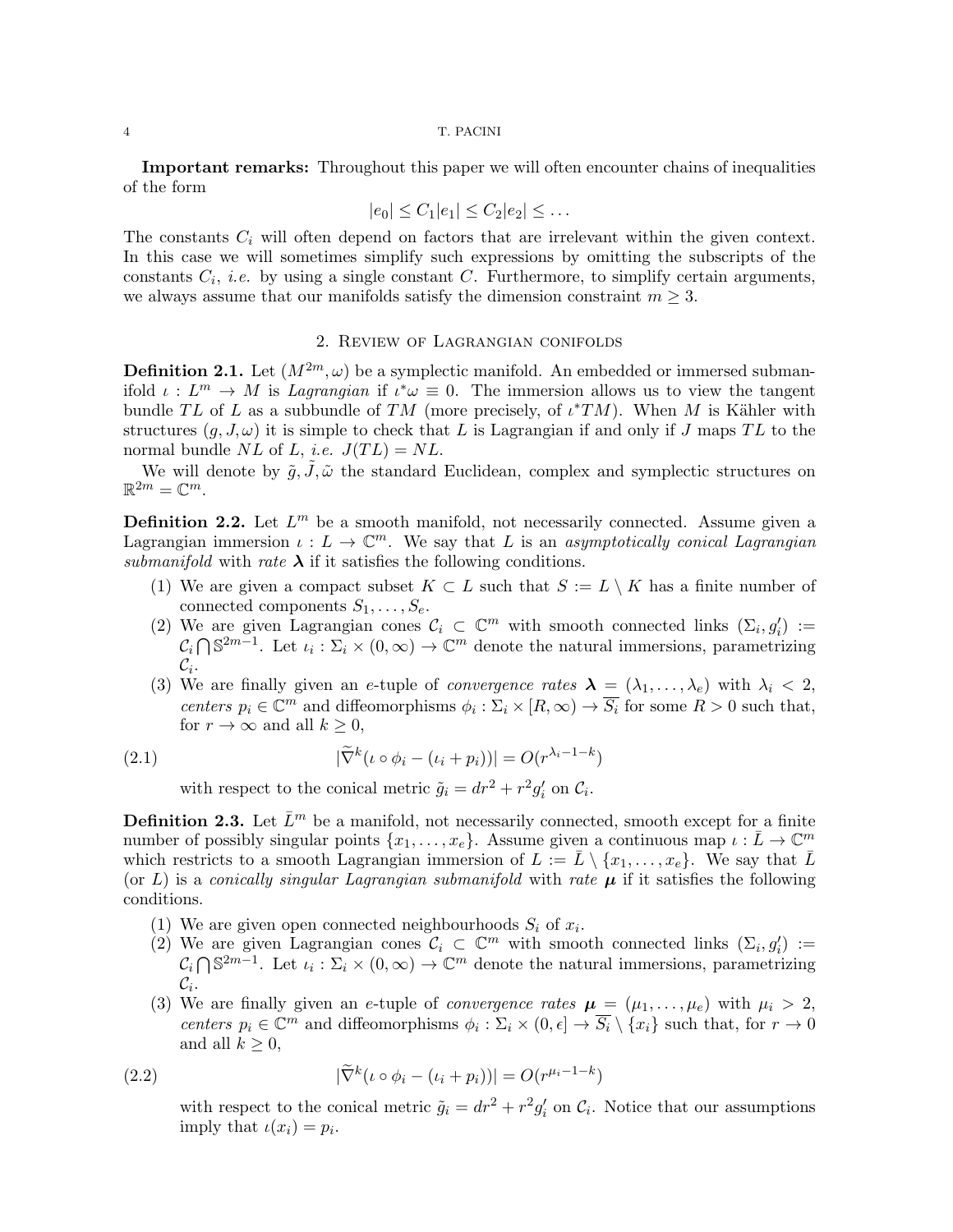**Definition 2.4.** Let  $\bar{L}^m$  be a manifold, not necessarily connected, smooth except for a finite number of possibly singular points  $\{x_1, \ldots, x_s\}$ . Assume given a continuous map  $\iota : \overline{L} \to \mathbb{C}^m$ which restricts to a smooth Lagrangian immersion of  $L := \bar{L} \setminus \{x_1, \ldots, x_s\}$ . We say that  $\bar{L}$  (or L) is a CS/AC Lagrangian submanifold with rate  $(\mu, \lambda)$  if neighbourhoods  $S_i$  of the points  $x_i$ satisfy Definition 2.3 with rates  $\mu_i$  and the complement  $L \setminus \cup S_i$  satisfies Definition 2.2 with rate  $\lambda$ . We will often not distinguish between  $\overline{L}$  and  $L$ .

We use the generic term *Lagrangian conifold* to indicate any CS, AC or CS/AC Lagrangian submanifold. We will denote by  $g := \iota^* \tilde{g}$  the induced metric on L.

Example 2.5. Notice that any smooth point of a Lagrangian submanifold can be labelled as a CS singularity; the corresponding cone  $\mathcal C$  is simply a plane. In particular this is true for intersection and self-intersection points of the immersion  $\iota$ . Consider, for example, the case of two Lagrangian planes in  $\mathbb{C}^m$  intersecting transversely in one point p. If we let L denote the disjoint union of two copies of  $\mathbb{R}^m$  we can parametrize our configuration of Lagrangian planes in  $\mathbb{C}^m$  via an immersion of L which maps the origins to p. This submanifold clearly has two AC ends. It would be natural to consider the origins as smooth points in  $\mathbb{R}^m$  but we can also decide to label them as singularities. In this case the submanifold will also have two CS ends. This latter set-up will allow us, in Sections 4 and 6, to "desingularize" the point  $p$  by gluing in a small Lagrangian "neck" which interpolates between the two planes. The initially disconnected manifold L will then become connected.

Let  $\iota: L \to \mathbb{C}^m$  be a Lagrangian conifold, with induced metric g. Choose a CS component  $S_i$ . Let  $\phi_i$  denote the diffeomorphism of Definition 2.3 and set  $\nu_i := \mu_i - 2 > 0$ . One can then check that, as  $r \to 0$  and for all  $k \geq 0$ ,

(2.3) 
$$
|\widetilde{\nabla}^k(\phi_i^*g - \tilde{g}_i)|_{\tilde{g}_i} = O(r^{\nu_i - k}),
$$

where  $\nabla$  is the Levi-Civita connection on  $\mathcal{C}_i$  defined by  $\tilde{g}_i$ .

Analogously, choose an AC component  $S_i$ , let  $\phi_i$  be the diffeomorphism of Definition 2.2 and set  $\nu_i := \lambda_i - 2 < 0$ . Then, as  $r \to \infty$  and for all  $k \geq 0$ ,

(2.4) 
$$
|\widetilde{\nabla}^k(\phi_i^*g - \tilde{g}_i)|_{\tilde{g}_i} = O(r^{\nu_i - k}),
$$

where  $\nabla$  is the Levi-Civita connection on  $\mathcal{C}_i$  defined by  $\tilde{g}_i$ .

This shows that the Riemannian manifold  $(L, q)$  is an *abstract conifold* in the sense of [19]. We will call the components  $S_i$  the *ends* of L. On an abstract conifold each end defines a connected abstract link  $(\Sigma_i, g'_i)$ . The end is diffeomorphic to the abstract cone  $C_i = \Sigma_i \times (0, \infty)$ and the metric on the end is asymptotic, in the above sense, to the conical metric  $\tilde{g}_i$  :=  $dr^{2} + r^{2}g'_{i}.$ 

Remark 2.6. Set  $\sigma := \phi_i^* g - \tilde{g}_i$ . The object  $\tilde{\nabla}^k \sigma$  belongs to a bundle obtained via tensor products, so the metric used in Equations 2.3, 2.4 to measure the norm of  $\tilde{\nabla}^k \sigma$  is obtained by tensoring the metric  $\tilde{g}_i$  (applied to  $\tilde{\nabla}^k$ ) with the same metric  $\tilde{g}_i$  (applied to  $\sigma$ ). It is sometimes convenient to emphasize this fact by using the alternative notation  $|\widetilde{\nabla}^k(\phi_i^*g - \tilde{g}_i)|_{\tilde{g}_i \otimes \tilde{g}_i}$ . One can then check that Equation 2.3 coincides with

(2.5) 
$$
|\widetilde{\nabla}^k(\phi_i^*g - \tilde{g}_i)|_{r^{-2}\tilde{g}_i \otimes \tilde{g}_i} = O(r^{\nu_i}).
$$

Equations 2.1, 2.2 and 2.4 can also be rewritten this way.

Analysis on abstract conifolds is a well-developed theory. The next two sections summarize the main definitions and results relevant for this paper, referring to [19] for details and further references.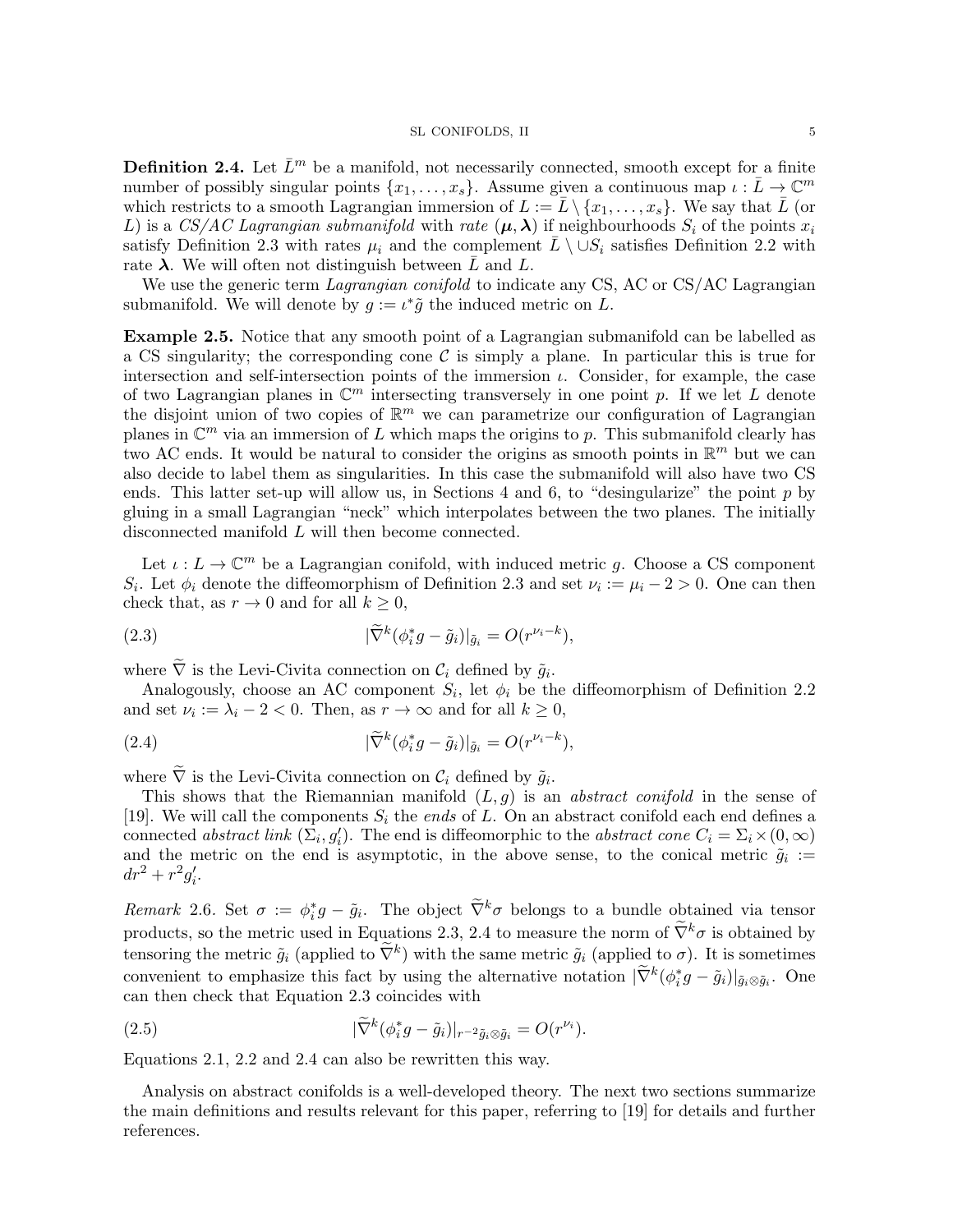2.1. Analysis on abstract conifolds. Let E be a vector bundle over  $(L, g)$ . Assume E is endowed with a metric and metric connection  $\nabla$ : we say that  $(E, \nabla)$  is a metric pair. In this paper E will usually be a bundle of differential forms  $\Lambda^r$  on L, endowed with the metric and Levi-Civita connection induced from g.

Regarding notation, given a vector  $\boldsymbol{\beta} = (\beta_1, \ldots, \beta_e) \in \mathbb{R}^e$  and  $j \in \mathbb{N}$  we set  $\boldsymbol{\beta} + j :=$  $(\beta_1 + j, \ldots, \beta_e + j)$ . We write  $\beta \ge \beta'$  if and only if  $\beta_i \ge \beta'_i$ .

**Definition 2.7.** Let  $(L, g)$  be a conifold with e ends. We say that a smooth function  $\rho: L \to$  $(0, \infty)$  is a radius function if  $\rho \circ \phi_i(x) \equiv r$  on each end. Given any vector  $\boldsymbol{\beta} = (\beta_1, \ldots, \beta_e) \in$  $\mathbb{R}^e$ , choose a function  $\beta: L \to \mathbb{R}$  which, on each end  $S_i$ , restricts to the constant  $\beta_i$ . Set  $w(x) := \rho(x)^{-\beta(x)}$ . We will refer to either  $\beta$  or w as a weight on L.

Given any metric pair  $(E, \nabla)$ , the *weighted Sobolev spaces* are defined by

(2.6) 
$$
W_{k;\beta}^p(E) :=
$$
 Banach space completion of the space  $\{\sigma \in C^{\infty}(E) : ||\sigma||_{W_{k;\beta}^p} < \infty\},\$ 

where we use the norm (cf. Remark 2.6 for notation)

$$
\|\sigma\|_{W^p_{k;\boldsymbol{\beta}}}:=\left(\Sigma_{j=0}^k\int_L |w\rho^j\nabla^j\sigma|_g^p\,\rho^{-m}\,\mathrm{vol}_g\right)^{1/p}=\left(\Sigma_{j=0}^k\int_L |w\nabla^j\sigma|_{\rho^{-2}g\otimes g_E}^p\,\mathrm{vol}_{\rho^{-2}g}\right)^{1/p}.
$$

The *weighted spaces of*  $C^k$  *sections* are defined by

(2.7) 
$$
C_{\beta}^{k}(E) := \{ \sigma \in C^{k}(E) : ||\sigma||_{C_{\beta}^{k}} < \infty \},
$$

where we use the norm  $\|\sigma\|_{C^k_{\beta}} := \sum_{j=0}^k \sup_{x \in L} |w\rho^j \nabla^j \sigma|_g$ . Equivalently,  $C^k_{\beta}(E)$  is the space of sections  $\sigma \in C^k(E)$  such that  $|\nabla^j \sigma| = O(r^{\beta-j})$  as  $r \to 0$  (respectively,  $r \to \infty$ ) along each CS (respectively, AC) end. These are also Banach spaces.

To conclude, the weighted space of smooth sections is defined by

$$
C^{\infty}_{\beta}(E) := \bigcap_{k \ge 0} C^{k}_{\beta}(E).
$$

Equivalently, this is the space of smooth sections such that  $|\nabla^j f| = O(\rho^{\beta-j})$  for all  $j \geq 0$ . This space has a natural Fréchet structure.

When E is the trivial  $\mathbb R$  bundle over L we obtain weighted spaces of functions on L. We usually denote these by  $W_k^p$  $\int_{k,\beta}^p(L)$  and  $C_{\beta}^k(L)$ . In the case of a CS/AC manifold we will sometimes separate the CS and AC weights, writing  $\boldsymbol{\beta} = (\boldsymbol{\mu}, \boldsymbol{\lambda})$  for some  $\boldsymbol{\mu} \in \mathbb{R}^s$  and some  $\boldsymbol{\lambda} \in \mathbb{R}^l$ . We then write  $C_{(\mu,\lambda)}^k(E)$  and  $W_{k}^p$  $E^p_{k,(\boldsymbol{\mu},\boldsymbol{\lambda})}(E).$ 

Remark 2.8. Let L be a manifold with ends equipped with two conifold metrics  $q$ ,  $\hat{q}$ . We say that  $g, \hat{g}$  are scaled-equivalent if they satisfy the following assumptions:

(1) There exists  $C_0 > 0$  such that

$$
(1/C_0)g \le \hat{g} \le C_0g.
$$

(2) For all  $j \ge 1$  there exists  $C_j > 0$  such that

$$
|\nabla^j \hat{g}|_{\rho^{-2}g\otimes g} \le C_j,
$$

where  $\nabla$  is the Levi-Civita connection defined by g and we are using the notation introduced in Remark 2.6.

In this case one can prove that derivatives with respect to the corresponding Levi-Civita connections  $\nabla, \nabla$  coincide up to lower-order terms. The corresponding weighted Sobolev spaces also coincide, with equivalent norms. We refer to [19] for details. In particular, Definition 2.4 implies that, for R large enough, the metrics  $\phi_i^* g$ ,  $\tilde{g}_i$  are scaled-equivalent. The analogue is true for CS ends.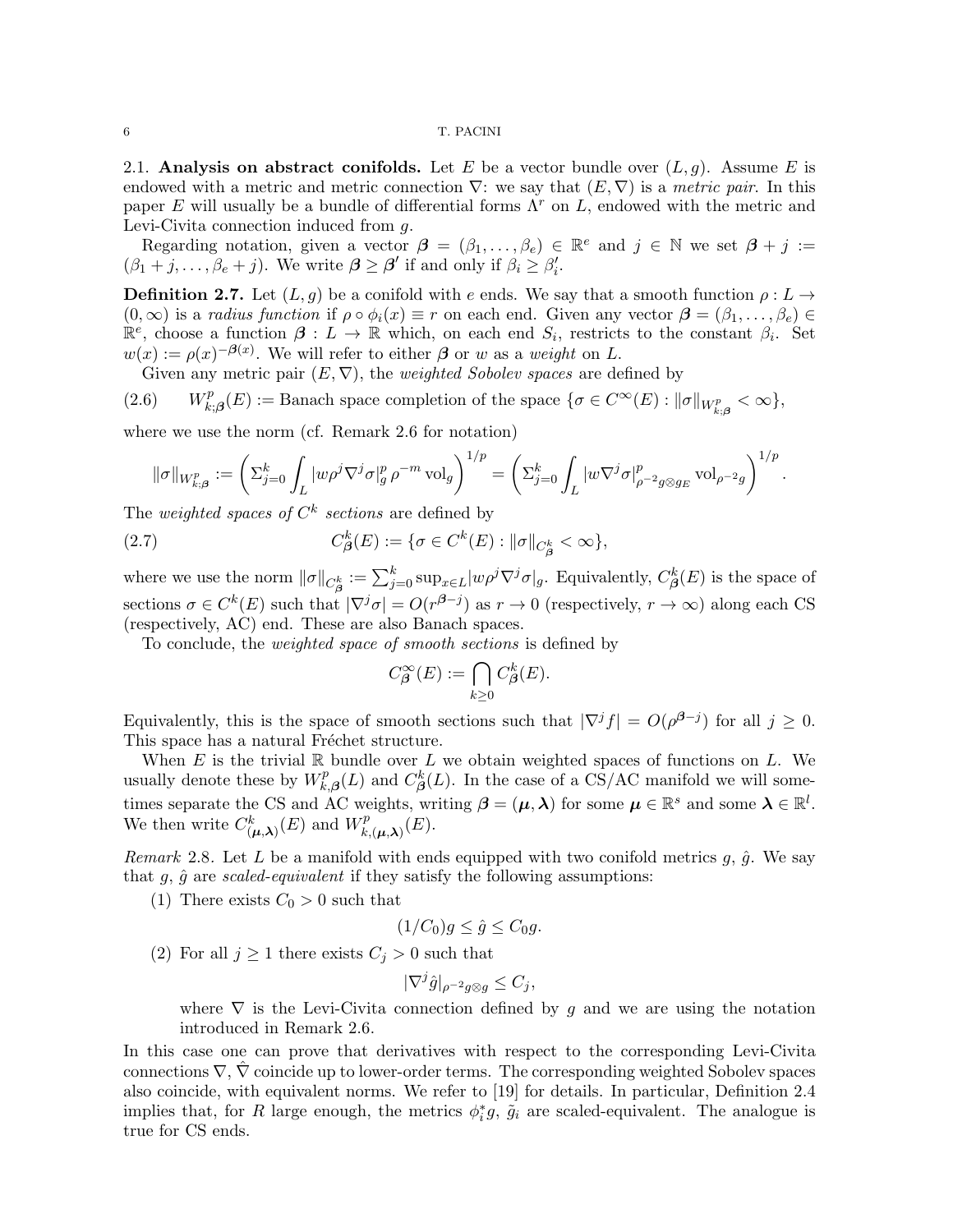For these weighted spaces the following Sobolev Embedding Theorem holds.

**Theorem 2.9.** Let  $(L, g)$  be a conifold and  $(E, \nabla)$  be a metric pair over L. Assume  $k \geq 0$ ,  $l \in \{1, 2, \dots\}$  and  $p \geq 1$ . Set  $p_l^* := \frac{mp}{m-lp}$ . Then, for all  $\beta$ ,

(1) If  $lp < m$  then there exists a continuous embedding  $W_{\mu}^{p}$ .  $W_{k+l,\boldsymbol{\beta}}^{p}(E) \hookrightarrow W_{k,\boldsymbol{\beta}}^{p_{l}^{*}}(E)$ . In other words, there exists a "Sobolev embedding constant"  $C > 0$  such that, for all  $\sigma \in$  $W_k^p$  $E_{k+l,\boldsymbol{\beta}}^{p}(E),$ 

$$
\|\sigma\|_{W^{p^*_l}_{k,\boldsymbol{\beta}}}\leq C\|\sigma\|_{W^p_{k+l,\boldsymbol{\beta}}}.
$$

- (2) If  $lp = m$  then, for all  $q \in [p, \infty)$ , there exist continuous embeddings  $W_k^p$ .  $\iota_{k+l, \boldsymbol{\beta}}^{p}(E) \hookrightarrow$  $W_k^q$  $f_{k,\boldsymbol{\beta}}^{q}(E).$
- (3) If  $\mu$   $\mu$  > m then there exists a continuous embedding  $W_{\mu}^{p}$ .  $C_{\beta}^{p}(E) \hookrightarrow C_{\beta}^{k}(E).$

Furthermore, assume  $lp > m$  and  $k \geq 0$ . Then the corresponding weighted Sobolev spaces are closed under multiplication, in the following sense. For any  $\beta_1$  and  $\beta_2$  there exists  $C > 0$  such that, for all  $u \in W_F^p$  $\sum_{k+l,\beta_1}^{p}$  and  $v \in W_k^p$  $_{k+l,\boldsymbol{\beta_{2}}}^{p},$ 

$$
||uv||_{W^p_{k+l,\beta_1+\beta_2}} \leq C||u||_{W^p_{k+l,\beta_1}}||v||_{W^p_{k+l,\beta_2}}.
$$

2.2. The Laplace operator on abstract conifolds. We now summarize some analytic results concerning the Laplace operator on conifolds.

**Definition 2.10.** Let  $(\Sigma, g')$  be a compact Riemannian manifold, not necessarily connected. Consider the cone  $C := \Sigma \times (0, \infty)$  endowed with the conical metric  $\tilde{g} := dr^2 + r^2 g'$ . Let  $\Delta_{\tilde{g}}$ denote the corresponding Laplace operator acting on functions.

For each component  $(\Sigma_j, g'_j)$  of  $(\Sigma, g')$  and each  $\gamma \in \mathbb{R}$ , consider the space of homogeneous harmonic functions

(2.8) 
$$
V^j_\gamma := \{r^\gamma \sigma(\theta) : \Delta_{\tilde{g}}(r^\gamma \sigma) = 0\}.
$$

Set  $m^{j}(\gamma) := \dim(V_{\gamma}^{j})$ . One can show that  $m^{j}(\gamma) > 0$  if and only if  $\gamma$  satisfies the equation

(2.9) 
$$
\gamma = \frac{(2-m) \pm \sqrt{(2-m)^2 + 4e_n^j}}{2},
$$

for some eigenvalue  $e_n^j$  of  $\Delta_{g'_j}$  on  $\Sigma_j$ . Given any weight  $\gamma \in \mathbb{R}^e$ , we now set  $m(\gamma) :=$  $\sum_{j=1}^e m^j(\gamma_j)$ . Let  $\mathcal{D} \subseteq \mathbb{R}^e$  denote the set of weights  $\gamma$  for which  $m(\gamma) > 0$ . We call these the exceptional weights of  $\Delta_{\tilde{q}}$ .

Let  $(L, g)$  be a conifold, asymptotic to a cone  $(C, \tilde{g})$  in the sense of Equations 2.3, 2.4. Roughly speaking, the fact that g is asymptotic to  $\tilde{g}$  implies that the Laplace operator  $\Delta_g$  is asymptotic to  $\Delta_{\tilde{g}}$ , cf. Remark 2.8. Applying Definition 2.10 to C defines weights  $\mathcal{D} \subseteq \mathbb{R}^e$ : we call these the *exceptional weights* of  $\Delta_q$ . This terminology is due to the following result, which indicates that certain aspects of the behaviour of  $\Delta_g$  depends only on its asymptotics.

**Theorem 2.11.** Let  $(L, g)$  be a conifold with e ends. Let  $D \subseteq \mathbb{R}^e$  denote the exceptional weights of  $\Delta_q$ . Then  $\mathcal D$  is discrete and the Laplace operator

$$
\Delta_g: W^p_{k,\beta}(L) \to W^p_{k-2,\beta-2}(L)
$$

is Fredholm if and only if  $\beta \notin \mathcal{D}$ .

The Fredholm index of  $\Delta_q$  is constant under small perturbations of the weight. When the weight crosses an exceptional weight, however, the index changes according to a "change of index formula" which again depends only on the asymptotics. The following corollary is extracted, as a special case, from [19] Section 11.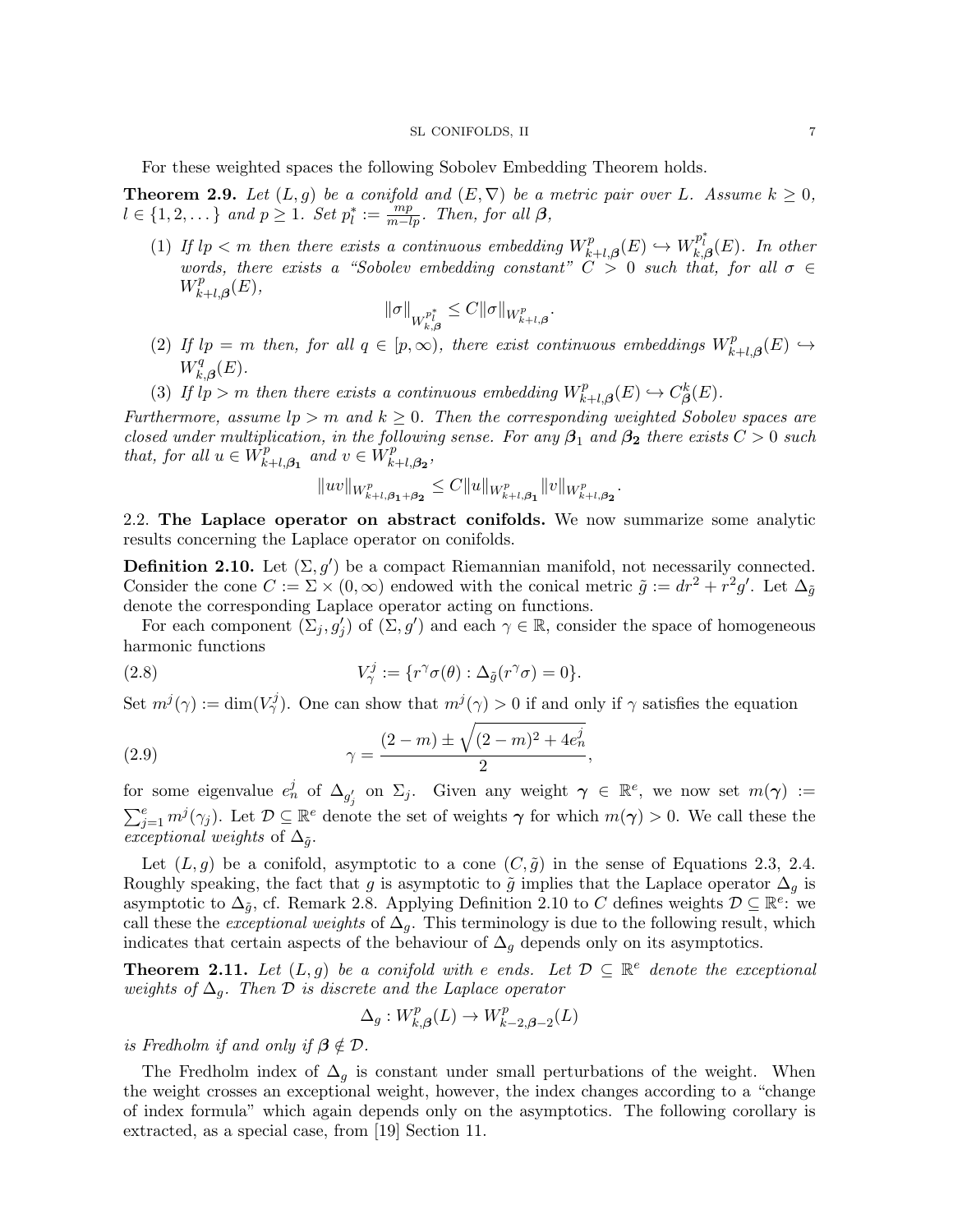**Corollary 2.12.** Let  $(L, g)$  be an conifold with non-exceptional weight  $\beta$ . Let  $\beta_i$  denote the value of  $\beta$  on the *i*-th end of L. Consider the map

$$
\Delta_g: W_{k,\beta}^p(L) \to W_{k-2,\beta-2}^p(L).
$$

We distinguish three cases:

- (1) Assume L is an AC manifold. If  $\beta > 2 m$  then this map is surjective. If  $\beta < 0$  then this map is injective, so for  $\beta \in (2-m,0)$  it is an isomorphism.
- (2) Assume L is a CS manifold with e ends. If  $\beta > 2 m$  then the kernel of this map contains at most the constant functions  $\mathbb R$  so if, for some i,  $\beta_i > 0$  then this map is injective. If  $\beta > 0$  then this map is injective and

$$
dim(Coker(\Delta_g)) = e + \sum_{0 < \gamma < \beta} m(\gamma),
$$

where  $m(\gamma)$  is as in Definition 2.10.

(3) Assume L is a CS/AC manifold with s CS ends and l AC ends. If  $\beta_i > 2 - m$  for all CS ends and  $\beta_i$  < 0 for all AC ends then this map is injective. In particular, if  $\beta \in (2-m,0)$  then this map is an isomorphism. If instead  $\beta_i > 0$  for all CS ends and  $\beta_i \in (2-m,0)$  for all AC ends then it is injective and

$$
dim(Coker(\Delta_g)) = s + \sum_{0 < \gamma_i < \beta_i} m^i(\gamma_i),
$$

where the sum is over all CS ends and  $m^{i}(\gamma_{i})$  is as in Definition 2.10.

2.3. Deformations of Lagrangian conifolds. We now need to review the deformation theory of Lagrangian conifolds, following [11], [20]. It is useful to do this in several steps.

First case: smooth compact Lagrangian submanifolds. Let L be a compact manifold and  $\iota$ :  $L \to \mathbb{C}^m$  a Lagrangian immersion. Let  $T^*L$  be the cotangent bundle of L, endowed with its natural symplectic structure  $\hat{\omega}$ . We can identify L with the zero-section in  $T^*L$ . It is wellknown that one can build an open neighbourhood  $\mathcal{U} \subset T^*L$  of L and a symplectomorphism

$$
\Phi_L: \mathcal{U} \to \mathbb{C}^m
$$

restricting to  $\iota$  on L. Let  $C^{\infty}(\mathcal{U})$  denote the space of sections of  $T^*L$  whose image lies in U. Up to reparametrization, the moduli space of Lagrangian immersions "close" to  $\iota$  is then parametrized by the space of closed 1-forms on L whose image lies in  $\mathcal{U}$ .

Second case: graphs over Lagrangian cones. Assume  $L = \Sigma \times (0, \infty)$  and the image of  $\iota$  is a cone C in  $\mathbb{C}^m$ . We will identify L with C and denote its generic point by  $(\theta, r)$ . The generic point in  $T^*\mathcal{C}$  is then of the form  $(\theta, r, \alpha_1 + \alpha_2 dr)$ , where  $\alpha_1 \in T^*_\theta \Sigma$  and  $\alpha_2 \in \mathbb{R}$ . There is a natural action of  $\mathbb{R}^+$  on  $T^*\mathcal{C}$  defined by

(2.11) 
$$
\mathbb{R}^+ \times T^*\mathcal{C} \to T^*\mathcal{C}, \quad t \cdot (\theta, r, \alpha_1 + \alpha_2 dr) := (\theta, tr, t^2 \alpha_1 + t \alpha_2 dr).
$$

One can then build an open neighbourhood  $\mathcal{U} \subset T^*\mathcal{C}$  of  $\mathcal{C}$  which is invariant under this action and a symplectomorphism

$$
\Phi_{\mathcal{C}} : \mathcal{U} \to \mathbb{C}^m
$$

which is  $\mathbb{R}^+$ -equivariant and restricts to the identity on C. The map  $\Phi_{\mathcal{C}}$  is obtained as a perturbation of an explicitly defined map  $\Psi_{\mathcal{C}}$ ; specifically,  $\Phi_{\mathcal{C}} = \Psi_{\mathcal{C}} + R$ , where  $\Psi_{\mathcal{C}}$  and R are both  $\mathbb{R}^+$ -invariant and R satisfies

(2.13) 
$$
|R(\theta, 1, \alpha_1, \alpha_2)| = O(|\alpha_1|_{g'}^2 + |\alpha_2|^2), \text{ as } |\alpha_1|_{g'} + |\alpha_2| \to 0.
$$

These properties lead to the following facts: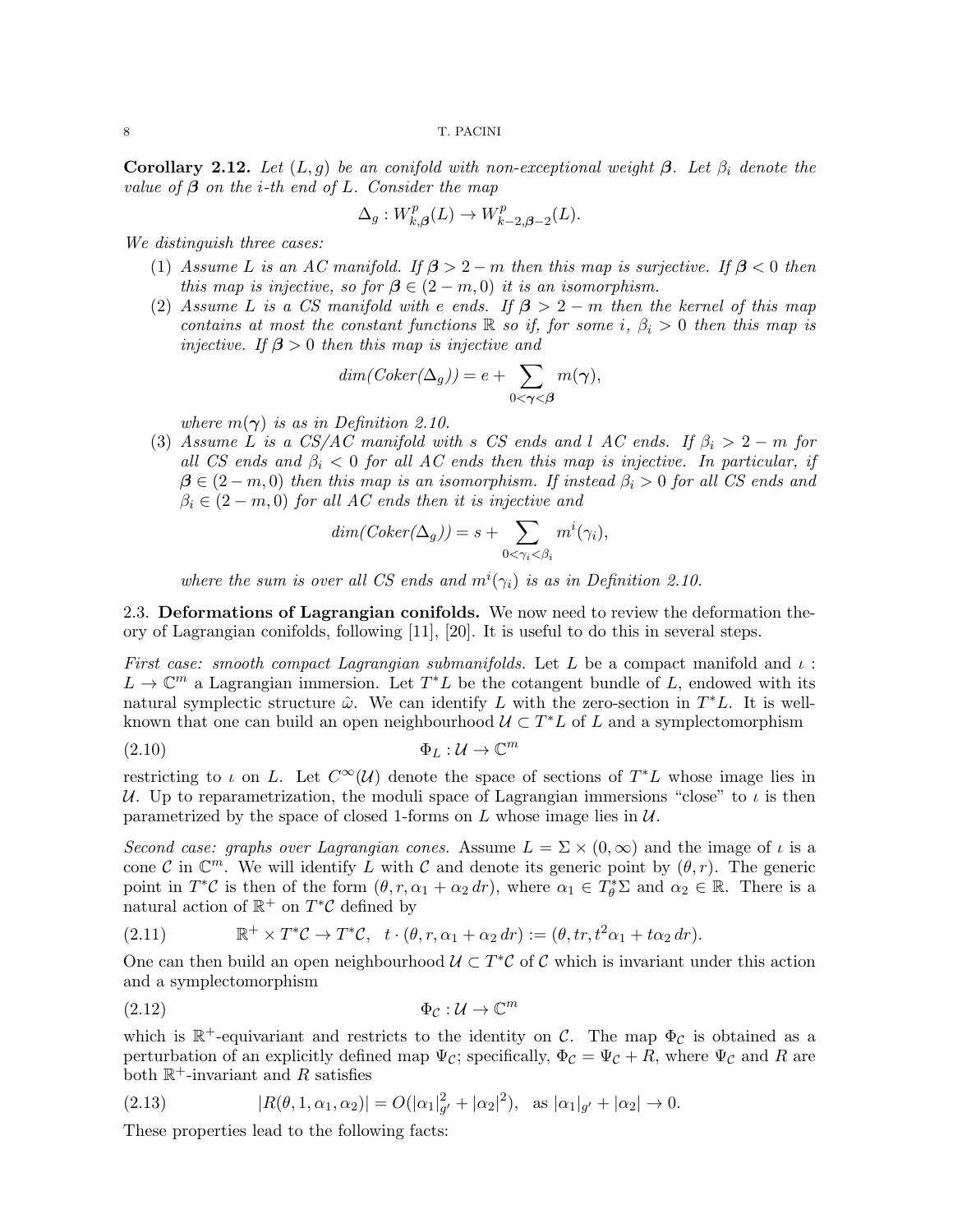#### SL CONIFOLDS, II 9

- Consider a fibre  $T^*_{(\theta,r)}\mathcal{C}$  of  $T^*\mathcal{C}$ , endowed with the metric induced by g. Set  $\mathcal{U}_{(\theta,r)}:=$  $\mathcal{U} \cap T^*_{(\theta,r)}\mathcal{C}$ . One can then assume that  $\mathcal{U}_{(\theta,r)}$  is an open ball in  $T^*_{(\theta,r)}\mathcal{C}$  of radius  $Cr$ , for some  $C > 0$ .
- Choose rates  $(\mu, \lambda)$ . Let  $C^{\infty}_{(\mu-1,\lambda-1)}(\mathcal{U})$  denote the space of sections of  $T^*\mathcal{C}$  whose image lies in  $U$ . Up to reparametrization, the set of Lagrangian immersions "close" to  $\iota$  and asymptotic to C with rate  $(\mu, \lambda)$  is then parametrized by the space of closed 1-forms in  $C^{\infty}_{(\mu-1,\lambda-1)}(\mathcal{U}).$

More generally, assume L is a Lagrangian conifold in  $\mathbb{C}^m$  with rate  $(\mu, \lambda)$  obtained via an immersion  $\iota := \Phi_{\mathcal{C}} \circ \alpha : \mathcal{C} \to \mathbb{C}^m$  for some closed 1-form in  $C^{\infty}_{(\mu-1,\lambda-1)}(\mathcal{U})$ . Using the symplectomorphism

(2.14) 
$$
\tau_{\alpha}: T^*\mathcal{C} \to T^*\mathcal{C}, \quad \tau_{\alpha}(\theta, r, \eta) := (\theta, r, \eta + \alpha(\theta, r)),
$$

we can define a Lagrangian neighbourhood for  $\iota$  by setting

(2.15) 
$$
\tau_{\alpha}^{-1}(\mathcal{U}) := \{(\theta, r, \eta) \in T^*\mathcal{C} : (\theta, r, \eta + \alpha) \in \mathcal{U}\},\
$$

$$
\Phi_L := \Phi_{\mathcal{C}} \circ \tau_{\alpha} : \tau_{\alpha}^{-1}(\mathcal{U}) \subset T^*\mathcal{C} \to \mathbb{C}^m.
$$

Notice that the zero section is contained in  $\tau_{\alpha}^{-1}(\mathcal{U})$  and that  $\Phi_L$ , restricted to the zero section, coincides with  $\iota$ . The Lagrangian deformations of  $\iota$  are then parametrized by closed 1-forms in  $C^{\infty}_{(\mu-1,\lambda-1)}(\tau_{\alpha}^{-1}(\mathcal{U}))$ .

Third case: Lagrangian conifolds. In general, let  $\iota : L \to \mathbb{C}^m$  be a Lagrangian conifold. For simplicity, let us assume that it is an AC Lagrangian submanifold, i.e. that it has only AC ends  $S_1, \ldots, S_e$  with centers  $p_i$  and rate  $\lambda$ . Set  $K := L \setminus \cup S_i$ . We will also simplify the notation by identifying  $\Sigma_i \times [R, \infty)$  with  $S_i$  via the diffeomorphisms  $\phi_i$ . We can thus write

$$
L = K \cup (\Sigma_i \times [R, \infty)),
$$

where we identify the boundary of K with  $\cup (\Sigma_i \times \{R\})$ . The map  $\Phi_{\mathcal{C}_i} + p_i$  identifies  $\iota(S_i)$ with the graph  $\Gamma(\alpha_i)$ , for some (locally defined) closed 1-form  $\alpha_i$  in  $C^{\infty}_{\lambda_i-1}(\mathcal{U})$ . We then set

$$
\Phi_{S_i} := \Phi_{\mathcal{C}_i} \circ \tau_{\alpha_i} + p_i : \tau_{\alpha_i}^{-1}(\mathcal{U}) \subset T^*(\Sigma_i \times [R, \infty)) \to \mathbb{C}^m.
$$

It is possible to interpolate between this data, obtaining an open neighbourhood  $\mathcal{U} \subset T^*L$  of L and a symplectomorphism

$$
\Phi_L:\mathcal{U}\subset T^*L\to\mathbb{C}^m
$$

which restricts to  $\iota$  along L. By construction we can assume that the "radius" of  $\mathcal{U}$ , in the sense defined following Equation 2.13, is linear with respect to r on each end  $S_i$ . A similar construction works for general Lagrangian conifolds. Up to reparametrization, the set of Lagrangian immersions "close" to  $\iota$  and asympotic to the same cones, with the same centers and rate  $(\mu, \lambda)$ , is then parametrized by the space of closed 1-forms in  $C^{\infty}_{(\mu-1,\lambda-1)}(\mathcal{U})$ .

Lagrangian conifolds with moving singularities. Notice that our restrictions on  $\mu_i$  and  $\lambda_i$  imply that the above deformations always fix the position of the singularities and all asymptotic cones in  $\mathbb{C}^m$ . It is actually useful to also take into account deformations which allow the singularities to translate in  $\mathbb{C}^m$  and the corresponding cones to rotate. The correct set-up for doing this is as follows.

Assume  $\iota: L \to \mathbb{C}^m$  is a CS/AC Lagrangian submanifold with singularities  $\{x_1, \ldots, x_s\}$ . Define

$$
P := \{ (p, v) : p \in \mathbb{C}^m, \ v \in U(m) \}.
$$

P is a U(m)-principal fibre bundle over  $\mathbb{C}^m$  with the action

$$
U(m) \times P \to P, \quad M \cdot (p, v) := (p, v \circ M^{-1}).
$$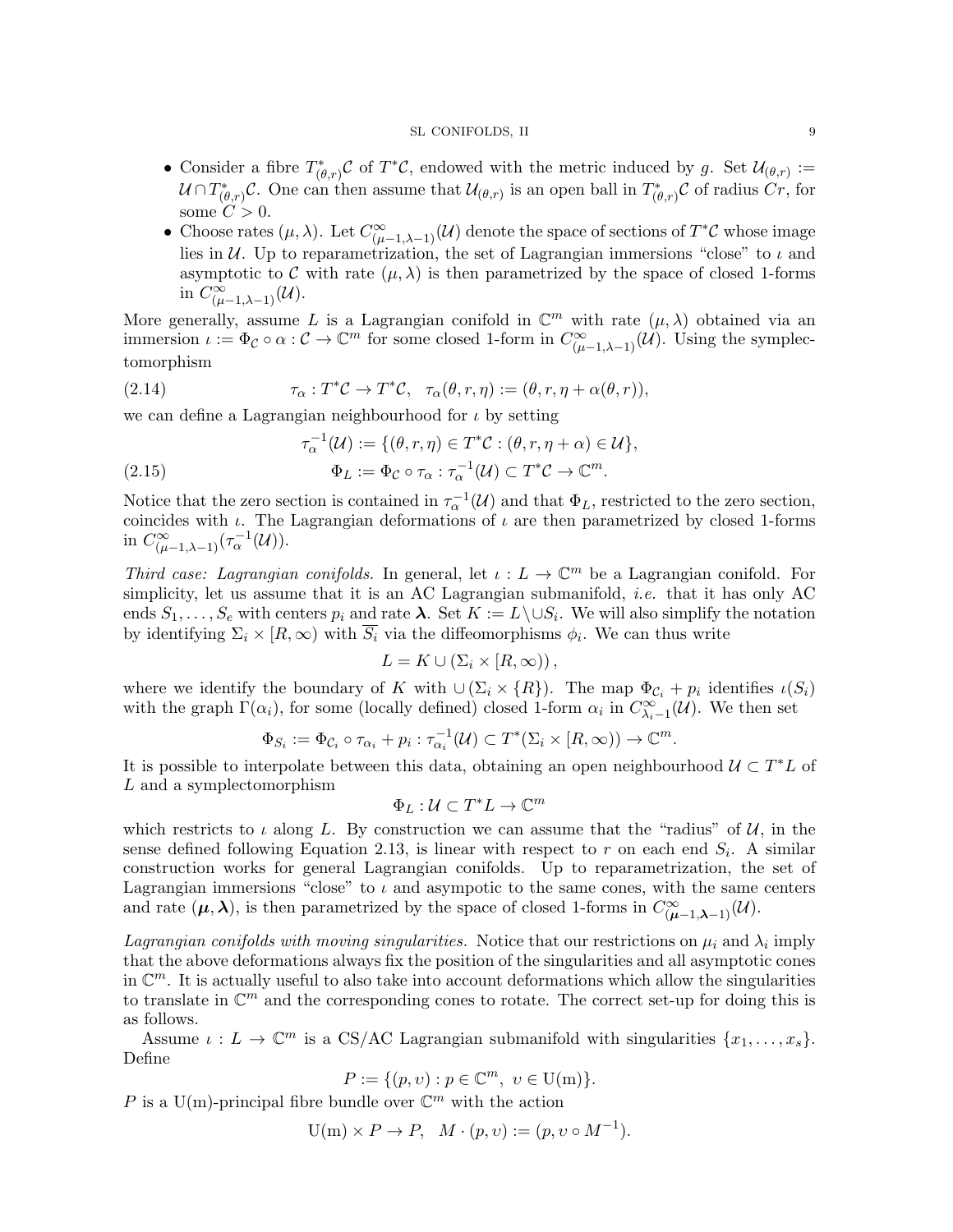As such, P is a smooth manifold of dimension  $m^2 + 2m$ .

Our aim is to use one copy of P to parametrize the location of each singular point  $p_i =$  $u(x_i) \in \mathbb{C}^m$  and the direction of the corresponding cone  $\mathcal{C}_i \subset \mathbb{C}^m$ . The element  $(p_i, Id)$  will correspond to the initial positions. As we are interested only in small deformations of  $L$  we can restrict our attention to a small open neighbourhood of the pair  $(p_i, Id) \in P$ . In general the  $C_i$  will have some symmetry group  $G_i \subset U(m)$ , *i.e.* the action of this  $G_i$  will leave the cone fixed. To ensure that we have no redundant parameters we must therefore further restrict our attention to a slice of our open neighbourhood, i.e. a smooth submanifold transverse to the orbits of  $G_i$ . We denote this slice  $\mathcal{E}_i$ : it is a subset of P containing  $(p_i, Id)$  and of dimension  $m^2 + 2m - \dim(G_i)$ . We then set  $\mathcal{E} := \mathcal{E}_1 \times \cdots \times \mathcal{E}_s$  and  $e := ((p_1, Id), \ldots, (p_s, Id)) \in \mathcal{E}$ .

It is possible to choose a family of CS/AC Lagrangian immersions  $\iota_{\tilde{e}}: L \to \mathbb{C}^m$  parametrized by  $\tilde{e} = ((\tilde{p}_1, \tilde{v}_1), \ldots, (\tilde{p}_s, \tilde{v}_s)) \in \mathcal{E}$  with the following features:

- $\bullet$   $t_e = t$ .
- For each  $\tilde{e}$ ,  $\iota_{\tilde{e}}(x_i) = \tilde{p}_i$  with asymptotic cone  $\tilde{v}_i(\mathcal{C}_i)$ . Furthermore,  $\iota_{\tilde{e}} = \iota$  outside a neighbourhood of the singularities.
- Choose  $U$  and  $\Phi_L$  as in Equation 2.3. Then, for each  $\tilde{e}$ , there are symplectomorphisms  $\Phi_L^{\tilde{e}}: \mathcal{U} \to \mathbb{C}^m$  which restrict to  $\iota_{\tilde{e}}$  on L and such that  $\Phi_L^e = \Phi_L$ .

The final result is that, after such a choice and up to reparametrization, the set of CS/AC Lagrangian immersions "close" to  $\iota$  with rate  $(\mu, \lambda)$  and moving singularities can be parametrized in terms of pairs  $(\tilde{e}, \alpha)$  where  $\tilde{e} \in \mathcal{E}$  and  $\alpha$  is a closed 1-form on L belonging to the space  $C^\infty_{(\boldsymbol{\mu}-1,\boldsymbol{\lambda}-1)}(\tilde{\mathcal{U}}).$ 

Remark 2.13. In calculations it is useful to extend  $\tilde{e}$  to a compactly-supported symplectomorphism of  $\mathbb{C}^m$  which coincides with the corresponding element of  $\mathrm{U(m)} \times \mathbb{C}^m$  in a neighbourhood of each point  $p_i$ . We can then define  $\Phi_L^{\tilde{e}} := \tilde{e} \circ \Phi_L$ . This point of view makes certain operations more explicit. For future reference, we give the following example.

Let  $\alpha \in \Lambda^k(\mathbb{C}^m)$  be a differential form on  $\mathbb{C}^m$ . Assume we want to study the smoothness of the pull-back operation

(2.16) 
$$
\tilde{\mathcal{E}} \to \Lambda^k(\mathcal{U}), \quad \tilde{e} \mapsto (\Phi_L^{\tilde{e}})^* \alpha.
$$

Let  $G$  denote the infinite-dimensional Lie group of compactly-supported diffeomorphisms of  $\mathbb{C}^m$ , endowed with its natural Fréchet structure. By construction, the tangent space  $T_{Id}\mathcal{G}$  at the identity is the vector space of smooth compactly-supported vector fields on  $\mathbb{C}^m$ . At any other point  $\phi \in \mathcal{G}$ , we can then identify  $T_{\phi} \mathcal{G}$  as follows:

$$
T_{\phi}\mathcal{G} = \{ X \circ \phi : X \in T_{Id}\mathcal{G} \}.
$$

Endow  $\Lambda^k(\mathbb{C}^m)$  with its natural Fréchet structure. With respect to these structures, the pullback operation on  $k$ -forms,

$$
\mathcal{G} \to \Lambda^k(\mathbb{C}^m), \ \ \phi \mapsto \phi^* \alpha,
$$

is a smooth map. Its derivatives can be written in terms of the Lie derivatives of  $\alpha$ . We will think of  $\mathcal E$  as a finite-dimensional submanifold of  $\mathcal G$ , so that the restricted map is also smooth. Composing with  $\Phi_L^*$ , we obtain the smoothness of the map in Equation 2.16.

Remark 2.14. Let  $(L, \iota)$  be a Lagrangian submanifold in  $\mathbb{C}^m$ . Recall from Example 2.5 that any smooth point can be labelled as a singularity. The deformation theory presented above is set up so that both points of view allow the same degree of flexibility: in either case the point in question can be translated and its tangent plane can be rotated. Thus, from the deformation theory point of view it makes no difference whether we label self-intersection points as smooth or singular.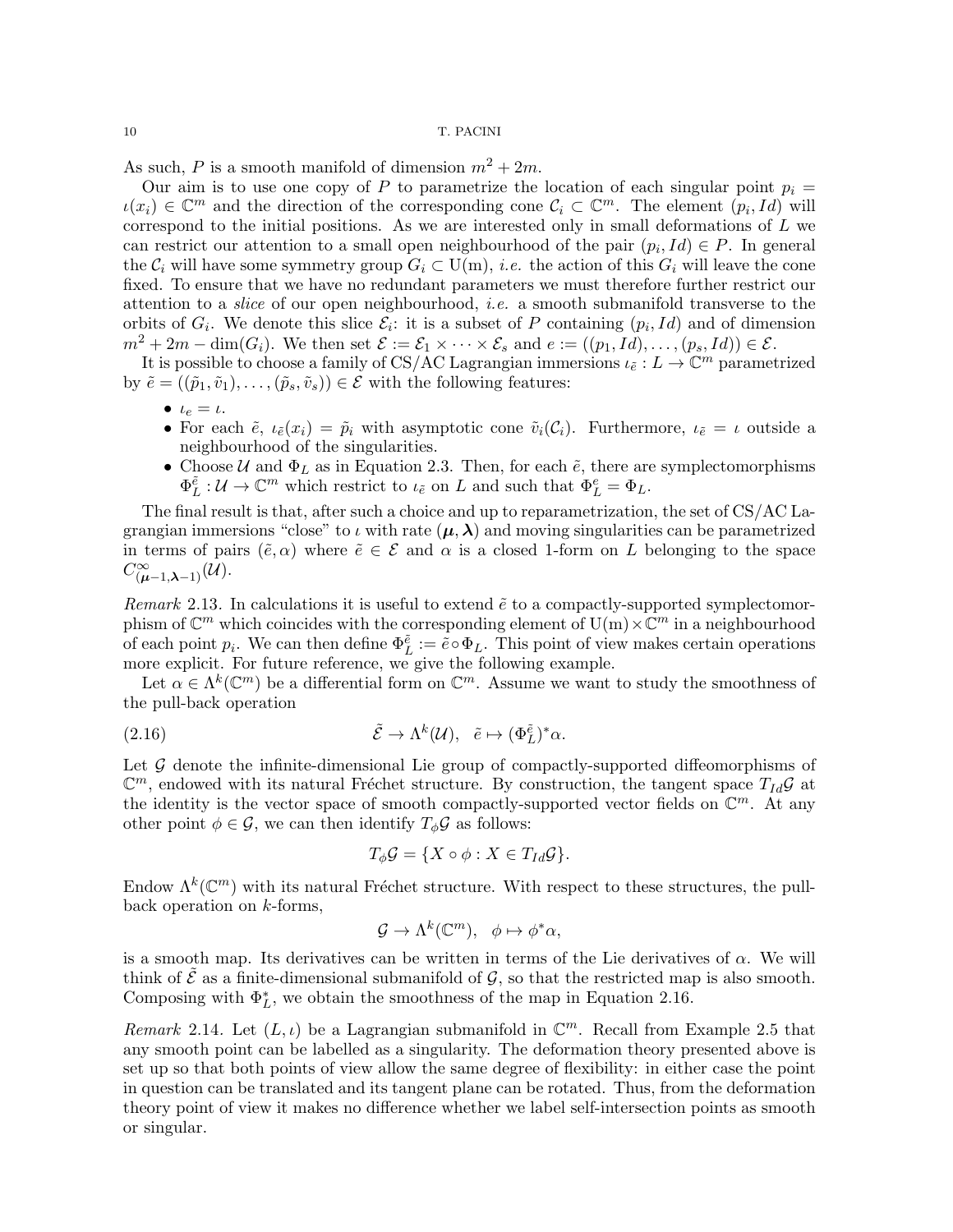#### SL CONIFOLDS, II 11

# 3. RESCALED LAGRANGIAN CONIFOLDS IN  $\mathbb{C}^m$

Let  $(L, g)$  be an abstract Riemannian conifold. Rescaling the metric yields new manifolds  $(L, t<sup>2</sup>g)$ . The initially given diffeomorphisms between ends and asymptotic cones can also be rescaled, so each  $(L, t^2g)$  is again a conifold: we refer to [19] for details. Our goal here is to define an analogous rescaling procedure for the category of Lagrangian conifolds in  $\mathbb{C}^m$ .

Let  $\mathbb{R}^+$  act on  $\mathbb{C}^m$  by dilations:  $t \cdot x := tx$ . The induced action on forms is such that  $t^*\tilde{g}=t^2\tilde{g}, t^*\tilde{\omega}=t^2\tilde{\omega}$ . This implies that if  $\iota: L \to \mathbb{C}^m$  is a Lagrangian submanifold of  $\mathbb{C}^m$  then the rescaled maps  $t \iota : L \to \mathbb{C}^m$  are also Lagrangian.

**Lemma 3.1.** Let  $\iota: L \to \mathbb{C}^m$  be a Lagrangian conifold with cones  $\mathcal{C}_i$ , rate  $(\mu, \lambda)$  and centers  $p_i$ . Let  $\phi_i$  be the diffeomorphism corresponding to  $\iota$  and the AC end  $S_i$ , as in Definition 2.2. Then, for  $r \to \infty$ , the diffeomorphism

$$
\phi_{t,i} : \Sigma_i \times [tR, \infty) \to \overline{S_i}, \quad \phi_{t,i}(\theta, r) := \phi_i(\theta, r/t)
$$

has the property

$$
|\tilde{\nabla}^k(t\iota\circ\phi_{t,i}-(\iota_i+tp_i))|_{\tilde{g}}(\theta,r)=t^{2-\lambda_i}O(r^{\lambda_i-1-k}).
$$

This property allows us to select it as the preferred diffeomorphism corresponding to tι and the  $AC$  end  $S_i$ , as in Definition 2.2.

Analogously, let  $\phi_i$  be the diffeomorphism corresponding to  $\iota$  and the CS end  $S_i$ . Then, for  $r \rightarrow 0$ , the diffeomorphism

$$
\phi_{t,i} : \Sigma_i \times (0, t\epsilon] \to \overline{S_i} \setminus \{x_i\}, \quad \phi_{t,i}(\theta, r) := \phi_i(\theta, r/t)
$$

has the property

$$
|\tilde{\nabla}^{k}(t\iota \circ \phi_{t,i} - (t_i + tp_i))|_{\tilde{g}}(\theta, r) = t^{2-\mu_i} O(r^{\mu_i - 1 - k}).
$$

We can thus use it to parametrize the CS ends of  $t_1$ , as in Definition 2.3.

We conclude that  $t \in L \to \mathbb{C}^m$  is a Lagrangian conifold with the same cones and rate as  $(L, \iota)$ , and with centers tp<sub>i</sub>.

*Proof.* On any AC end  $S_i$ ,

$$
\begin{split}\n|\tilde{\nabla}^{k}(t\omega \phi_{t,i} - (t_{i} + tp_{i}))|_{\tilde{g}}(\theta, r) &= |\tilde{\nabla}^{k}(t\omega \phi_{t,i} - (t_{i} + tp_{i}))|_{t^{2}(t^{-1})^{*}\tilde{g}}(\theta, r) \\
&= t^{-k}|\tilde{\nabla}^{k}(t\omega \phi_{t,i} - (t_{i} + tp_{i}))|_{(t^{-1})^{*}\tilde{g}}(\theta, r) \\
&= t^{-k}\left((t^{-1})^{*}(|t^{*}\tilde{\nabla}^{k}(t\omega \phi_{t,i} - (t_{i} + tp_{i}))|_{\tilde{g}})\right)(\theta, r) \\
&= t^{-k}(|\tilde{\nabla}^{k}t^{*}(t\omega \phi_{t,i} - (t_{i} + tp_{i}))|_{\tilde{g}})(\theta, r/t) \\
&= t^{-k}|\tilde{\nabla}^{k}(t\omega \phi_{i} - (t\omega_{i} + tp_{i}))|_{\tilde{g}}(\theta, r/t) \\
&= t^{1-k}O((r/t)^{\lambda_{i}-1-k}) \\
&= t^{2-\lambda_{i}}O(r^{\lambda_{i}-1-k}).\n\end{split}
$$

The proof for CS ends is analogous.

One can check that the above lemma implies for instance that, as  $r \to \infty$ ,

$$
|\widetilde{\nabla}^k(\phi_{t,i}^*g - \tilde{g})| = t^{2-\lambda_i} O(r^{\lambda_i - 2 - k}).
$$

We now want to define Lagrangian neighbourhoods for the conifolds  $t\iota$ . We will do this in various stages, as follows.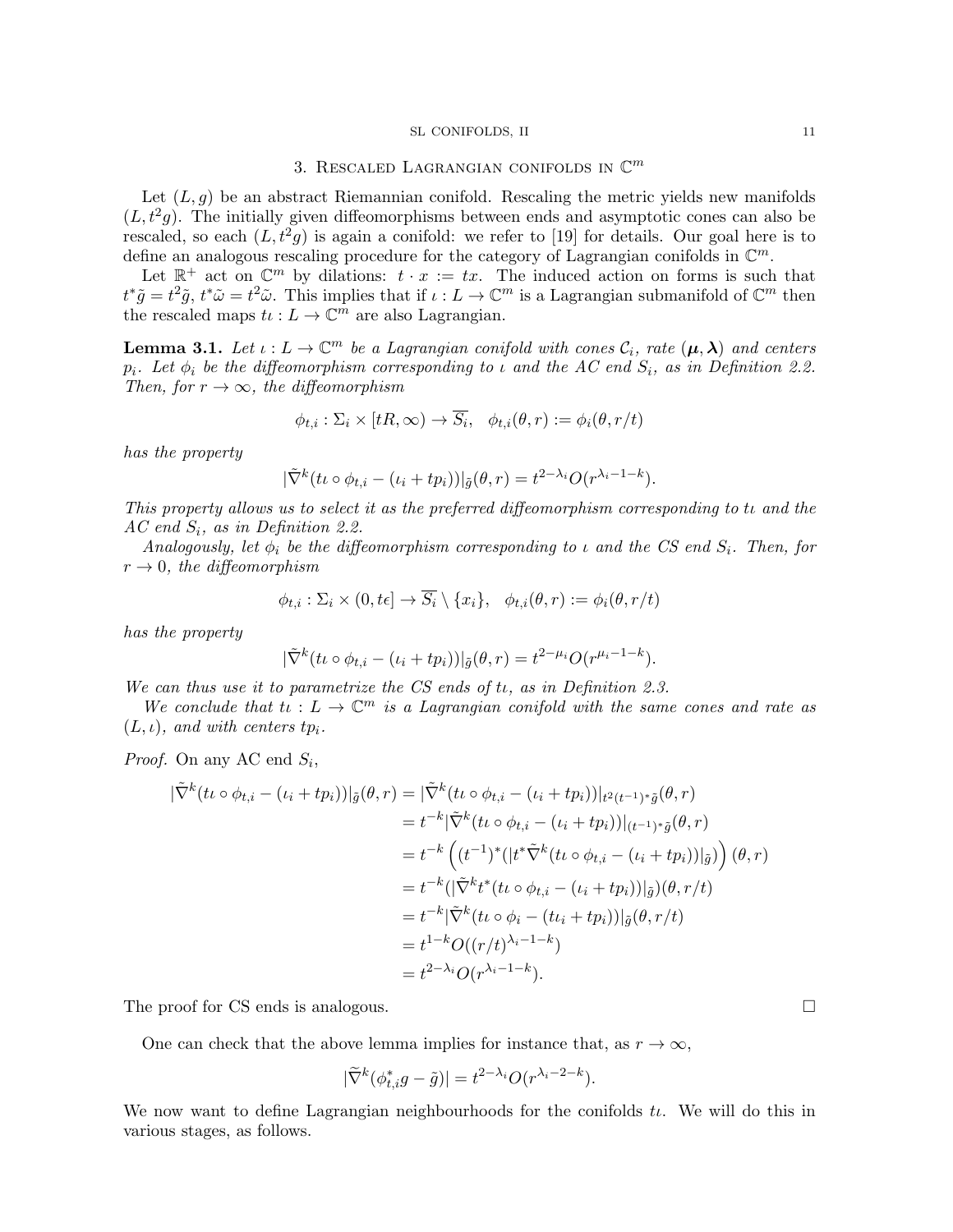First case: smooth compact Lagrangian submanifolds. It is useful to start by considering how Lagrangian neighbourhoods can be built for  $t\iota$  when  $L$  is smooth and compact.

Consider the action of  $\mathbb{R}^+$  on the manifold  $T^*L$  defined by

$$
(3.1) \t\t t \cdot (x, \alpha) := (x, t^2 \alpha).
$$

It is simple to check that the induced action on forms is such that  $t^*\hat{\omega} = t^2\hat{\omega}$ . Let  $\mathcal{U}, \Phi_L$  be as in Equation 2.10. Now define

(3.2) 
$$
\Phi_{t,L}: t\mathcal{U} \to \mathbb{C}^m, \quad \Phi_{t,L} := t\Phi_L t^{-1}.
$$

One can check that  $\Phi_{t,L}$  is a symplectomorphism and that, restricted to the zero section L, it coincides with  $t\iota$ . Thus Equation 3.2 defines a Lagrangian neighbourhood for  $t\iota$ .

Notice that if  $|\alpha|_g = C$  then  $|t^2 \alpha|_{t^2 g} = Ct$ . In this sense, the "radius" of tU is linear in t.

Second case: graphs over Lagrangian cones. Let C be a Lagrangian cone in  $\mathbb{C}^m$  and  $\Phi_{\mathcal{C}}: \mathcal{U} \subset$  $T^{\ast} \mathcal{C} \to \mathbb{C}^m$  be the symplectomorphism defined in Equation 2.12. Assume L is a Lagrangian conifold in  $\mathbb{C}^m$  with rate  $(\mu, \lambda)$  obtained via an immersion  $\iota := \Phi_{\mathcal{C}} \circ \alpha : \mathcal{C} \to \mathbb{C}^m$ , for some closed 1-form  $\alpha = \alpha_1(\theta, r) + \alpha_2(\theta, r) dr$  in  $C^{\infty}_{(\mu-1,\lambda-1)}(\mathcal{U})$ . Set

$$
\alpha_t(\theta, r) := t^2 \alpha_1(\theta, r/t) + t \alpha_2(\theta, r/t) dr.
$$

Then

$$
\Phi_{\mathcal{C}} \circ \alpha_t(\theta, r) = \Phi_{\mathcal{C}}(\theta, r, t^2 \alpha_1(\theta, r/t) + t \alpha_2(\theta, r/t) dr)
$$
  
= 
$$
\Phi_{\mathcal{C}}(t \cdot (\theta, r/t, \alpha_1(\theta, r/t) + \alpha_2(\theta, r/t) dr))
$$
  
= 
$$
t \Phi_{\mathcal{C}}(\theta, r/t, \alpha_1(\theta, r/t) + \alpha_2(\theta, r/t) dr) = t \iota(\theta, r/t),
$$

where we use the equivariance of  $\Phi_{\mathcal{C}}$  with respect to the  $\mathbb{R}^+$ -action defined in Equation 2.11. This shows that, up to dilations, the rescaled Lagrangian  $t\iota$  can be written as  $\Phi_c \circ \alpha_t$ . The results of Section 2.3 and Lemma 3.1 imply that  $\alpha_t$  is a closed 1-form in the space  $C^{\infty}_{(\mu-1,\lambda-1)}(\mathcal{U}),$ though this could also be checked by direct computation. We note, in passing, that

$$
|\alpha_t|_{\tilde{g}}^2(\theta, r) = t^4 |\alpha_1(\theta, r/t)|_{r^2g'}^2 + t^2 |\alpha_2(\theta, r/t)|^2
$$
  
=  $t^2 \left( |\alpha_1(\theta, r/t)|_{(r/t)^2g'}^2 + |\alpha_2(\theta, r/t)|^2 \right)$   
=  $t^2 |\alpha|_{\tilde{g}}^2(\theta, r/t).$ 

Analogously to Section 2.3, we can define a Lagrangian neighbourhood for  $t\iota$  by setting

$$
\Phi_{t,L} := \Phi_{\mathcal{C}} \circ \tau_{\alpha_t} : \tau_{\alpha_t}^{-1}(\mathcal{U}) \subset T^*\mathcal{C} \to \mathbb{C}^m.
$$

Third case: Lagrangian conifolds. Let  $\iota : L \to \mathbb{C}^m$  be a Lagrangian conifold. As in Section 2.3, for simplicity we assume that  $L$  is an AC Lagrangian submanifold and we use the notation/identifications

$$
L = K \cup (\Sigma_i \times [R, \infty)),
$$

where we identify the boundary of K with  $\cup (\Sigma_i \times \{R\})$ . Recall from Section 2.3 that  $\Phi_L$ restricts to  $\Phi_{S_i} = \Phi_{\mathcal{C}_i} \circ \tau_{\alpha_i} + p_i$  on the bundle  $\mathcal{U}$  over  $\Sigma_i \times [R, \infty)$  and to some  $\Phi_K$  on the bundle  $U$  over  $K$ . Notice that

(3.3) 
$$
\Phi_K = \Phi_{S_i} \text{ on } T^*(\Sigma_i \times \{R\}).
$$

Let us now set

$$
tL := K \cup (\Sigma_i \times [tR, \infty)),
$$

again making an identification along the boundary: given that  $\partial K = \cup (\Sigma_i \times \{R\})$ , this requires identifying ∪ (Σ<sub>i</sub> × {R})  $\simeq$  ∪ (Σ<sub>i</sub> × {tR}) via rescaling. Define

$$
\Phi_{t,K} := t\Phi_K t^{-1} : T^*K \to \mathbb{C}^m.
$$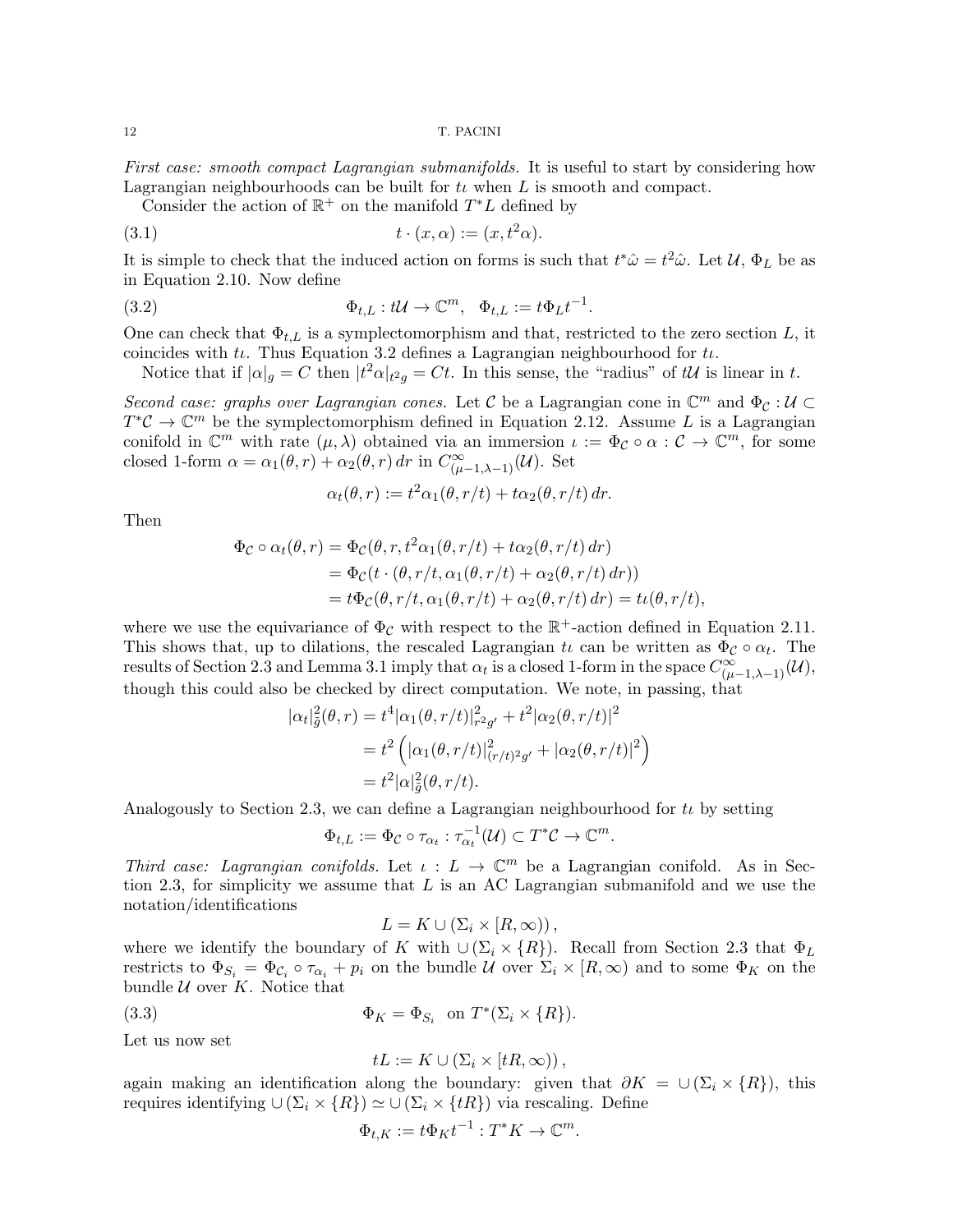Define  $\alpha_{t,i}$  from  $\alpha_i$  as in Equation 3 and set

$$
\Phi_{t,S_i} := \Phi_{\mathcal{C}_i} \circ \tau_{\alpha_{t,i}} + tp_i : \tau_{\alpha_{t,i}}^{-1}(\mathcal{U}) \subset T^*(\Sigma_i \times [tR,\infty)) \to \mathbb{C}^m.
$$

We now want to show that the maps  $\Phi_{t,K}$ ,  $\Phi_{t,S_i}$  coincide on the common boundary. This is a simple calculation, requiring only a bit of care to take into account the different  $\mathbb{R}^+$ -actions used in Equations 2.11 and 3.1, as follows.

Choose  $x \in \partial K$  and  $\eta_x \in T_x^*(tL)$ . On the one hand we are using the identification  $\partial K \simeq$  $\cup (\Sigma_i \times \{R\})$ , so for some  $\theta \in \Sigma_i$  we get  $x \simeq (\theta, R)$  and  $(x, \eta_x) \simeq (\theta, R, \eta_1(\theta, R) + \eta_2(\theta, R) dr)$ . To simplify the notation, set  $\alpha := \alpha_i$ . Then, using Equation 3.3,

$$
\Phi_{t,K}(x, \eta_x) = t \Phi_K(\theta, R, t^{-2} \eta_1(\theta, R) + t^{-2} \eta_2(\theta, R) dr)
$$
  
=  $t \Phi_{C_i} \circ \tau_\alpha(\theta, R, t^{-2} \eta_1(\theta, R) + t^{-2} \eta_2(\theta, R) dr) + t p_i$   
=  $\Phi_{C_i} t(\theta, R, (\alpha_1 + t^{-2} \eta_1)_{|(\theta, R)} + (\alpha_2 + t^{-2} \eta_2)_{|(\theta, R)} dr) + t p_i$   
=  $\Phi_{C_i}(\theta, tR, (t^2 \alpha_1 + \eta_1)_{|(\theta, R)} + (t \alpha_2 + t^{-1} \eta_2)_{|(\theta, R)} dr) + t p_i.$ 

On the other hand we are using the identification  $\partial K \simeq \cup (\Sigma_i \times \{tR\})$ . The two identifications are related by a dilation so now  $(x, \eta_x) \simeq (\theta, tR, \eta_1(\theta, R)+t^{-1}\eta_2(\theta, R) dr)$ . Set  $\alpha_t := \alpha_{t,i}$ . Then

$$
\Phi_{t,S_i}(x, \eta_x) = \Phi_{\mathcal{C}_i} \circ \tau_{\alpha_t}(\theta, tR, \eta_1(\theta, R) + t^{-1} \eta_2(\theta, R) dr) + tp_i \n= \Phi_{\mathcal{C}_i}(\theta, tR, (t^2 \alpha_1 + \eta_1)_{|(\theta, R)} + (t \alpha_2 + t^{-1} \eta_2)_{|(\theta, R)} dr) + tp_i.
$$

This calculation proves that the two maps can be glued together along the common boundary, obtaining a well-defined symplectomorphism

(3.4) 
$$
\Phi_{t,L} : \mathcal{U}_t \subset T^*(tL) \to \mathbb{C}^m.
$$

This map restricts to  $t\iota$  on the zero-section  $tL$  because this is true for both maps  $\Phi_{t,K}$ ,  $\Phi_{t,S_i}$ . We have thus constructed a Lagrangian neighbourhood for any rescaled AC Lagrangian submanifold  $t\iota$ . The construction for rescaled Lagrangian conifolds is similar.

## 4. Connect sums of Lagrangian conifolds

Let  $(L, g)$  be an abstract Riemannian conifold. Choose a singular point  $x \in \overline{L}$  with cone C. Assume we are given a second conifold  $(\hat{L}, \hat{g})$  containing an AC end asymptotic to the same cone C. For small  $t > 0$  one can build a family of new conifolds  $(L_t, g_t)$  by gluing the rescaled manifold  $(\hat{L}, t^2 \hat{g})$  into a neighbourhood of x. Notice that the construction is not symmetric in its initial data L,  $\hat{L}$ : in particular only one of these is rescaled. If the gluing is done appropriately then one can show that the family  $(L_t, g_t)$  satisfies certain analytic and elliptic estimates uniformly in t. An analogous construction holds for any number of singularities  $x_i \in \overline{L}$ , provided  $\overline{L}$  contains the same number of appropriate AC ends. We refer to [19] for details.

We now want to define an analogous "connect sum" procedure for the category of Lagrangian conifolds. The main additional assumption required by this construction will be that the AC ends of L used in the gluing have rate  $\lambda < 0$ .

**Definition 4.1.** Let  $\iota: L \to \mathbb{C}^m$  be a Lagrangian conifold. Let S denote the union of its ends. A subset  $S^*$  of S defines a *marking* on  $\overline{L}$ . We can then write  $S = S^* \amalg S^{**}$ , where  $S^{**}$  is the complement of  $S^*$ . We say  $S^*$  is a CS-marking if all ends in  $S^*$  are CS; it is an AC-marking if all ends in  $S^*$  are AC. We will denote by d the number of ends in  $S^*$ .

**Definition 4.2.** Let  $(L, \iota, S^*)$  be a CS-marked Lagrangian conifold in  $\mathbb{C}^m$ , with induced metric g. Let  $\Sigma^*, \mathcal{C}^*$  denote the links and cones corresponding to  $S^*$ . Given any end  $S_i \subseteq S^*$  let  $\phi_i : \Sigma_i \times (0, \epsilon] \to \overline{S_i} \setminus \{x_i\}$  be the corresponding diffeomorphism.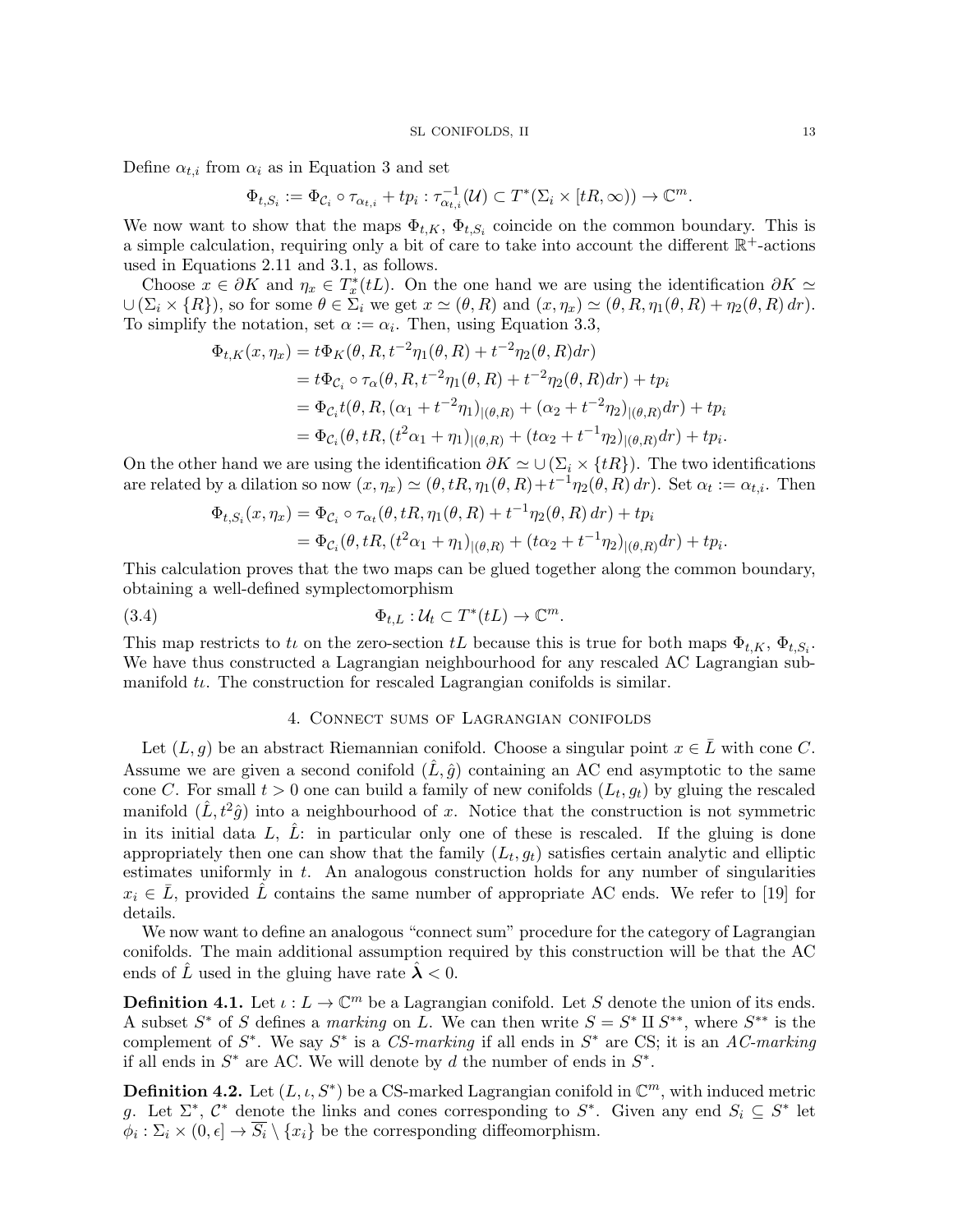Let  $(\hat{L}, \hat{\iota}, \hat{S}^*)$  be an AC-marked Lagrangian conifold in  $\mathbb{C}^m$ , with induced metric  $\hat{g}$ . Let  $\hat{\Sigma}^*$ ,  $\hat{\mathcal{C}}^*, \hat{\phi}_i : \hat{\Sigma}_i \times [\hat{R}, \infty) \to \hat{S}_i$  denote the corresponding links, cones and diffeomorphisms, as above. We say that  $L$  and  $\hat{L}$  are *compatible* if they satisfy the following assumptions:

(1)  $\mathcal{C}^* = \hat{\mathcal{C}}^*$ . Up to relabelling the ends, we may assume that  $\mathcal{C}_i = \hat{\mathcal{C}}_i$ .

- (2)  $\hat{R} < \epsilon$ . Up to a preliminary rescaling of  $\hat{L}$ , one can always assume this is true. We can then identify appropriate subsets of  $S^*$  and  $\hat{S}^*$  via the maps  $\hat{\phi}_i \circ \phi_i^{-1}$ .
- (3) On each marked AC end, the metrics  $\hat{\phi}_i^* \hat{g}$  and  $\tilde{g}_i$  are scaled-equivalent in the sense of Definition 2.8. Analogously, on each marked CS end, the metrics  $\phi_i^*g$  and  $\tilde{g}_i$  are scaled-equivalent. Again, up to a preliminary rescaling one can always assume this is true.
- (4) If  $\hat{S}_i, \hat{S}_j \in \hat{S}^*$  belong to the same connected component of  $\hat{L}$  then the corresponding ends  $S_i, S_j \in S^*$  satisfy  $\iota(x_i) = \iota(x_j)$ .
- (5) For each AC end  $\hat{S}_i \in \hat{S}^*$ , the corresponding center is  $p_i = 0$  and the corresponding rate  $\hat{\lambda}_i$  satisfies  $\hat{\lambda}_i < 0$ .

If L is weighted via  $\beta$  and  $\hat{L}$  is weighted via  $\hat{\beta}$  we further require that, on  $S_i \in S^*$  and  $\hat{S}_i \in \hat{S}^*$ , the corresponding constants satisfy  $\beta_i = \hat{\beta}_i$  and that  $\hat{\beta}_i = \bar{\hat{\beta}}_j$  if  $\hat{S}_i$  and  $\hat{S}_j$  are marked ends in the same connected component of  $\ddot{L}$ .

Let  $\iota: L \to \mathbb{C}^m$  be a Lagrangian conifold in  $\mathbb{C}^m$  with metric g and CS-marking  $S^*$ . Let  $\hat{\iota}: \hat{L} \to \mathbb{C}^m$  be a second Lagrangian conifold with metric  $\hat{g}$  and AC-marking  $\hat{S}^*$ . Let  $(\rho, \beta)$ , respectively  $(\hat{\rho}, \hat{\boldsymbol{\beta}})$ , be corresponding radius functions and weights. Assume L,  $\hat{L}$  are compatible. Let d denote the number of marked ends. Choose parameters  $\mathbf{t} = (t_1, \ldots, t_d) > 0$  sufficiently small. We assume that  $t$  is compatible with the decomposition of  $\tilde{L}$  into its connected components: specifically, that  $t_i = t_j$  if  $\hat{S}_i$  and  $\hat{S}_j$  belong to the same connected component of  $\hat{L}$ . We then define the parametric Lagrangian connect sum of  $(L, \iota)$  and  $(\hat{L}, \hat{\iota})$  via the following steps.

The abstract manifolds. We set

$$
L_{\boldsymbol{t}} := (\hat{L} \setminus \hat{S}^*) \cup (\cup_{\Sigma_i \subseteq \Sigma^*} \Sigma_i \times [t_i \hat{R}, \epsilon]) \cup (L \setminus S^*),
$$

where the components of the boundary of  $\hat{L} \setminus \hat{S}^*$  are identified with the  $\Sigma_i \times \{t_i \hat{R}\}\$ via maps  $\hat{\phi}_{t_i,i}$  defined as in Lemma 3.1 and the components of the boundary of  $L \setminus S^*$  are identified with the  $\Sigma_i \times {\epsilon}$  via the maps  $\phi_i$ . We call  $\Sigma_i \times [t_i \hat{R}, \epsilon]$  the neck regions of  $L_t$ .

Notice that, using the notation of Definition 2.3, the corresponding manifold  $\bar{L}_t$  may contain a finite number of singularities inherited from either  $S^{**}$  or  $\tilde{S}^{**}$ .

The Lagrangian immersions. We now want to build a Lagrangian immersion  $\iota_t : L_t \to \mathbb{C}^m$ . On  $L \setminus S^*$  we simply let  $\iota_t$  coincide with the restriction of  $\iota$ . On the *i*-th connected component of  $\hat{L} \setminus \hat{S}^*$  we let  $\iota_t$  coincide with the restriction of  $t_i\hat{\iota} + \iota(x_i)$ . On  $\cup_{\Sigma_i \subseteq \Sigma^*} \Sigma_i \times [t_i\hat{R}, \epsilon]$  we need to interpolate between these maps, as follows.

As in Section 3, we can identify  $S_i$  with  $\Sigma_i \times (0, \epsilon)$ . Then  $\iota(\theta, r) = \Phi_{\mathcal{C}_i}(\theta, r, \alpha_i(\theta, r)) + \iota(x_i)$ , for some closed 1-form  $\alpha_i$  in  $C^{\infty}_{\mu_i-1}(\mathcal{U})$ . As usual, let us write  $\alpha_i = \alpha_{i,1} + \alpha_{i,2} dr$ . Using the fact that  $\mu_i > 0$  and that we are restricting our attention to  $r \in (0, \epsilon)$ , one can prove that  $\alpha_i$ is exact:  $\alpha_i = dA_i$  where  $A_i(\theta, r) := \int_0^r \alpha_{i,2}(\theta, \rho) d\rho \in C^{\infty}_{\mu_i}(\mathcal{C}_i)$ , cf. [20] for details. Likewise, identifying  $\hat{S}_i$  with  $\Sigma_i \times (\hat{R}, \infty)$ , we obtain  $\hat{\iota}(\theta, r) = \Phi_{\mathcal{C}_i}(\theta, r, \hat{\alpha}_i(\theta, r))$ , for some closed 1-form  $\hat{\alpha}_i = \hat{\alpha}_{i,1} + \hat{\alpha}_{i,2} dr \in C^{\infty}_{\hat{\lambda}_i-1}(\mathcal{U})$ . As above, our assumption  $\hat{\lambda}_i < 0$  can be used to prove that  $\hat{\alpha}_i = d\hat{A}_i$ , where  $\hat{A}_i(\theta, r) := -\int_r^{\infty} \hat{\alpha}_{i,2}(\theta, \rho) d\rho \in C_{\hat{\lambda}_i}^{\infty}(\mathcal{C}_i)$ .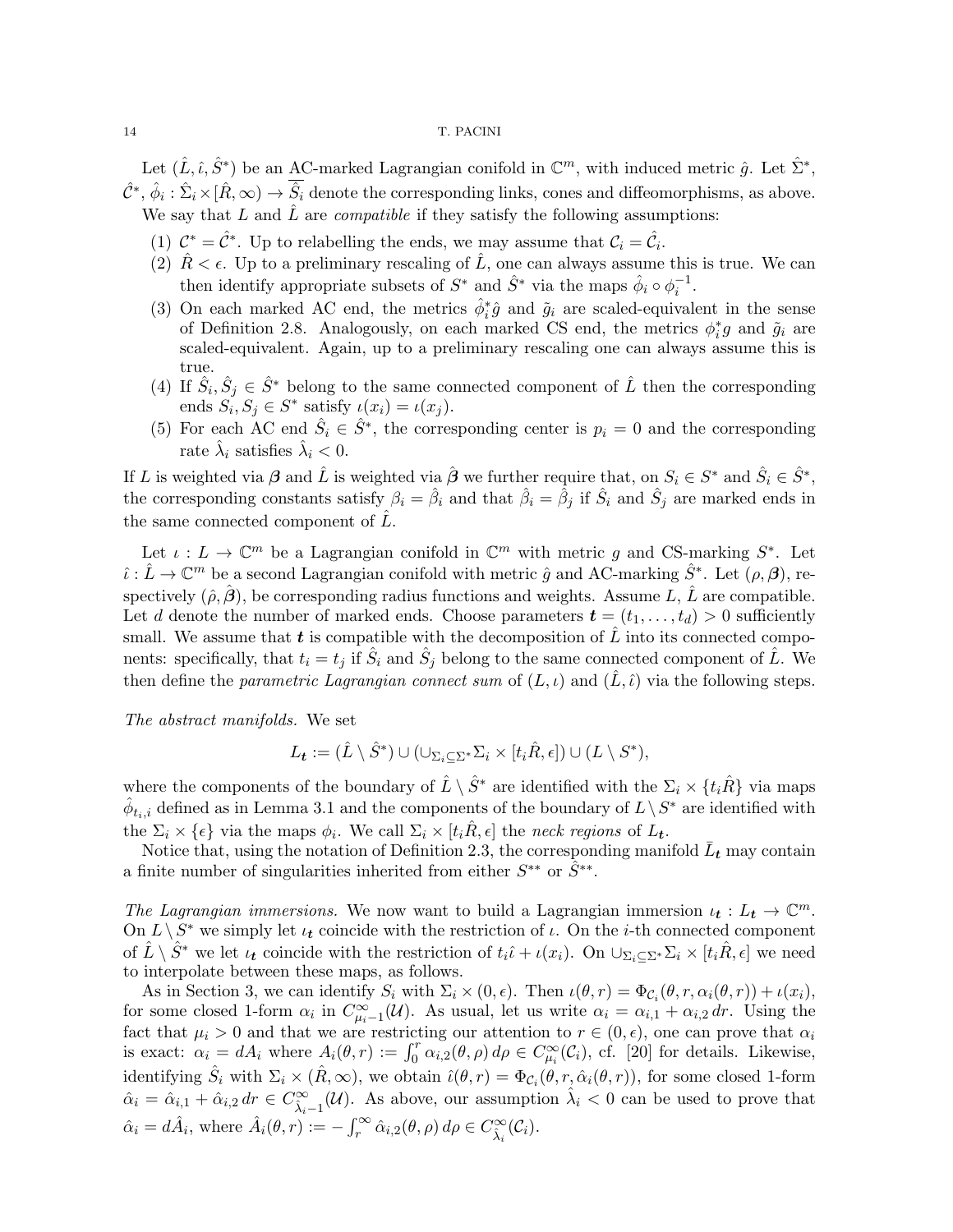Define  $\hat{\alpha}_{t_i}$  from  $\hat{\alpha}_i$  as in Equation 3. More explicitly, since  $\hat{\alpha}_{i,1} = d_{\Sigma_i} \hat{A}_i$  and  $\hat{\alpha}_{i,2} = \frac{d}{dr} \hat{A}_i$ ,

$$
\hat{\alpha}_{t_i}(\theta, r) = t_i^2 d_{\Sigma_i} \hat{A}_{i|(\theta, r/t_i)} + t_i \frac{d}{dr} \hat{A}_{i|(\theta, r/t_i)} dr = d(t_i^2 \hat{A}_i(\theta, r/t_i)).
$$

Write  $\hat{\alpha}_{t_i} = \hat{\alpha}_{t_i,1} + \hat{\alpha}_{t_i,2} dr$ . If we define

(4.1)  
\n
$$
\hat{A}_{t_i}(\theta, r) := -\int_r^{\infty} \hat{\alpha}_{t_i, 2}(\theta, \rho) d\rho
$$
\n
$$
= -\int_r^{\infty} t_i \hat{\alpha}_2(\theta, \rho/t_i) d\rho
$$
\n
$$
= -\int_{r/t_i}^{\infty} t_i^2 \hat{\alpha}_2(\theta, \rho) d\rho = t_i^2 \hat{A}_i(\theta, r/t_i),
$$

we conclude  $\hat{\alpha}_{t_i}(\theta, r) = d\hat{A}_{t_i}(\theta, r)$ .

Choose  $\tau \in (0,1)$ . If the  $t_i$  are sufficiently small, we find  $t_i \hat{R} < t_i^{\tau} < 2t_i^{\tau} < \epsilon$ . Fix a monotone increasing function  $G : (0, \infty) \to [0, 1]$  such that  $G(r) \equiv 0$  on  $(0, 1]$  and  $G(r) \equiv 1$  on  $[2, \infty)$ . Define a function  $A_{t_i} : \Sigma_i \times [t_i \hat{R}, \epsilon] \to \mathbb{R}$  by setting

(4.2) 
$$
A_{t_i}(\theta, r) := G(t_i^{-\tau}r)A_i(\theta, r) + (1 - G(t_i^{-\tau}r))\hat{A}_{t_i}(\theta, r).
$$

Then  $A_{t_i}$  interpolates between  $\hat{A}_{t_i}$  (when  $r \simeq t_i \hat{R}$ ) and  $A_i$  (when  $r \simeq \epsilon$ ) so  $dA_{t_i}$  interpolates between  $\hat{\alpha}_{t_i}$  and  $\alpha_i$ .

We now set  $\iota_t(\theta, r) := \Phi_{\mathcal{C}_i}(\theta, r, dA_{t_i}(\theta, r)) + \iota(x_i)$ . Then  $\iota_t \equiv \iota$  on  $\Sigma_i \times [2(t_i)^{\tau}, \epsilon]$  and  $\iota_t(\theta,r)=t_i\hat{\iota}(\theta,r/t_i)+\iota(x_i)\,\,\text{on}\,\,\Sigma_i\times[t_i\hat{R},(t_i)^\tau].$ 

The induced metrics. Let  $g_t := \iota_t^* \tilde{g}$  be the induced metric on  $L_t$ .

**Lemma 4.3.** Assume  $\tau$  is sufficiently close to 1: specifically, for each neck,  $\frac{2-\hat{\lambda}_i}{\mu_i-\hat{\lambda}_i} < \tau < 1$ . Then the metric  $g_t$  satisfies:

$$
g_t = \begin{cases} t_i^2 \hat{g} & \text{on the corresponding component of } \hat{L} \setminus \hat{S}^* \\ \hat{\phi}_{t_i,i}^*(t_i^2 \hat{g}) & \text{on } \Sigma_i \times [t_i \hat{R}, t_i^{\tau}] \\ \phi_i^* g & \text{on } \Sigma_i \times [2t_i^{\tau}, \epsilon] \\ g & \text{on } L \setminus S^* \end{cases}
$$

and, for all  $j \geq 0$  and as  $t \to 0$ ,

(4.3) 
$$
\sup_{\Sigma_i \times [t_i^\tau, 2t_i^\tau]} |\widetilde{\nabla}^j (g_t - \tilde{g}_i)|_{r^{-2} \tilde{g}_i \otimes \tilde{g}_i} \to 0.
$$

Proof. The first part of the claim is a direct consequence of the definitions so we only need to check Equation 4.3. We will use the same methods already used in Section 2 and in [20] Section 4.2 except that, instead of concentrating on the behaviour as  $r \to 0$ , we concentrate on what happens in the subset  $\Sigma_i \times [t_i^{\tau}, 2t_i^{\tau}]$ .

Using Equations 4.2 and 4.1 we see that, on  $\Sigma_i \times [t_i^{\tau}, 2t_i^{\tau}],$ 

$$
dA_{t_i}(\theta, r) = d_{\Sigma} A_{t_i} + A'_{t_i} dr
$$
  
=  $G(t_i^{-\tau} r) d_{\Sigma} A_{i|(\theta, r)} + (1 - G(t_i^{-\tau} r)) t_i^2 d_{\Sigma} \hat{A}_{i|(\theta, r/t_i)}$   
+  $(t_i^{-\tau} G' A_i + G A'_i - t_i^{-\tau} G' t_i^2 \hat{A}_i(\theta, r/t_i) + (1 - G) t_i \hat{A}'_i(\theta, r/t_i)) dr$ ,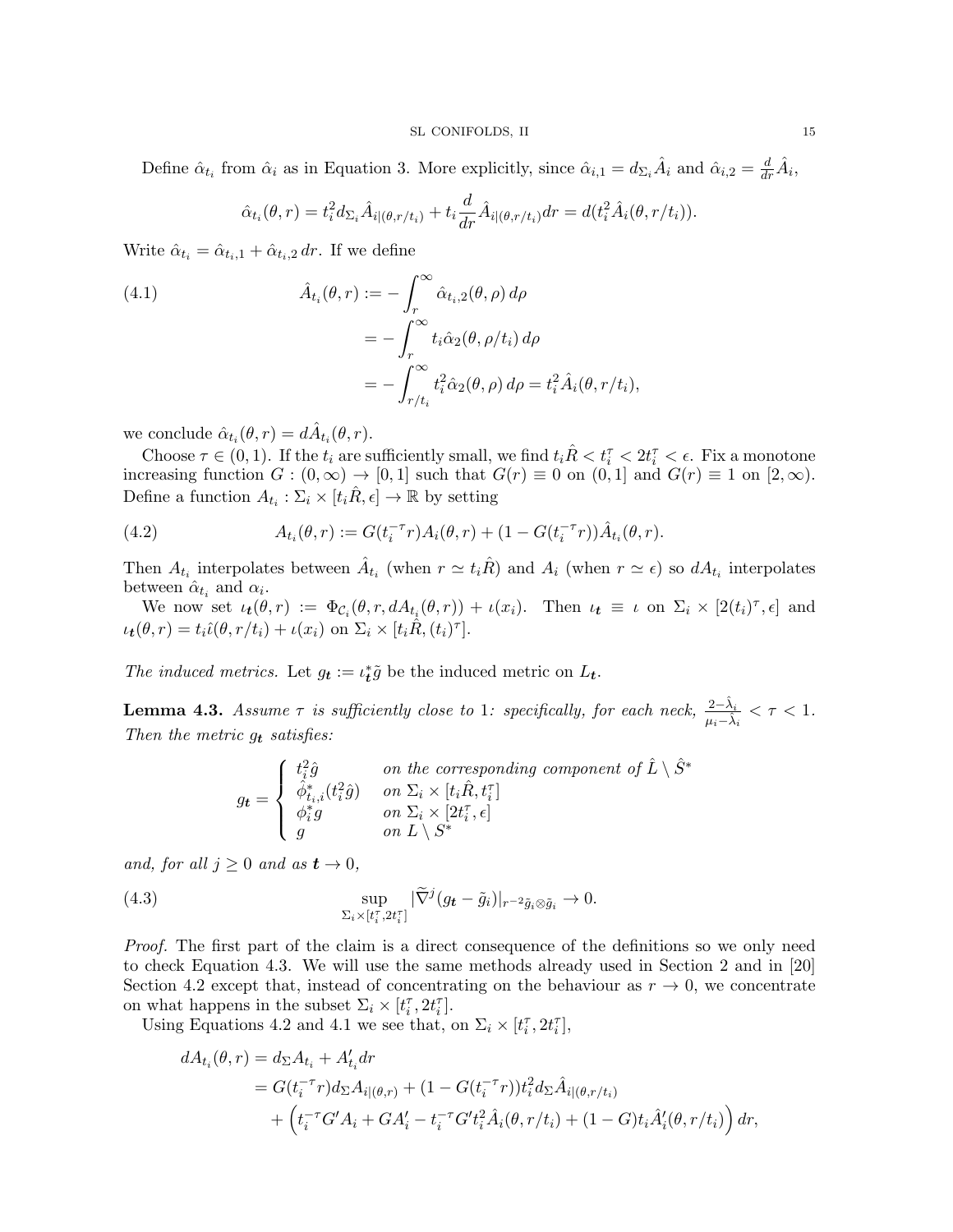where ' denotes differentiation. Notice that  $G, G'$  are bounded. Thus, using the norm  $\tilde{g}_{i|(\theta,r)}$ ,

$$
|dA_{t_i}|(\theta, r) \le C \Big\{ |d_{\Sigma}A_i|_{|(\theta, r)} + t_i^{-\tau} |A_i|_{|(\theta, r)} + |A'_i|_{|(\theta, r)} + t_i^2 |d_{\Sigma}\hat{A}_i|_{|(\theta, r/t_i)} + t_i^{2-\tau} |\hat{A}_i|_{|(\theta, r/t_i)} + t_i |\hat{A}'_i|_{|(\theta, r/t_i)} \Big\}.
$$

Since  $A_i \in C_{\mu_i}^{\infty}$  we find

$$
|d_{\Sigma}A_i|_{|(\theta,r)} \le Cr^{\mu_i-1}, \quad |A_i|_{|(\theta,r)} \le Cr^{\mu_i}, \quad |A'_i|_{|(\theta,r)} \le Cr^{\mu_i-1}.
$$

Since  $\hat{A}_i \in C^{\infty}_{\hat{\lambda}_i}$  we find  $|\hat{A}_i|_{|(\theta, r/t_i)} \leq C(r/t_i)^{\hat{\lambda}_i}$ ,  $|\hat{A}'_i|_{|(\theta, r/t_i)} \leq C(r/t_i)^{\hat{\lambda}_i-1}$ . Furthermore, since we are using the norm  $\tilde{g}_{i|(\theta,r)},$ 

$$
|d_{\Sigma}\hat{A}_i|_{|(\theta,r/t_i)} = |d_{\Sigma}\hat{A}_i|_{r^2g_i'}(\theta,r/t_i) = |d_{\Sigma}\hat{A}_i|_{t_i^2(r/t_i)^2g_i'}(\theta,r/t_i)
$$
  
=  $t_i^{-1}|d_{\Sigma}\hat{A}_i|_{(r/t_i)^2g_i'}(\theta,r/t_i) \le Ct_i^{-\hat{\lambda}_i}r^{\hat{\lambda}_i-1}.$ 

The end result is that

$$
\sup_{\Sigma_i \times [t_i^\tau, 2t_i^\tau]} |dA_{t_i}|_{\tilde{g}_i} \le C \Big\{ t_i^{\tau(\mu_i - 1)} + t_i^{2 - \hat{\lambda}_i + \tau(\hat{\lambda}_i - 1)} \Big\} \le C \, t_i^{2 - \hat{\lambda}_i + \tau(\hat{\lambda}_i - 1)},
$$

where we use our assumption on  $\tau$ . More generally, one can check that

$$
\sup_{\Sigma_i \times [t_i^\tau, 2t_i^\tau]} |\widetilde{\nabla}^k A_{t_i}|_{\tilde{g}_i} \le C t_i^{2 - \hat{\lambda}_i + \tau(\hat{\lambda}_i - k)}.
$$

Recall from Section 2.3 that we can write  $\Phi_{\mathcal{C}_i} = \Psi_{\mathcal{C}_i} + R_i$ . Using the equivariance properties and estimates given for  $R_i$  and writing  $dA_{t_i} = \alpha_{t_i,1} + \alpha_{t_i,2} dr$ , we find that, on  $\Sigma_i \times [t_i^{\tau}, 2t_i^{\tau}],$ 

$$
(R_i \circ dA_{t_i})(\theta, r) = R_i(\theta, r, \alpha_{t_i, 1}, \alpha_{t_i, 2})
$$
  
=  $R_i(\theta, r \cdot 1, r^2 r^{-2} \alpha_{t_i, 1}, r r^{-1} \alpha_{t_i, 2})$   
=  $rR_i(\theta, 1, r^{-2} \alpha_{t_i, 1}, r^{-1} \alpha_{t_i, 2})$   
 $\leq Cr(r^{-4} |\alpha_{t_i, 1}|_{g_i'}^2 + r^{-2} |\alpha_{t_i, 2}|^2)$   
=  $Cr^{-1} (|\alpha_{t_i, 1}|_{r^2 g_i'}^2 + |\alpha_{t_i, 2}|^2)$   
 $\leq Ct^{-\tau} |dA_{t_i}|_{\tilde{g}_i}^2(\theta, r) = Ct_i^{-\tau + 2(2 - \hat{\lambda}_i + \tau(\hat{\lambda}_i - 1))}$   
 $< Ct_i^{2 - \hat{\lambda}_i + \tau(\hat{\lambda}_i - 1)},$ 

where we use  $\tau < 1$ . The definition of  $\Psi_{\mathcal{C}_i}$ , cf. [20] Section 4.2, yields an isometry  $\Psi_{\mathcal{C}_i} \circ dA_{t_i}$  –  $\iota_i \simeq dA_{t_i}$ . We thus conclude that, on  $\Sigma_i \times [t_i^{\tau}, 2t_i^{\tau}],$ 

$$
|\Phi_{\mathcal{C}_i} \circ dA_{t_i} - \iota_i|(\theta, r) = |(\Psi_{\mathcal{C}_i} \circ dA_{t_i} - \iota_i) + R \circ dA_{t_i}|(\theta, r)
$$
  

$$
\leq Ct_i^{2-\hat{\lambda}_i + \tau(\hat{\lambda}_i - 1)}.
$$

The same methods prove that, more generally,

$$
\sup_{\Sigma_i\times[t_i^\tau,2t_i^\tau]}|\widetilde{\nabla}^k(\Phi_{\mathcal{C}_i}\circ dA_{t_i}-\iota_i)|_{\tilde{g}_i}\leq Ct_i^{2-\hat{\lambda}_i+\tau(\hat{\lambda}_i-1-k)}.
$$

Analogously to Equations 2.3, 2.4, one can conclude that

$$
\sup_{\Sigma_i\times[t_i^\tau,2t_i^\tau]}|\widetilde{\nabla}^k(g_t-\tilde{g}_i)|_{\tilde{g}_i}\leq Ct_i^{2-\hat{\lambda}_i+\tau(\hat{\lambda}_i-2-k)}=Ct_i^{(1-\tau)(2-\hat{\lambda}_i)-\tau k},
$$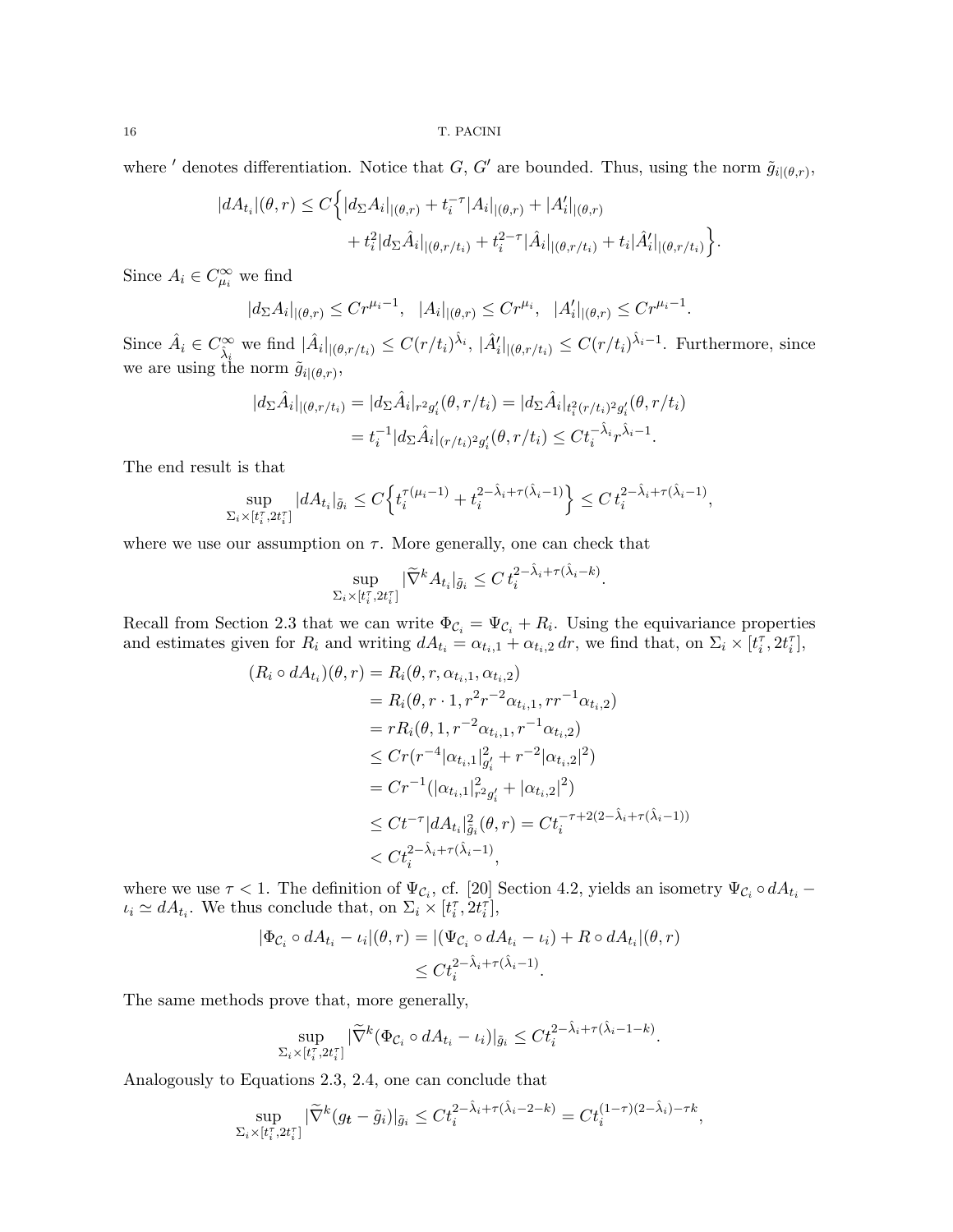which rescales to

$$
\sup_{\Sigma_i\times[t_i^\tau,2t_i^\tau]}\vert \widetilde{\nabla}^k(g_{\boldsymbol{t}}-\tilde{g}_i)\vert_{r^{-2}\tilde{g}_i\otimes\tilde{g}_i}\leq Ct_i^{(1-\tau)(2-\hat{\lambda}_i)}.
$$

The radius functions. We endow  $L_t$  with the radius function

$$
\rho_t := \begin{cases} t_i \hat{\rho} & \text{on the corresponding component of } \hat{L} \setminus \hat{S}^* \\ r & \text{on } \Sigma_i \times [t_i \hat{R}, \epsilon] \\ \rho & \text{on } L \setminus S^*. \end{cases}
$$

The weights and Sobolev spaces. We endow  $L_t$  with the weight

$$
\boldsymbol{\beta_t} := \left\{ \begin{array}{ll} \hat{\boldsymbol{\beta}} & \text{ on } \hat{L} \setminus \hat{S}^* \\ \beta_i & \text{ on } \Sigma_i \times [t_i \hat{R}, \epsilon] \\ \boldsymbol{\beta} & \text{ on } L \setminus S^*. \end{array} \right.
$$

We now need to define the function  $w_t$ , used to define weighted Sobolev spaces as in Definition 2.7. The simplest case is when  $\hat{\beta}$  is constant on each connected component of  $\hat{L}$ . We then define

$$
w_t := \rho_t^{-\beta_t} = \begin{cases} (t_i \hat{\rho})^{-\hat{\beta}_i} & \text{on the corresponding component of } \hat{L} \setminus \hat{S}^*\\ r^{-\beta_i} & \text{on } \Sigma_i \times [t_i \hat{R}, \epsilon] \\ \rho^{-\beta} & \text{on } L \setminus S^*. \end{cases}
$$

For general weights  $\hat{\boldsymbol{\beta}}$  we need to modify the function  $w_t$  as follows:

$$
w_{\boldsymbol{t}} := \begin{cases} \frac{\hat{\beta}_i - \hat{\beta}}{t_i - \hat{\beta}} t_i \hat{\rho}^{-1} = t_i^{-\hat{\beta}_i} \hat{\rho}^{-1} & \text{on the corresponding component of } \hat{L} \setminus \hat{S}^* \\ r^{-\beta_i} & \text{on } \Sigma_i \times [t_i \hat{R}, \epsilon] \\ \rho^{-\beta} & \text{on } L \setminus S^*. \end{cases}
$$

Using this data we now define weighted Sobolev spaces  $W_k^p$ .  $E_{k,\beta_t}^p$  on  $L_t$  as in Definition 2.7.

The Lagrangian neighbourhoods. We define Lagrangian neighbourhoods for  $(L_t, i_t)$  using the same ideas as in Section 3. Specifically, let

$$
\Phi_{\hat{L}}:\hat{\mathcal{U}}\subset T^*\hat{L}\to\mathbb{C}^m,\ \ \Phi_L:\mathcal{U}\subset T^*L\to\mathbb{C}^m
$$

be Lagrangian nieghbourhoods and maps for  $(L, \iota)$ ,  $(\hat{L}, \hat{\iota})$ . We then define neighbourhoods and maps

$$
\Phi_{L_t} : \mathcal{U}_t \subset T^*L_t \to \mathbb{C}^m
$$

as follows:

$$
\mathcal{U}_t := \begin{cases} t_i \hat{\mathcal{U}}, & \text{a subset of the corresponding component of } T^*(\hat{L} \setminus \hat{S}^*) \\ \tau_{dA_{t_i}}^{-1}(\mathcal{U}), & \text{a subset of } T^*(\Sigma_i \times [t_i \hat{R}, \epsilon]) \\ \mathcal{U}, & \text{a subset of } T^*(L \setminus S^*), \\ \Phi_{L_t} := \begin{cases} t_i \Phi_{\hat{L}} t_i^{-1} + \iota(x_i) & \text{on } t_i \hat{\mathcal{U}} \\ \Phi_{C_i} \circ \tau_{dA_{t_i}} + \iota(x_i) & \text{on } \tau_{dA_{t_i}}^{-1}(\mathcal{U}) \\ \Phi_L & \text{on } \mathcal{U}. \end{cases} \end{cases}
$$

By construction  $\Phi_{L_t}$ , restricted to the zero section, coincides with  $\iota_t$ .

 $\Box$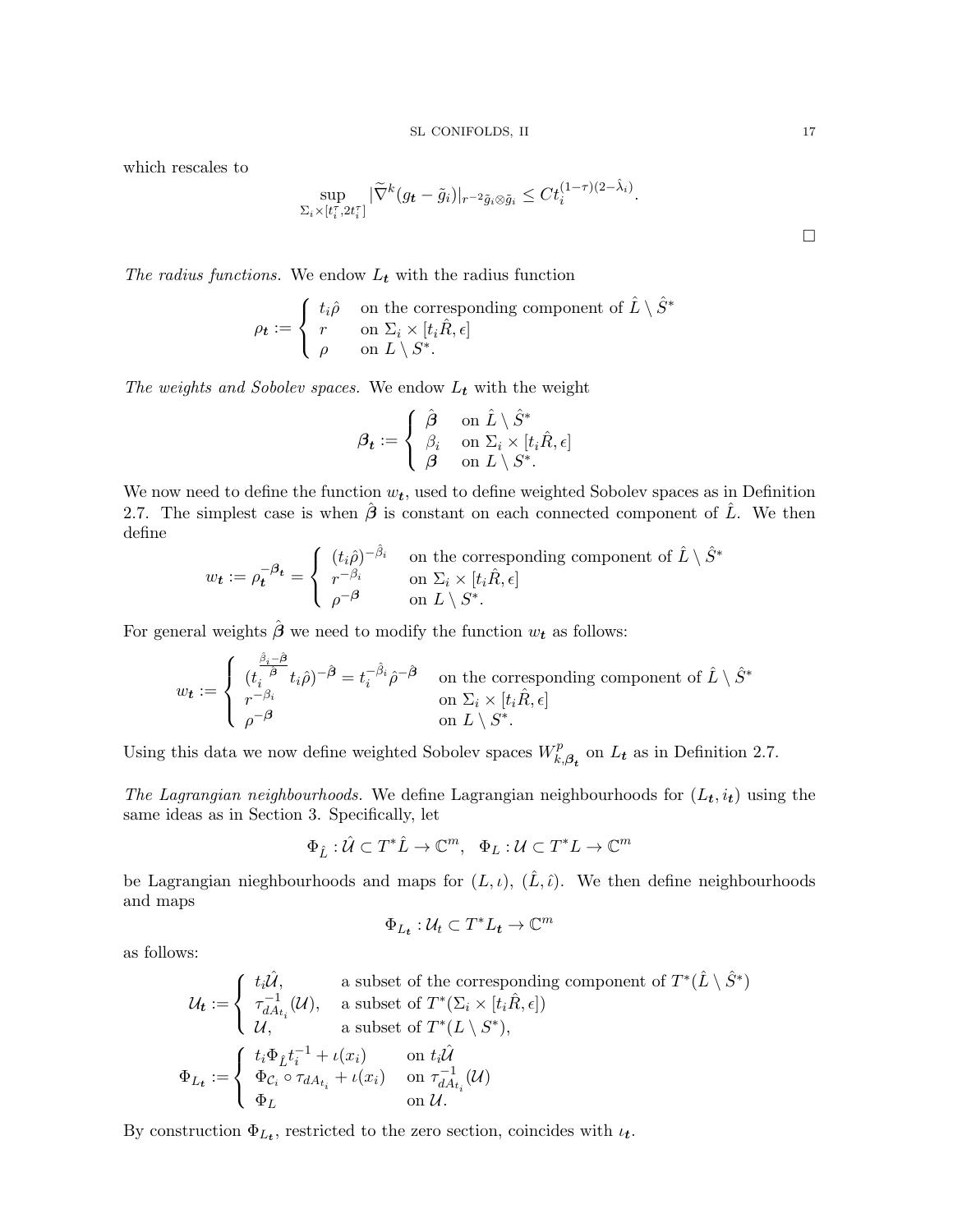**Example 4.4.** Assume given a finite configuration of l Lagrangian planes in  $\mathbb{C}^m$ . We assume there is only a finite number s of (necessarily transverse) intersection points and that any intersection involves only two planes at a time. Let  $(L, \iota)$  denote a parametrization of this configuration. Specifically, L is the disjoint union of l copies of  $\mathbb{R}^m$  and we choose an even number of points  $x_1, \ldots, x_{2s} \in L$  such that each  $\iota(x_{2i}) = \iota(x_{2i+1}) \in \mathbb{C}^m$  is one of the intersection points. Then  $(L, \iota)$  is a Lagrangian conifold in  $\mathbb{C}^m$  with l AC ends and 2s CS ends. Notice that each asymptotic cone  $\mathcal{C}_i$  is parallel to one of the original planes in the configuration. Letting  $S^*$  be the union of the CS ends we now have a CS-marked Lagrangian conifold in  $\mathbb{C}^m$ .

Now assume that for each pair of indices  $\{2i, 2i + 1\}$  there exists an embedded Lagrangian submanifold  $\hat{L}_i$  interpolating between  $\mathcal{C}_{2i}$  and  $\mathcal{C}_{2i+1}$  and satisfying the necessary condition on convergence rates:  $\hat{\lambda}_{2i} < 0$ ,  $\hat{\lambda}_{2i+1} < 0$ . Let  $(\hat{L}, \hat{\iota})$  denote the union of these manifolds together with the corresponding embeddings. Then  $(L, \hat{\iota})$  is an AC Lagrangian conifold with 2s ends. Letting  $\hat{S}^*$  be the union of the AC ends we now have an AC-marked Lagrangian conifold.

By construction  $(L, \iota)$ ,  $(\hat{L}, \hat{\iota})$  are compatible so we can glue them together as above. The result is a connected AC Lagrangian submanifold  $(L_t, \iota_t)$  embedded in  $\mathbb{C}^m$ . This submanifold has s necks and  $l$  AC ends. Away from the neck regions it coincides with the original configuration of planes.

**Example 4.5.** Let  $(L', \iota')$  be a Lagrangian conifold in  $\mathbb{C}^m$  with l AC ends and s CS ends. Choose a smooth point  $x \in L'$  and a Lagrangian plane  $\Pi + \iota(x)$  transverse to L' in  $\iota(x)$ . Let L denote the disjoint union of L' and  $\Pi$  and let  $\iota$  denote the natural immersion. The point x in L' and the origin in the plane can be labelled as singularities so  $(L, \iota)$  is a Lagrangian conifold in  $\mathbb{C}^m$  with  $l + 1$  AC ends and  $s + 2$  CS ends. Assume there exists an embedded Lagrangian submanifold  $\hat{L}$  interpolating between the tangent plane  $i'_{*}(T_{x}L')$  and  $\Pi$ . As in Example 4.4 we can then build a family  $(L_t, \iota_t)$  of Lagrangian conifolds which desingularizes  $(L, \iota)$ . Notice that  $L_t$  has  $l + 1$  AC ends, s CS ends and one neck.

Of course we can repeat this construction any number of times, adding as many new AC ends as we want to our original conifold  $L'$ .

As already seen, a weighted Sobolev Embedding Theorem holds for any conifold. Given that the connect sum of two conifolds is another (possibly smooth compact) conifold, it also holds for this connect sum. It is an important fact that the corresponding "embedding constants" are independent of the parameter  $t$ , cf. [19] Theorem 7.7.

**Theorem 4.6.** Let  $(L, \beta)$ ,  $(\hat{L}, \hat{\beta})$  be compatible weighted marked conifolds. Let  $L_t$ ,  $\rho_t$ ,  $\beta_t$  and  $w_t$  denote the corresponding connect sums. Then all forms of the weighted Sobolev Embedding Theorem, as in Theorem 2.9, hold uniformly in  $t$ , i.e. the corresponding Sobolev embedding constants are independent of  $t$ .

The above result relies on the fact that, on the two sides of each inequality, the relevant quantities are expressed using the same weight  $\beta_t$ . If instead we allow the weight to change on different sides of the inequality, factors of  $t$  are inevitable. We will need the following case.

**Lemma 4.7.** Let  $(L, \beta)$ ,  $(\hat{L}, \hat{\beta})$  be compatible weighted marked conifolds. Choose a second pair of compatible weights  $\beta'$ ,  $\hat{\beta}'$ . Let  $L_t$ ,  $\rho_t$ ,  $\beta_t$  and  $w_t$ , respectively  $\beta'_t$  and  $w'_t$ , denote the corresponding connect sums. Assume

> $\sqrt{ }$ J  $\mathcal{L}$  $\beta_t \leq \beta_t'$  on all AC ends of  $L_t$  $\boldsymbol{\beta_t} \geq \boldsymbol{\beta_t'}$  on all CS ends of  $L_t$  $\beta_i \leq \beta_i'$  on all necks of  $L_t$ .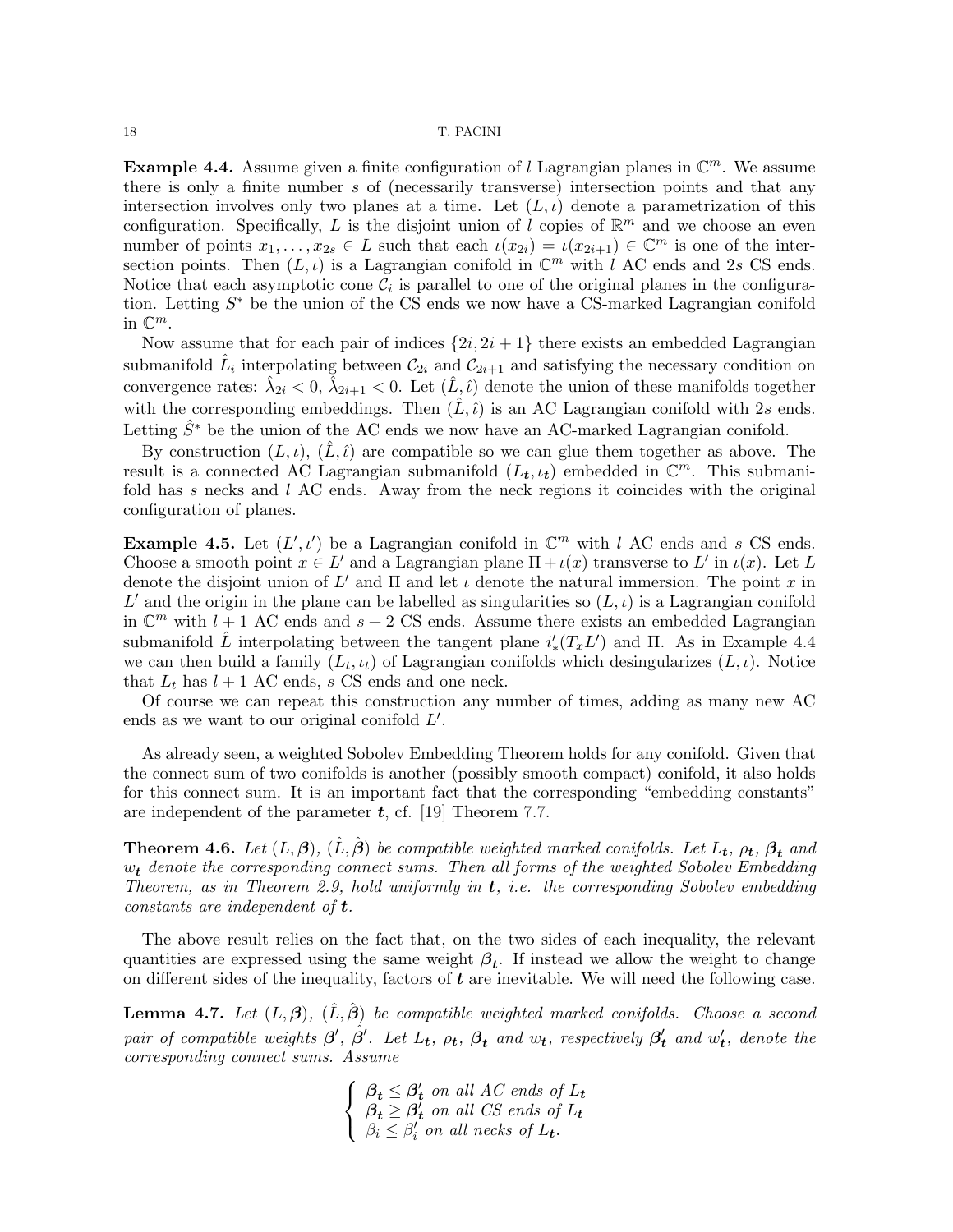Then the natural immersions  $C_{\beta_t}^k(L_t) \hookrightarrow C_{\beta}^k$  $\frac{\partial k}{\partial t}(L_t)$  are not uniform in **t**. However, there exists  $C > 0$  such that, for all **t** and for all  $f \in C_{\beta_{t}}^{k}(L_{t}),$ 

$$
\|f\|_{C_{\beta_t'}^k}\leq C\max\{t_i^{\beta_i-\beta_i'}\}\|f\|_{C_{\beta_t}^k},
$$

where max is calculated over all necks in  $L_t$ .

*Proof.* Consider the case  $k = 0$ . On the *i*-th component of  $\hat{L} \setminus \hat{S}^*$ ,

$$
\begin{aligned} |w'_t f|=&t_i^{-\hat{\beta}'_i}\hat{\rho}^{-\hat{\beta}'}|f|\\=&t_i^{\hat{\beta}_i-\hat{\beta}'_i}\hat{\rho}^{\hat{\partial}-\hat{\beta}'}t_i^{-\hat{\beta}_i}\hat{\rho}^{-\hat{\beta}}|f|\leq Ct_i^{\hat{\beta}_i-\hat{\beta}'_i}|w_tf|, \end{aligned}
$$

because our assumptions imply that  $\hat{\rho}^{\hat{\beta}-\hat{\beta}'}$  is bounded. On  $L \setminus S^*$ ,

$$
|w_t'f| = \rho^{-\beta'}|f| = \rho^{\beta-\beta'}\rho^{-\beta}|f| \le C|w_t f|.
$$

On any neck  $\Sigma_i \times [t_i \hat{R}, \epsilon]$  of  $L_t$ ,

$$
|w'_t f| = r^{-\beta'_i} |f| = r^{\beta_i - \beta'_i} r^{-\beta_i} |f| \leq C t_i^{\beta_i - \beta'_i} |w_t f|.
$$

The case  $k \ge 1$  is similar.

Under appropriate conditions one can also show that the Laplace operator is uniformly invertible in the following sense.

**Theorem 4.8.** Let  $(\hat{L}, \hat{\boldsymbol{\beta}})$  be a weighted AC-marked conifold. Assume  $\hat{\boldsymbol{\beta}}$  satisfies the conditions

$$
\begin{cases} \n\hat{\beta}_i < 0 \text{ for all } AC \text{ ends } \hat{S}_i \in \hat{S} \\
\hat{\beta}_i > 2 - m \text{ for all } CS \text{ ends } \hat{S}_i \in \hat{S} \n\end{cases}
$$

so that  $\Delta_{\hat{g}}$  is injective.

Let  $(L, \beta)$  be a weighted CS-marked conifold. Assume  $\beta$  satisfies the conditions

$$
\begin{cases} \n\beta_i < 0 \text{ for all } AC \text{ ends } S_i \in S \\ \n\beta_i > 2 - m \text{ for all } CS \text{ ends } S_i \in S. \n\end{cases}
$$

This is not yet sufficient to conclude that  $\Delta_q$  is injective because the set of AC ends might be empty. To obtain injectivity we must furthermore assume that each component of L has at least one end  $S'$  satisfying the condition

$$
\begin{cases} \beta' < 0 \text{ if } S' \text{ is } AC \\ \beta' > 0 \text{ if } S' \text{ is } CS. \end{cases}
$$

Now assume that L,  $\hat{L}$  are compatible and  $\tau$  is sufficiently close to 1, as in Lemma 4.3. Then, for all ends  $S_i \in S^*$ ,  $2 - m < \beta_i < 0$ . This implies that, for each component,  $S' \in S^{**}$ so  $L_t$  has at least one end. Furthermore,  $\beta_t$  satisfies the conditions

$$
\begin{cases} \n\beta_{\mathbf{t}|S_i} < 0 \text{ for all } AC \text{ ends } S_i \in \hat{S}^{**} \cup S^{**} \\ \n\beta_{\mathbf{t}|S_i} > 2-m \text{ for all } CS \text{ ends } S_i \in \hat{S}^{**} \cup S^{**}. \n\end{cases}
$$

Together with the condition on S', this implies that  $\Delta_{g_t}$  is injective.

If furthermore  $\beta$ ,  $\hat{\beta}$  are non-exceptional for  $\Delta_q$ ,  $\Delta_{\hat{q}}$  then

$$
\Delta_{g_{\boldsymbol{t}}}:W_{k,\boldsymbol{\beta_{t}}}^{p}(L_{\boldsymbol{t}})\to W_{k-2,\boldsymbol{\beta_{t}}-2}^{p}(L_{\boldsymbol{t}})
$$

is a topological isomorphism onto its image and there exists  $C > 0$  such that, for all **t** and all  $f \in W_k^p$  $E_{k,\boldsymbol{\beta_t}}^{p}(L_{t}),$ 

$$
\|f\|_{W_{k,\beta_t}^p}\leq C\|\Delta_{g_t}f\|_{W_{k-2,\beta_{t}-2}^p}.
$$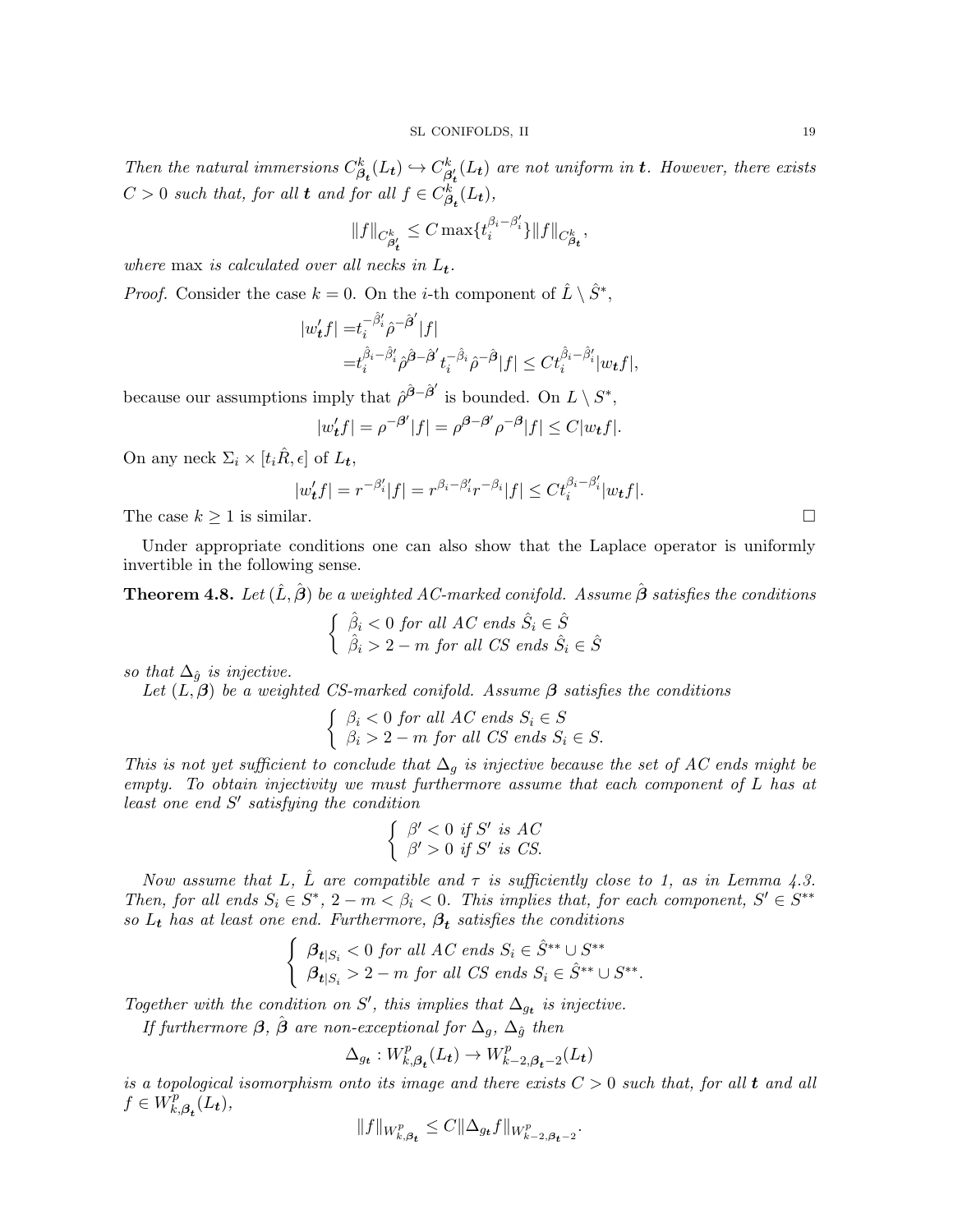Proof. For later reference we give a sketch of the proof, referring to [19] Lemma 12.1 and Theorem 12.2 for details. The basic idea is to choose a cut-off function  $\eta_t$  such that, for any  $f \in W_k^p$  $k_{k,\beta_t}^p$ ,  $\eta_t f$  has support in L and  $(1 - \eta_t)f$  has support in L. One then argues that

(4.4) 
$$
\|\eta_t f\|_{W_{k,\beta_t}^p(g_t)} = \|\eta_t f\|_{W_{k,\beta}^p(g)} \leq C \|\Delta_g(\eta_t f)\|_{W_{k-2,\beta-2}^p(g)} = C \|\Delta_{g_t}(\eta_t f)\|_{W_{k-2,\beta_{t-2}}^p(g_t)}.
$$

Likewise, on each component of  $\tilde{L}$ ,

$$
\begin{split} \|(1-\eta_t)f\|_{W_{k,\beta_t}^p(g_t)} &\simeq \|(1-\eta_t)f\|_{W_{k,\hat{\beta}}^p(t_i^2\hat{g})} = t_i^{-\beta_i} \|(1-\eta_t)f\|_{W_{k,\hat{\beta}}^p(\hat{g})} \\ &\leq Ct_i^{-\beta_i} \|\Delta_{\hat{g}}((1-\eta_t)f)\|_{W_{k-2,\hat{\beta}-2}^p(\hat{g})} \\ &= Ct_i^{2-\beta_i} \|\Delta_{t_i^2\hat{g}}((1-\eta_t)f)\|_{W_{k-2,\hat{\beta}-2}^p(\hat{g})} \\ &\simeq C \|\Delta_{g_t}((1-\eta_t)f)\|_{W_{k-2,g_t-2}^p(g_t)}. \end{split}
$$

If  $\eta_t$  is chosen carefully, one can estimate  $\|\Delta_{g_t}(\eta_t f)\|$  and  $\|\Delta_{g_t}((1-\eta_t)f)\|$  in terms of  $\|\Delta_{g_t} f\|$ , generating only a very small error term of the form  $(1/|\log t|) \|f\|_{W_{k,\beta_t}^p}$ . Combining these estimates gives the desired result.

# 5. SPECIAL LAGRANGIAN CONIFOLDS IN  $\mathbb{C}^m$

**Definition 5.1.** A *Calabi-Yau* (CY) manifold is the data of a Kähler manifold  $(M^{2m}, q, J, \omega)$ and a non-zero  $(m, 0)$ -form  $\Omega$  satisfying  $\nabla \Omega \equiv 0$  and normalized by the condition  $\omega^m/m! =$  $(-1)^{m(m-1)/2} (i/2)^m \Omega \wedge \overline{\Omega}$ . In particular  $\Omega$  is holomorphic and the holonomy of  $(M, g)$  is contained in SU(m). We will refer to  $\Omega$  as the *holomorphic volume form* on M.

Let  $M^{2m}$  be a CY manifold and  $L^m \to M$  be an immersed or embedded Lagrangian submanifold. We can restrict  $\Omega$  to L, obtaining a non-vanishing complex-valued m-form  $\Omega_{|L}$  on L. We say that L is special Lagrangian (SL) if and only if this form is real, i.e. Im  $\Omega_{|L} \equiv 0$ . In this case Re  $\Omega_{|L}$  defines a volume form on L, thus a natural orientation.

Re  $\Omega_{|L}$  is actually a "calibration" on M in the sense of [3]. It follows that any SL is volume-minimizing in its homology class.

**Example 5.2.** The simplest example of a CY manifold is  $\mathbb{C}^m$  with its standard structures  $\tilde{g}$ ,  $\tilde{J}$ ,  $\tilde{\omega}$  and  $\tilde{\Omega} := dz^1 \wedge \cdots \wedge dz^m$ . We are interested in SL conifolds in  $\mathbb{C}^m$ . Because of the possibility of dilations, it is clear that  $\mathbb{C}^m$  does not admit compact volume-minimizing submanifolds, even with singularities. It follows that each connected component of a SL conifold in  $\mathbb{C}^m$  must contain at least one AC end. This is particularly relevant for Theorem 4.8: using appropriate weights on these AC ends allows us to assume that the Laplace operator is injective.

Cones with one isolated singularity in the origin are the most basic class of SL conifolds in  $\mathbb{C}^m$ , cf. [3], [5], [6], [7], [9] for examples. AC SLs are a second important class. We will be interested in the following two examples.

- (1) Let  $\Pi$  be any SL plane in  $\mathbb{C}^m$ , e.g. the standard  $\mathbb{R}^m$  generated by the vectors  $\partial x_i$ . Choose  $M \in U(m)$  of the form  $M = \text{Diag}(e^{i\theta_1}, \dots, e^{i\theta_m})$ , where  $\sum \theta_i = \pi$ . The union  $\Pi \cup -(M \cdot \Pi)$  is a SL cone with an isolated singularity in the origin. Lawlor [16] constructed an AC SL with 2 ends, diffeomorphic to  $\mathbb{S}^{m-1}\times\mathbb{R}$ , asymptotic to  $\Pi \cup -(M \cdot \Pi)$  and with rate  $\lambda = 2 - m$  as  $r \to \infty$ . This submanifold is known as the "Lawlor neck". We refer to [10] Example 6.11 for details.
- (2) Let C be a SL cone in  $\mathbb{C}^m$  with an isolated singularity in the origin. Let  $\Sigma$  denote its link. Given any  $c > 0$  define the curve  $\gamma_c \simeq \mathbb{R}$  via the equations

$$
\gamma_c := \{ \lambda \in \mathbb{C} : \text{Im}(\lambda^m) = c^m, \text{ arg } \lambda \in (0, \pi/m) \}.
$$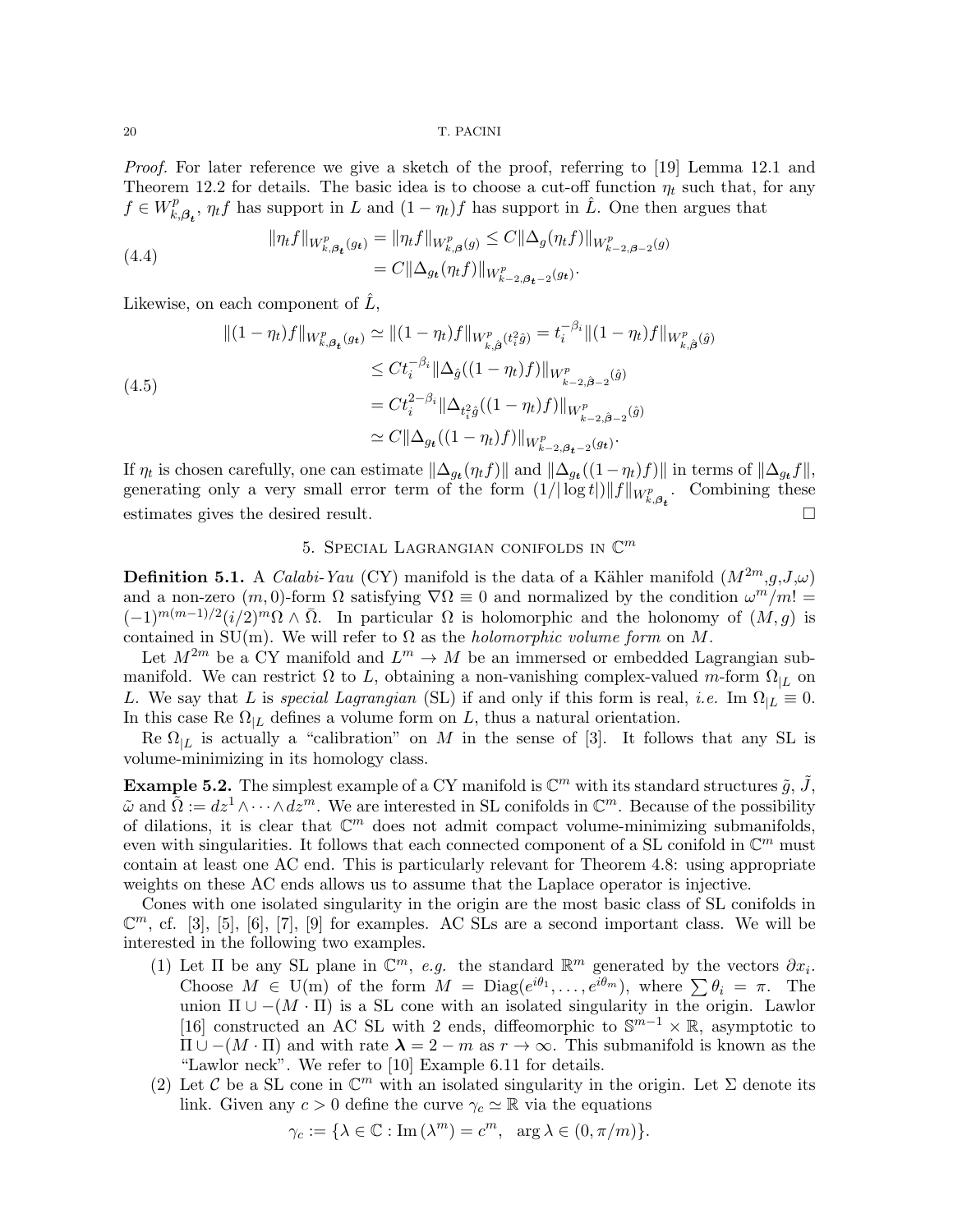Then the immersion

$$
\iota_c : \Sigma \times \gamma_c \to \mathbb{C}^m, \quad (\theta, \lambda) \mapsto \lambda \theta
$$

defines an AC SL with two ends, diffeomorphic to  $\Sigma \times \mathbb{R}$ , asymptotic to  $\mathcal{C} \cup -(e^{i\pi/m}\mathcal{C})$ and with rate  $\lambda = 2 - m$  as  $r \to \infty$ . This construction was found independently by Castro-Urbano, Haskins and Joyce, cf. [9] Theorem 6.4 for details.

Let  $(L, \iota)$  be a Lagrangian conifold in  $\mathbb{C}^m$ . We now want to find a way to detect whether any Lagrangian deformations of  $(L, \iota)$  are SL. We distinguish two cases, depending on whether we fix the position of the singularities or we allow them to move, as in Section 2.3. In particular, the former case is the one of interest for AC Lagrangian submanifolds, whose singular set is empty. The results we obtain here will be applied in Section 6. For those purposes, compared to Section 2.3, we can restrict our attention in two ways: (i) we consider only "exact" Lagrangian deformations, defined via functions; (ii) we assume that the cones  $C_i$ corresponding to singularities  $x_i$  are SL cones in  $\mathbb{C}^m$ , rather than simply Lagrangian cones.

In what follows we will repeatedly use the following abstract result concerning Taylor expansions.

**Lemma 5.3.** Let  $(V, |\cdot|)$  be a normed vector space. Let  $F: U \to \mathbb{R}$  be a smooth function defined on a convex subset  $U \subset V$ . Write

$$
F(x) = F(0) + dF_{|0}x + Q(x),
$$

for some smooth  $Q: U \to \mathbb{R}$ . Assume  $C := \sup_{x \in U} |d^2 F_{|x}| < \infty$ , where

$$
|d^2F_{|x}| := \sup_{|v| \le 1} \sup_{|w| \le 1} |d^2F_{|x}(v, w)|.
$$

Then:

(1) 
$$
|Q(x)| \le (C/2)|x|^2
$$
,  
\n(2)  $|dQ_{|x}| \le C|x|$ ,  
\n(3)  $|Q(x) - Q(y)| \le (C/2)|x - y| (|x| + |y|)$ .

In particular, if we substitute  $|\cdot|$  with  $|\cdot|_t := t |\cdot|$  then the corresponding constant satisfies  $C_t = t^{-2}C$  so the above estimates do not change. In this sense these estimates are scaleinvariant.

*Proof.* Let  $\gamma(t) := tx$  be the geodesic segment connecting 0 to x, so that  $|\gamma'| \equiv |x|$ . Then

$$
Q(x) = F(x) - F(0) - dF_{|0} x = \int_0^1 (F \circ \gamma)'(t) dt - \int_0^1 (F \circ \gamma)'(0) dt
$$
  
= 
$$
\int_0^1 \int_0^t (F \circ \gamma)''(s) ds dt = \int_0^1 \int_0^t d^2 F_{|\gamma(s)} \cdot (\gamma'(s))^2 ds dt
$$
  

$$
\leq \int_0^1 \int_0^t |d^2 F_{|\gamma(s)}| \cdot |\gamma'(s)|^2 ds dt \leq (C/2)|x|^2.
$$

This proves (1). Regarding (2),

$$
dQ_{|x} = dF_{|x} - dF_{|0} = \int_0^1 \frac{d}{dt} dF_{|\gamma(t)} dt = \int_0^1 d^2F_{|\gamma(t)} \cdot \gamma'(t) dt \le \int_0^1 C|\gamma'| dt = C|x|.
$$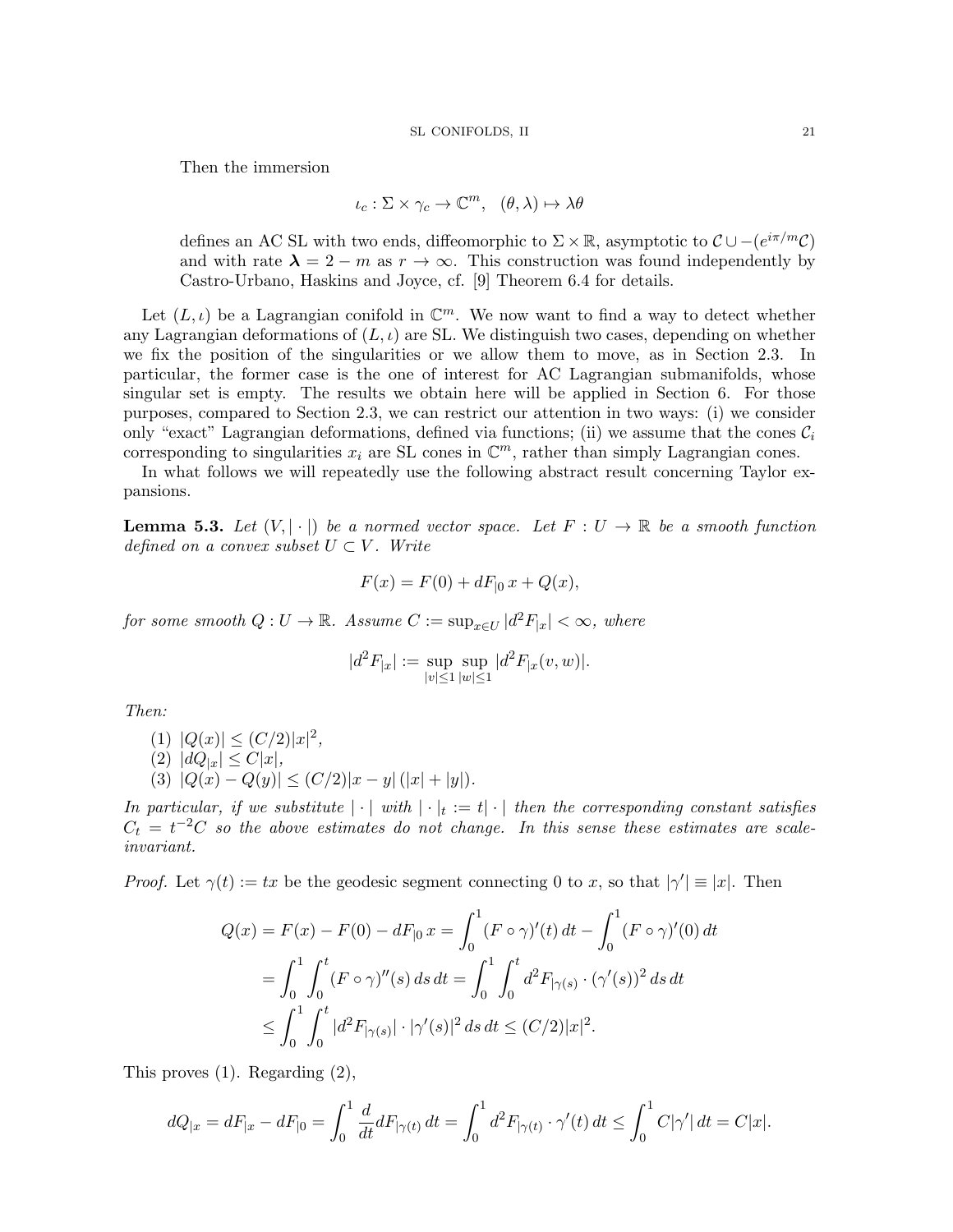This proves (2). Regarding (3), let  $\gamma(t) := tx + (1-t)y$  be the geodesic segment connecting y to x so that  $|\gamma'| \equiv |x - y|$ . Then:

$$
Q(x) - Q(y) = \int_0^1 \frac{d}{dt} Q(\gamma(t)) dt = \int_0^1 dQ_{|\gamma(t)} \gamma'(t) dt
$$
  
\n
$$
\leq \int_0^1 C|\gamma(t)| \cdot |\gamma'(t)| dt \leq C|x - y| \int_0^1 |\gamma(t)| dt
$$
  
\n
$$
\leq C|x - y| \int_0^1 (t|x| + (1 - t)|y|) dt.
$$

Calculating the integral proves  $(3)$ .

Remark 5.4. As a special case of Lemma 5.3, assume given normed spaces  $(Y, |\cdot|)$  and  $(Z, |\cdot|)$ . Set  $V := Y \oplus Z$ , endowed with the sum of the norms. Let  $\partial_1$ ,  $\partial_2$  denote the corresponding directional derivatives. Define  $C_{ij} := \sup_{x \in U} |\partial_i \partial_j F_{|x}|$ . Then the inequalities in Lemma 5.3 can be slightly refined, e.g.:

$$
|Q(y, z)| \le (C_{11}/2)|y|^2 + C_{12}|y||z| + (C_{22}/2)|z|^2,
$$
  
\n
$$
|\partial_1 Q_{|(y, z)}| \le C_{11}|y| + C_{21}|z|,
$$
  
\n
$$
|\partial_2 Q_{|(y, z)}| \le C_{12}|y| + C_{22}|z|.
$$

In particular, using the same notation and methods as in the proof of Lemma 5.3 (3),

$$
Q(y, z) - Q(y', z') = \int_0^1 \partial_1 Q_{|\gamma(t)} \cdot \gamma_1'(t) dt + \int_0^1 \partial_2 Q_{|\gamma(t)} \cdot \gamma_2'(t) dt
$$
  
\n
$$
\leq |y - y'| \int_0^1 |\partial_1 Q_{|\gamma(t)}| dt + |z - z'| \int_0^1 |\partial_2 Q_{|\gamma(t)}| dt
$$
  
\n
$$
\leq |y - y'| ((C_{11}/2)(|y| + |y'|) + (C_{21}/2)(|z| + |z'|))
$$
  
\n
$$
+ |z - z'| ((C_{12}/2)(|y| + |y'|) + (C_{22}/2)(|z| + |z'|)).
$$

Lagrangian conifolds. Let  $(L, \iota)$  be a AC or CS/AC Lagrangian conifold in  $\mathbb{C}^m$ : as seen above, there is no point in searching for SL deformations of a CS Lagrangian submanifold in  $\mathbb{C}^m$ . Fix  $p > m$  and a weight  $\beta$ . Let  $\beta_i$  denote the value of  $\beta$  on the *i*-th end of L. Assume that  $\mu_i > \beta_i > 2$  on every CS end and that  $\beta_i < 2$  on every AC end. Let  $B_r$  denote the ball centered in 0 and of radius r in  $W_3^p$  $T_{3,\beta}(L)$ . Consider the map

(5.1) 
$$
F: B_r \subset W^p_{3,\beta}(L) \to W^p_{1,\beta-2}(L), \quad f \mapsto \star ((\Phi_L \circ df)^* \text{Im } \tilde{\Omega}),
$$

where  $\star$  denotes the Hodge star operator of L.

We first need to show that this map is well-defined between the stated spaces. Recall that the radius of U, in the sense introduced following Equation 2.13, is proportional to  $\rho$ . For r sufficiently small, the Sobolev Embedding Theorem ensures that the  $C_{\beta}^2$  norm of f is small. Our assumptions on  $\beta$  yield a further embedding  $C_{\beta}^2 \hookrightarrow C_2^2$  implying that the  $C_2^2$  norm of f is small so df has small  $C_1^1$  norm. In particular  $\rho^{-1}$ df is small so indeed the graph of df lies in U: this proves that the composition  $\Phi_L \circ df$  makes sense. The fact that F takes values in  $W_L^p$ .  $1, \beta - 2$ follows from our choice  $p > m$ , which ensures that our Sobolev spaces are Banach algebras, cf. Theorem 2.9. F is thus well-defined.

According to Definition 5.1, the deformed immersion  $(L, \Phi_L \circ df)$  is SL if and only if  $F(f) = 0$ . We can think of  $F$  as being obtained from an underlying smooth function

(5.2) 
$$
F' = F'(x, y, z) : \mathcal{U} \oplus (T^*L \otimes T^*L) \to \mathbb{R}
$$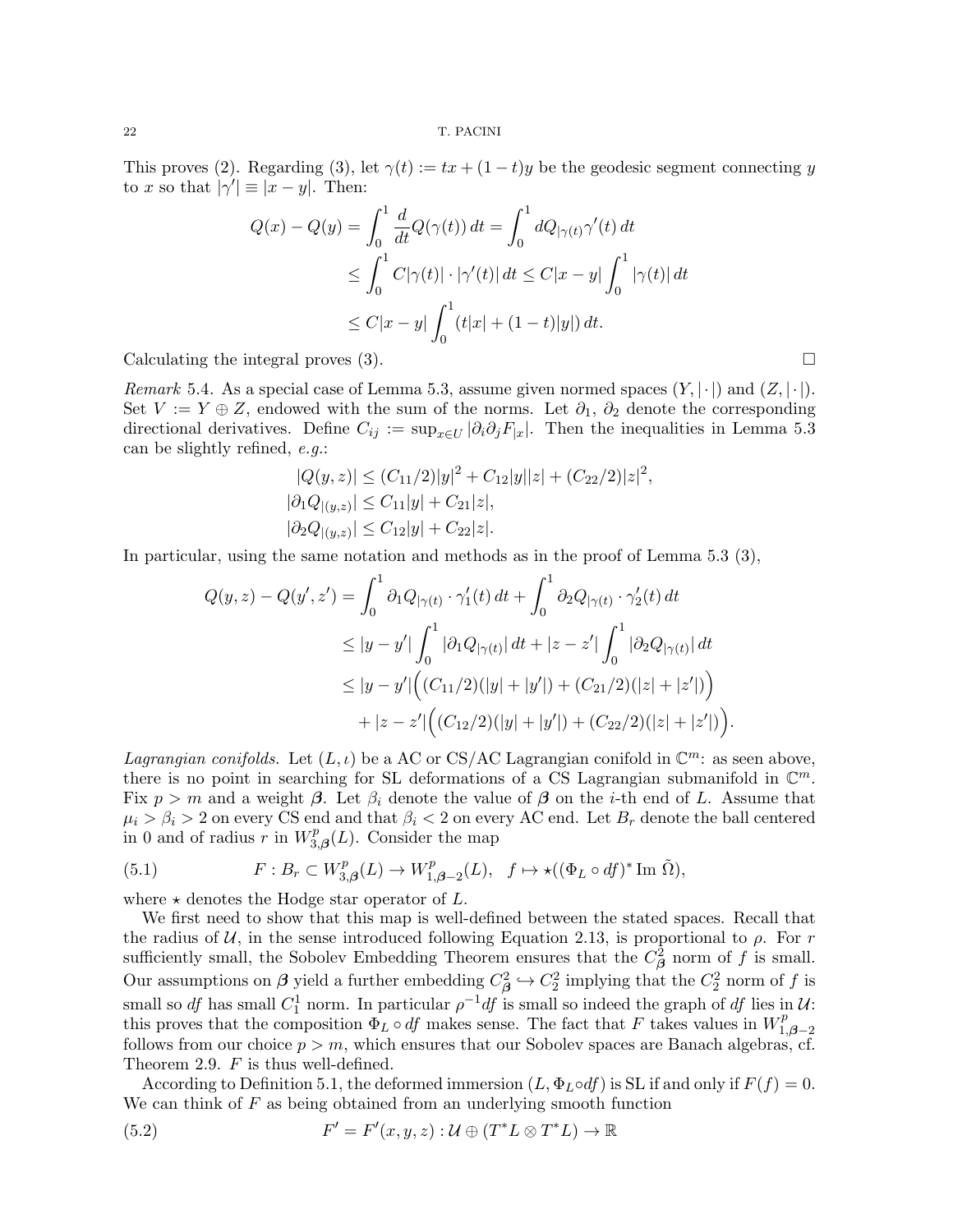defined as follows. Choose a point  $(x, y) \in \mathcal{U}$ . Let  $e_1, \ldots, e_m$  be an orthonormal positive basis of  $T_xL$ . Now choose any  $z \in T_x^*L \otimes T_x^*L$ . We use the notation  $i_{e_i}z := z(e_i, \cdot)$ . The Levi-Civita connection gives a decomposition  $T(x,y) \mathcal{U} \simeq T_x^* L \oplus T_x L$ . Thus the vectors  $(i_{e_i}z, e_i)$  span and *m*-plane in  $T_{(x,y)}\mathcal{U}$ . We then set

$$
F'(x, y, z) := \Phi_L^* \operatorname{Im} \, \tilde{\Omega}_{|(x, y)}((i_{e_1}z, e_1), \dots, (i_{e_m}z, e_m)).
$$

If f is a function on L then, for each  $x \in L$ , the vectors  $(i_{e_i} \nabla df, e_i)$  span the tangent plane to the graph of df. This yields the relationship

$$
F(f)_{|x} = F'(x, df_{|x}, \nabla^2 f_{|x}).
$$

For any fixed  $x \in L$ , y and z vary in the linear space  $T_x^*L \oplus (T_x^*L \otimes T_x^*L)$  so Taylor's theorem shows

$$
F'(x, y, z) = F'(x, 0, 0) + \partial_1 F'(x, 0, 0) y + \partial_2 F'(x, 0, 0) z + Q'(x, y, z),
$$

where  $\partial_1$  denotes differentiation with respect to the variable y,  $\partial_2$  denotes differentiation with respect to the variable z and  $Q' = Q'(x, y, z)$  is a smooth function.

**Proposition 5.5.** The map  $F$  has the following properties:

(1) The linearization of  $F$  is the map

$$
P := dF[0] : W^p_{3,\beta}(L) \to W^p_{1,\beta-2}(L), \quad f \mapsto d^{\star} \left( (\star \iota^*(\text{Re }\tilde{\Omega})) df \right).
$$

We can thus write

$$
F(f) = F(0) + P(f) + Q(f),
$$

where  $Q(f)|_x := Q'(x, df_{|x}, \nabla^2 f_{|x}).$ (2) There exists  $C > 0$  such that

$$
\begin{aligned} ||Q(f)-Q(g)||_{W_{1,\beta-2}^{p}} &\leq C\Big\{ \Big(\|f\|_{C_{2}^{2}}+\|g\|_{C_{2}^{2}}\Big)\cdot\|f-g\|_{W_{3,\beta}^{p}}\\ &\qquad +\Big(\|f\|_{W_{3,\beta}^{p}}+\|g\|_{W_{3,\beta}^{p}}\Big)\cdot\|f-g\|_{C_{2}^{2}}\Big\}\\ &\leq Cr\cdot\|f-g\|_{W_{3,\beta}^{p}}. \end{aligned}
$$

*Proof.* We can compute the linearization of F as in [13] Proposition 5.6. This gives (1).

Our proof of (2) again follows [13]. In his Proposition 5.8 Joyce provides  $C<sup>1</sup>$  estimates for analogous quantities  $|Q(\alpha) - Q(\beta)|$ . In his set-up the manifolds are compact and there are no weights. The result depends upon certain  $C^2$  estimates for his map  $F'$ , cf. [13] Equation 24, obtained via a particular connection. In our setting we want to set up an analogous proof, this time keeping track of behaviour with respect to  $\rho$ . The first step is to introduce Joyce's connection.

In general, let  $E \to L$  be a vector bundle over L. Let  $\mathcal E$  denote the total space of E, *i.e.* the underlying differentiable manifold. Assume we want to build a connection on  $\mathcal{E}$ , allowing us to differentiate vector fields. Choosing a connection  $\nabla^E$  on E gives a splitting of the tangent bundle  $T\mathcal{E} = H \oplus V$  into "horizontal" and "vertical" subbundles. It is then sufficient to indicate how to differentiate horizontal or vertical vector fields in horizontal or vertical directions, at the generic point  $(x, e) \in \mathcal{E}$ . Recall the canonical isomorphisms  $H_{(x,e)} \simeq T_xL$ ,  $V_{(x,e)} \simeq E_x$ . We then see that some combinations do not require a connection. For example, the above identifications allow us to reduce the problem of differentiating vertical fields in vertical directions to the problem of differentiating a map  $T_xE \to T_xE$ : this is a map between vector spaces so the ordinary notion of differentiation suffices. Likewise for horizontal vector fields and vertical directions. Again using the identifications, the problem of differentiating a vertical field in a horizontal direction can instead be solved using  $\nabla^E$ , while horizontal vector fields can be differentiated in horizontal directions by choosing a connection on  $L$ , e.g. the Levi-Civita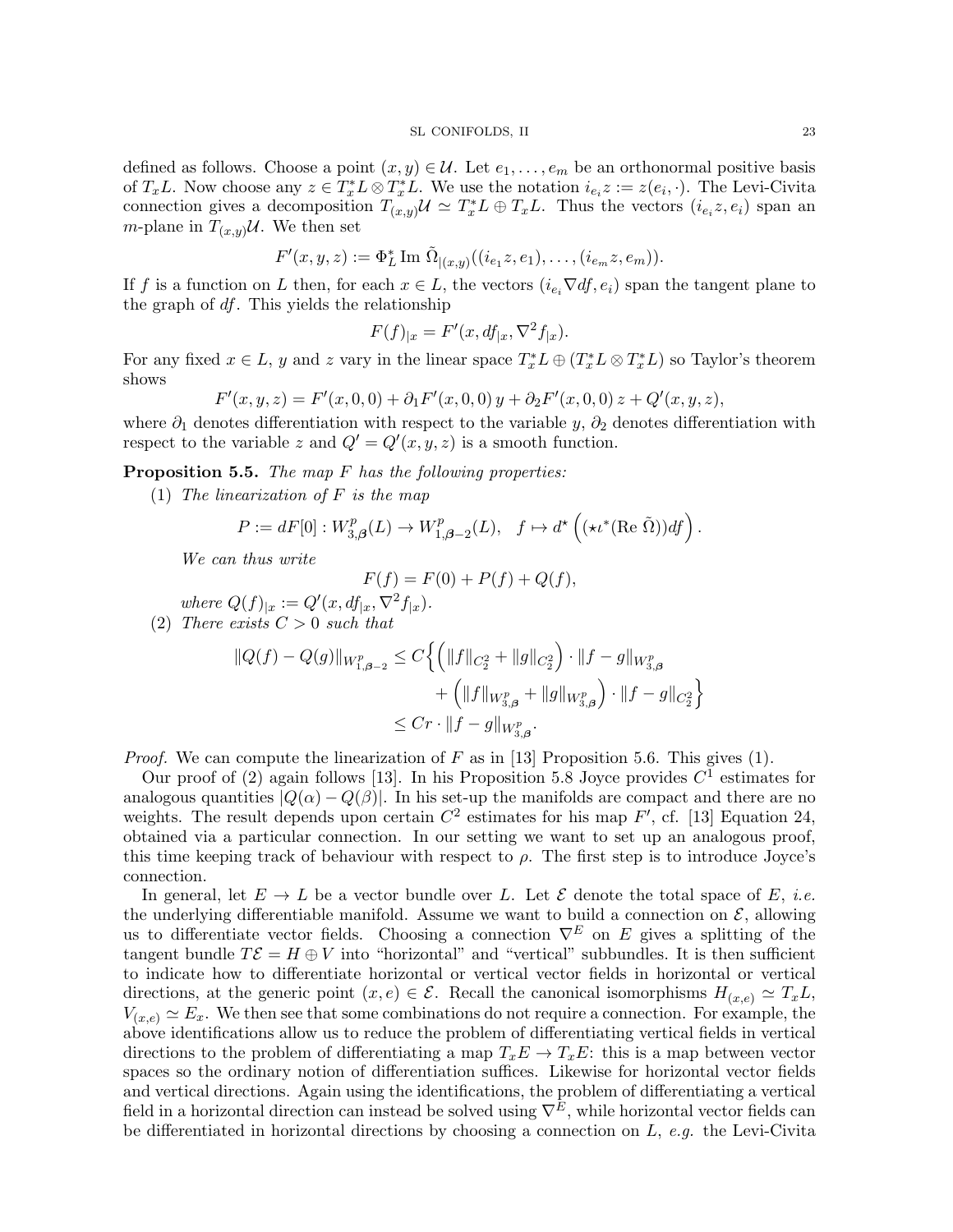connection induced by some metric q on L. The result of this process is a connection on  $\mathcal E$ which is not torsion-free: one can check that its torsion depends on the Riemannian curvature of  $(L, g)$ , cf. [13] p.15.

Consider the case  $L := \mathcal{C} \subset \mathbb{C}^m$  endowed with the induced metric  $\tilde{g}$  as in Section 2.3, and  $E := T^*\mathcal{C}$ . Let  $\widetilde{\nabla}$  denote both the Levi-Civita connection on  $\mathcal{C}$  and the induced connection on  $T^*\mathcal{C}$ . In particular,  $\tilde{\nabla}$  is t-invariant with respect to rescaling, i.e.  $t^*\tilde{\nabla} = \tilde{\nabla}$ . This implies, for example, that for vector fields at  $(\theta, r) \in \mathcal{C}$ ,  $t_*(\nabla_v X_{|(\theta,r)}) = \nabla_{t_*v} t_* X_{|(\theta, r)}$ . Since the connection on  $T^{\ast}C$  is also t-invariant, the connection  $\nabla$  on the total space of  $T^{\ast}C$ , built as above, is t-invariant.

We can use this connection to differentiate differential forms defined on the total space of  $T^*C$ . In particular we can differentiate the form  $\beta := \Phi^*_\mathcal{C}(\text{Im}\,\tilde{\Omega})$ . Then

$$
\begin{aligned} |\nabla^k \beta|_{\tilde{g}}(t(\theta, r, \alpha)) &= (t^* (|\nabla^k \beta|_{\tilde{g}}))(\theta, r, \alpha) = |t^* \nabla^k \beta|_{t^* \tilde{g}}(\theta, r, \alpha) \\ &= |\nabla^k t^* \beta|_{t^2 \tilde{g}}(\theta, r, \alpha) = t^{-m-k} t^m |\nabla^k \beta|_{\tilde{g}}(\theta, r, \alpha), \end{aligned}
$$

where we use the fact that  $\Phi_{\mathcal{C}}$  is t-equivariant and  $t^*\tilde{\Omega} = t^m\tilde{\Omega}$ , thus  $t^*\beta = t^m\beta$ . In particular, this proves that

$$
|\nabla^k \beta|_{\tilde{g}}(\theta, r, r^2 \alpha_1 + r \alpha_2 dr) = r^{-k} |\nabla^k \beta|_{\tilde{g}}(\theta, 1, \alpha_1 + \alpha_2 dr),
$$

showing that  $|\nabla^k \beta|_{\tilde{g}} = O(r^{-k})$ , both for  $r \to 0$  and for  $r \to \infty$ . It follows that, for our Lagrangian conifold L and for all  $k \in \mathbb{N}$ , there exists  $C_k > 0$  such that, on  $\mathcal{U}$ ,

(5.3) 
$$
|\nabla^k(\Phi_L^* \operatorname{Im} \tilde{\Omega})|_g \leq C_k(\rho^{-k}).
$$

As in [13] Proposition 5.8, cf. Equation 24, these estimates show that, on  $\mathcal{U}$ ,

$$
|\partial_1^2F'|\leq C\rho^{-2},\ \ |\partial_1\partial_2F'|\leq C\rho^{-1},\ \ |\partial_2^2F'|\leq C,
$$

where all norms are calculated with respect to  $g$ . The constant  $C$  depends only on  $C_0$ ,  $C_1$  and  $C_2$  above. We can now prove (2) exactly as in [13]. Specifically, fix x and choose  $y, y' \in T_x^* L$ and  $z, z' \in T_x^* L \otimes T_x^* L$ . Then, as in Remark 5.4 and using the above estimates, we find that there exists  $C > 0$  such that

$$
|Q'(x,y,z) - Q'(x,y',z')| \le C(\rho^{-1}|y-y'| + |z-z'|) \cdot (\rho^{-1}|y| + \rho^{-1}|y'| + |z| + |z'|).
$$

Substituting  $y = df$ ,  $y' = dg$ ,  $z = \nabla^2 f$ ,  $z' = \nabla^2 g$ , we obtain that, for each  $x \in L$ ,

(5.4) 
$$
|Q(f) - Q(g)| \le C(||f||_{C_2^2} + ||g||_{C_2^2})(\rho^{-1}|df - dg| + |\nabla^2 f - \nabla^2 g|).
$$

Likewise, again as in [13], there exists  $C > 0$  such that, for each  $x \in L$ ,

$$
|\rho d (Q(f) - Q(g))|
$$
  
\n
$$
\leq C \Big\{ \rho^{-1} |df - dg| \cdot \rho^{-1} (|df| + |dg|) + \rho^{-1} |df - dg| \cdot (|\nabla^2 f| + |\nabla^2 g|)
$$
  
\n
$$
+ \rho^{-1} |df - dg| \cdot \rho (|\nabla^3 f| + |\nabla^3 g|) + |\nabla^2 f - \nabla^2 g| \cdot \rho^{-1} (|df| + |dg|)
$$
  
\n
$$
+ |\nabla^2 f - \nabla^2 g| \cdot (|\nabla^2 f| + |\nabla^2 g|) + |\nabla^2 f - \nabla^2 g| \cdot \rho (|\nabla^3 f| + |\nabla^3 g|)
$$
  
\n
$$
+ \rho (|\nabla^3 f - \nabla^3 g|) \cdot \rho^{-1} (|df| + |dg|) + \rho (|\nabla^3 f - \nabla^3 g|) \cdot (|\nabla^2 f| + |\nabla^2 g|) \Big\},
$$

where all norms are calculated with respect to  $g$ . On the right hand side, consider the third and sixth terms: we can bound their first factors with  $C_2^2$  norms. Now consider the remaining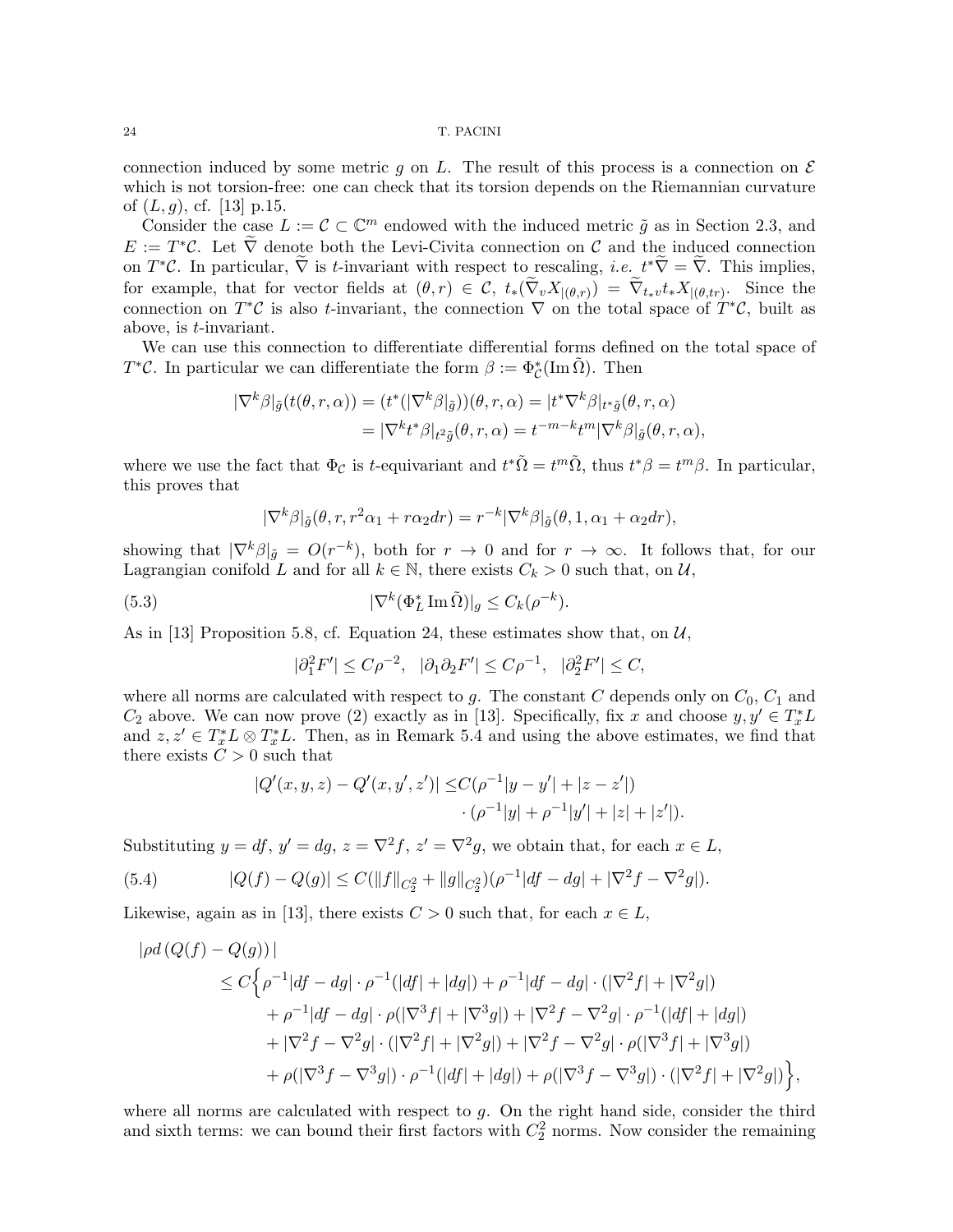terms: we can bound their second factors with  $C_2^2$  norms. We thus obtain

(5.5) 
$$
|\rho d (Q(f) - Q(g))| \le C \Big\{ \left( \rho^{-1} |df - dg| + |\nabla^2 f - \nabla^2 g| + \rho |\nabla^3 f - \nabla^3 g| \right) \cdot (||f||_{C_2^2} + ||g||_{C_2^2}) + ||f - g||_{C_2^2} \cdot \rho (|\nabla^3 f| + |\nabla^3 g|) \Big\}.
$$

As in Definition 2.7, set  $w := \rho^{-\beta}$ . Multiplying both sides of Equations 5.4, 5.5 by  $w\rho^{2-m/p}$ , raising to the power  $p$  and integrating, we obtain

$$
\begin{aligned} \|Q(f) - Q(g)\|_{L^p_{\beta-2}} &\leq C(\|f\|_{C_2^2} + \|g\|_{C_2^2}) \cdot \|f - g\|_{W^p_{2,\beta}},\\ \|d\left(Q(f) - Q(g)\right)\|_{L^p_{\beta-3}} &\leq C\Big\{(\|f\|_{C_2^2} + \|g\|_{C_2^2}) \cdot \|f - g\|_{W^p_{3,\beta}}\\ &+ (\|f\|_{W^p_{3,\beta}} + \|g\|_{W^p_{3,\beta}}) \cdot \|f - g\|_{C_2^2}\Big\}. \end{aligned}
$$

This proves the first inequality in (2). Choosing  $f, g$  in  $B_r$  and using the Sobolev Embedding Theorem and the bounds on  $\beta$ , we prove the second inequality.

*Lagrangian conifolds with moving singularities.* Let  $(L, \iota)$  be a CS/AC Lagrangian conifold in  $\mathbb{C}^m$ . Let s denote the number of CS ends in  $(L, \iota)$ . Let  $p_i := \iota(x_i)$  denote the corresponding singular points in  $\mathbb{C}^m$ . Fix  $p > m$  and a weight  $\beta$  as above. In Section 2.3 we defined a space  $\mathcal E$  which allows the singularities to translate and rotate in  $\mathbb C^m$ . Now however we assume that the cone  $\mathcal{C}_i$  corresponding to each singularity  $x_i$  is a SL cone in  $\mathbb{C}^m$ . In this case it is useful to modify the previous definitions, as follows. Set

(5.6) 
$$
\tilde{P} := \{(p, v) : p \in \mathbb{C}^m, v \in \text{SU(m)}\},
$$

so that  $\tilde{P}$  is a SU(m)-principal fibre bundle over  $\mathbb{C}^m$  of dimension  $m^2 + 2m - 1$ . For each CS end, the SL cone  $\mathcal{C}_i$  will have symmetry group  $G_i \subset SU(m)$ . As in Section 2.3, let  $\tilde{\mathcal{E}}_i$ denote a smooth submanifold of  $\tilde{P}$  transverse to the orbits of  $G_i$  and containing  $(p_i, Id)$ . It has dimension  $m^2 + 2m - 1 - \dim(G_i)$ . Set  $\tilde{E} := \tilde{E}_1 \times \cdots \times \tilde{E}_s$ . We will restrict our attention to  $\tilde{e} \in \tilde{\mathcal{E}}$  obtained as small perturbations of  $e := ((p_1, Id), \cdots (p_s, Id))$ . We then define Lagrangian conifolds  $(L, \iota^{\tilde{e}})$  and embeddings  $\Phi_L^{\tilde{e}}$  with the same properties as in Section 2.3. As in Remark 2.13, we can think of  $\tilde{e}$  as a compactly-supported symplectomorphism of  $\mathbb{C}^m$  extending the corresponding element of SU(m)  $\times \mathbb{C}^m$  near each  $p_i$ . In this case we set  $\Phi_{L_i}^{\tilde{e}} := \tilde{e} \circ \Phi_L$ . In order to use the formalism of Lemma 5.3 we fix a local coordinate system on  $\tilde{\vec{\mathcal{E}}}$  and a norm on  $T_e\tilde{\mathcal{E}}$ . This will allow us to locally identify  $\tilde{\mathcal{E}}$  with an open subset of a normed vector space. In particular, we identify e with the origin. Locally, this process induces a distance  $d(\cdot, \cdot)$  on  $\mathcal{E}$ .

The variable  $\tilde{e}$  thus defines a new class of Lagrangian deformations of  $(L, \iota)$ . For future reference we also want to allow a second finite-dimensional space of Lagrangian deformations. For any  $i = 1, \ldots, s$  choose a function  $v_i$  on L such that  $v_i \equiv 1$  on the CS end  $S_i$  and  $v_i \equiv 0$  on the other ends, so that the 1-forms dv<sub>i</sub> have support contained in the compact subset  $K \subset L$ . Let  $E_0$  denote the s-dimensional vector space generated by these functions. Notice that, for any  $v \in E_0$ , the 1-form dv has support in K and is exact, thus closed. However it is not exact with respect to functions contained in the space  $W_3^p$  $\mathcal{L}_{3,\boldsymbol{\beta}}^p(L)$ . Notice also that any non-zero  $v \in E_0$ must interpolate between the value 1 on at least one CS end and the value 0 on the AC ends of L. In particular it cannot be constant, so  $dv \neq 0$ . Given  $v \in E_0$ , set  $||v|| := ||dv||_{W^p_{2,\beta-1}}$ . This defines a norm on  $E_0$ .

Using the ball  $\tilde{B}_r \subset \tilde{\mathcal{E}} \times E_0 \times W_3^p$  $T_{3,\boldsymbol{\beta}}^p(L)$ , consider the map

(5.7) 
$$
\tilde{F}: \tilde{B}_r \to W^p_{1,\beta-2}(L), \quad (\tilde{e}, v, f) \mapsto \star ((\Phi_L^{\tilde{e}} \circ (dv + df))^* \text{Im } \tilde{\Omega}),
$$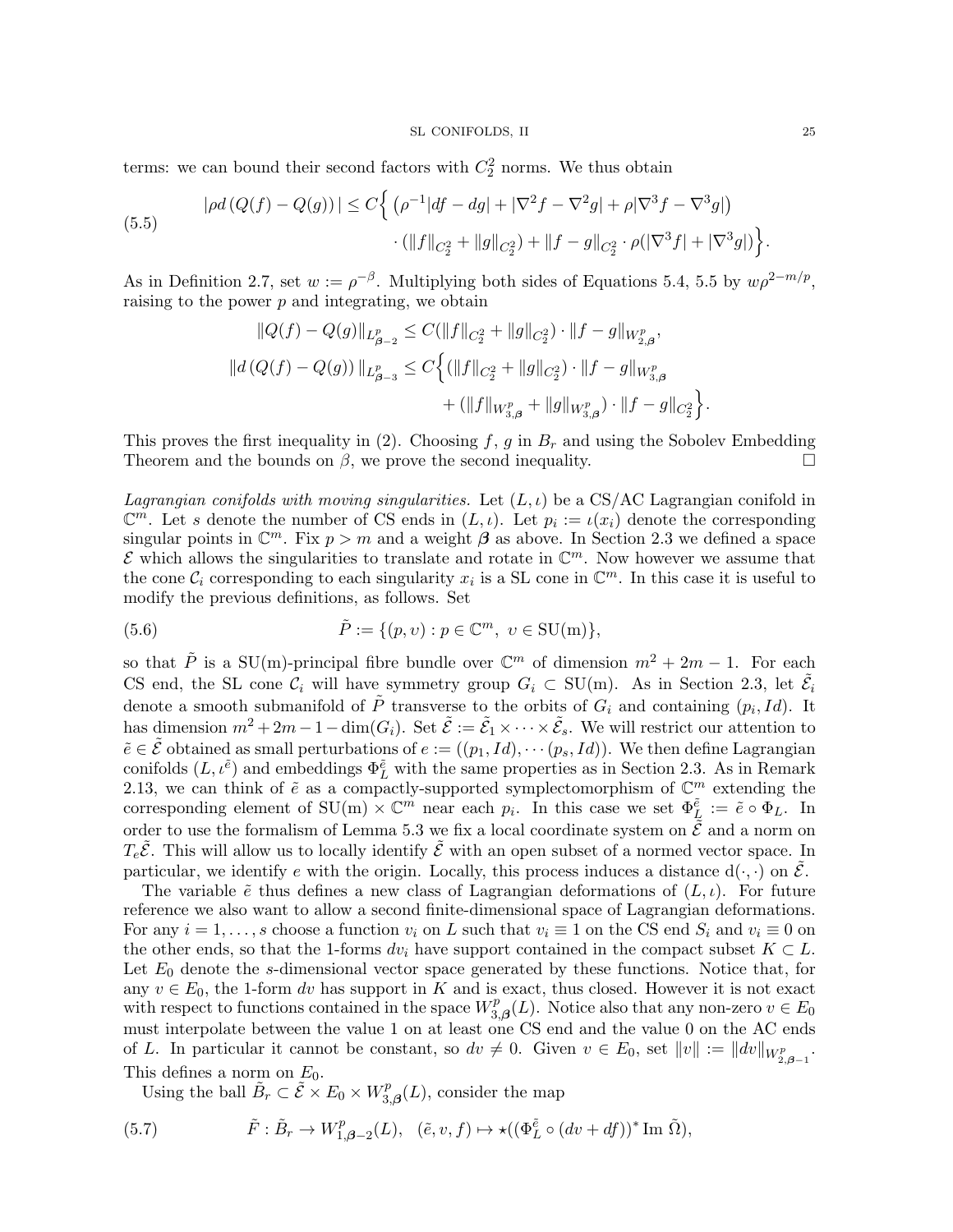where  $\star$  denotes the Hodge star operator of L. According to Definition 5.1, the deformed immersion  $(L, \Phi_L^{\tilde{e}} \circ (dv + \bar{d}f))$  is SL if and only if  $\tilde{F}(\tilde{e}, v, f) = 0$ . Setting

$$
\tilde{F}': \tilde{\mathcal{E}} \times (\mathcal{U} \oplus (T^*L \otimes T^*L)) \to \mathbb{R}, \quad (\tilde{e}, x, y, z) \mapsto (\Phi_L^{\tilde{e}})^* \text{Im } \tilde{\Omega}_{|(x,y)}((i_{e_1}z, e_1), \dots, (i_{e_m}z, e_m)),
$$

we obtain  $\tilde{F}(\tilde{e}, v, f)|_x = \tilde{F}'(\tilde{e}, x, dv_{|x} + df_{|x}, \nabla^2 v_{|x} + \nabla^2 f_{|x})$ . Smoothness of  $\tilde{F}'$  with respect to the variable  $\tilde{e}$  can be discussed as in Remark 2.13.

As in Lemma 5.3 and using our local coordinate system on  $\tilde{\mathcal{E}}$ , for any fixed  $x \in L$  we can write

$$
\tilde{F}'(\tilde{e}, x, y, z) = \tilde{F}'(e, x, 0, 0) + \partial_0 \tilde{F}'(e, x, 0, 0) \tilde{e} + \partial_1 \tilde{F}'(e, x, 0, 0) y + \partial_2 \tilde{F}'(e, x, 0, 0) z + \tilde{Q}'(\tilde{e}, x, y, z),
$$

where  $\partial_0$  denotes differentiation with respect to the variable  $\tilde{e}$  and  $\tilde{Q}' = \tilde{Q}'(\tilde{e}, x, y, z)$  is a smooth function.

**Proposition 5.6.** The map  $\tilde{F}$  has the following properties:

(1) There exists an injective linear map  $\chi : T_e \tilde{E} \to C_0^{\infty}(L)$  such that (i)  $\chi(\tilde{e}) \equiv 0$  away from the singularities and (ii) the linearized map  $\tilde{P} := d\tilde{F}[e, 0, 0]$  is of the form

$$
\tilde{P}: T_e\tilde{\mathcal{E}} \oplus E_0 \oplus W^p_{3,\beta}(L) \to W^p_{1,\beta-2}(L), \quad (\tilde{e}, v, f) \mapsto d^{\star}\left((\star \iota^*(\text{Re }\tilde{\Omega}))(d\chi(\tilde{e}) + dv + df)\right).
$$

We can thus write

$$
\tilde{F}(\tilde{e}, v, f) = \tilde{F}(e, 0, 0) + \tilde{P}(\tilde{e}, v, f) + \tilde{Q}(\tilde{e}, v, f),
$$

where  $\tilde{Q}(\tilde{e}, v, f)_{|x} := \tilde{Q}'(\tilde{e}, x, dv_{|x} + df_{|x}, \nabla^2 v_{|x} + \nabla^2 f_{|x}).$ 

(2) There exists  $C > 0$  such that

$$
\|\tilde{Q}(\tilde{e}, v, f) - \tilde{Q}(\tilde{d}, u, g)\|_{W^p_{1, \beta - 2}} \leq C r \cdot \left(d(\tilde{e}, \tilde{d}) + \|v - u\| + \|f - g\|_{W^p_{3, \beta}}\right).
$$

Proof. Concerning (1) we refer to [20], Proposition 6.4 and Remark 6.5. Roughly speaking, near each singularity  $\chi(\tilde{e})$  is a Hamiltonian function for  $\tilde{e} \in T_e \tilde{\mathcal{E}}$  (thought of as a vector field on  $\mathbb{C}^m$ ) and, restricted to L via  $\iota$ , it is harmonic with respect to the cone metric. Considering Equation 2.3 it follows that, on each CS end with rate  $\mu_i$ ,  $\Delta_g \chi(\tilde{e}) \in C^{\infty}_{\mu_i-2}(L)$ . Using the fact that  $\beta_i < \mu_i$  we conclude that  $\Delta_g \chi(\tilde{e}) \in W_1^p$  $\tilde{P}_{1,\beta-2}^p(L)$ . It then follows that  $\tilde{P}(\chi(\tilde{e})) \in W^p_{1,\beta-2}$  $T_{1,\boldsymbol{\beta}-2}^{p}(L).$ 

Fix  $(\tilde{e}, v, 0) \in \tilde{B}_r$ . This data defines a new Lagrangian conifold to which we can apply Proposition 5.5, finding

(5.8) 
$$
\|\tilde{Q}(\tilde{e}, v, f) - \tilde{Q}(\tilde{e}, v, g)\|_{W^p_{1, \beta - 2}} \leq C r \cdot \|f - g\|_{W^p_{3, \beta}}.
$$

By continuity and compactness, we can assume that C is independent of  $(\tilde{e}, v)$ .

The same methods allow us to prove, for fixed  $(\tilde{e}, 0, f)$ , that

$$
\begin{aligned} |\tilde{Q}(\tilde{e}, v, f) - \tilde{Q}(\tilde{e}, u, f)| &\le C(\rho^{-1}|dv| + \rho^{-1}|du| + |\nabla^2 v| + |\nabla^2 u|)(\rho^{-1}|dv - du| + |\nabla^2 v - \nabla^2 u|) \\ &\le C(\|dv\|_{C_1^1} + \|du\|_{C_1^1}) \cdot (\rho^{-1}|dv - du| + |\nabla^2 v - \nabla^2 u|) \\ &\le C(\|dv\|_{W^p_{2, \beta - 1}} + \|du\|_{W^p_{2, \beta - 1}}) \cdot (\rho^{-1}|dv - du| + |\nabla^2 v - \nabla^2 u|), \end{aligned}
$$

where the last inequality relies on the Sobolev Embedding Theorem and the bounds on  $\beta$ . Recall that in Proposition 5.5 the constant C is defined after restricting to  $\mathcal{U} \subset T^*L$ . Likewise, C here is defined after restricting to a neighbourhood of the graph of  $df$  in  $T^*L$ . The bounds on f allow us to assume that this neighbourhood is contained in  $\mathcal{U}$ , so C is independent of f. Again, continuity and compactness imply that it is also independent of  $\tilde{e}$ . Analogous results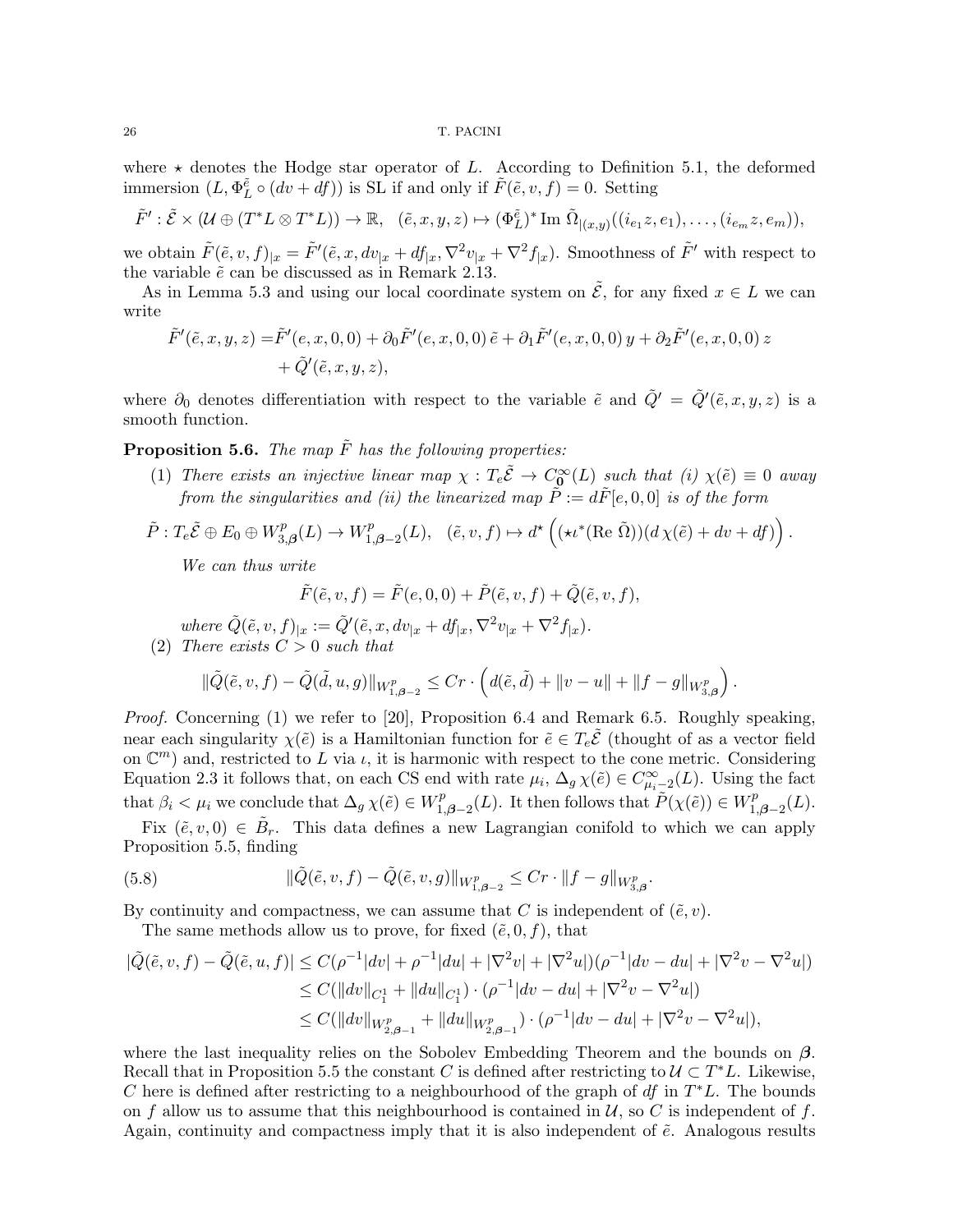hold for  $\rho dQ$ . We can multiply both sides of these equations by  $w\rho^{2-m/p}$ , raise to the power p and integrate, obtaining

(5.9) 
$$
\|\tilde{Q}(\tilde{e}, v, f) - \tilde{Q}(\tilde{e}, u, f)\|_{W^p_{1, \beta - 2}} \leq C r \cdot \|v - u\|.
$$

Finally, fix  $(e, v, f) \in \tilde{B}_r$  and  $(x, y, z)$ . Applying Lemma 5.3 (3) with respect to the  $\tilde{e}$  variable, there exists  $C(x, y, z) > 0$  such that

$$
|\tilde{Q}'(\tilde{e},x,y,z)-\tilde{Q}'(\tilde{d},x,y,z)|\leq C(x,y,z)\cdot {\rm d}(\tilde{e},\tilde{d})\cdot \left( {\rm d}(\tilde{e},e)+{\rm d}(\tilde{e},e)\right).
$$

Recall that the action of  $\tilde{\mathcal{E}}$  is trivial away from a neighbourhood of the singularities of L, *i.e.*  $\tilde{Q}'$  is independent of  $\tilde{e}$  there. Furthermore, if we restrict y and z within a bounded set of their domains we can assume that C is independent of y and z. We can thus write  $C = C(x)$ , obtaining a function which is compactly supported in a neighbourhood of the singularities.

We conclude that

$$
|\tilde{Q}(\tilde{e}, v, f) - \tilde{Q}(\tilde{d}, v, f)| \leq C(x) \cdot d(\tilde{e}, \tilde{d}) \cdot \left( d(\tilde{e}, e) + d(\tilde{d}, e) \right).
$$

First derivatives (with respect to the variable  $x$ ) can be studied analogously, starting from the Taylor expansion (with respect to  $\tilde{e}$ ) of  $d\tilde{F}(\tilde{e}, v, f)$ . As usual, introducing weight factors and integrating we obtain

$$
(5.10) \quad \|\tilde{Q}(\tilde{e}, v, f) - \tilde{Q}(\tilde{d}, v, f)\|_{W^p_{1, \beta - 2}} \le \|C\|_{W^p_{1, \beta - 2}} \left(\mathrm{d}(\tilde{e}, e) + \mathrm{d}(\tilde{d}, e)\right) \cdot \mathrm{d}(\tilde{e}, \tilde{d}) \le Cr \cdot \mathrm{d}(\tilde{e}, \tilde{d}).
$$

Combining Equations 5.8, 5.9, 5.10 via the triangle inequality gives  $(2)$ .

Lagrangian connect sums. We now need to find analogous results for Lagrangian conifolds  $(L_t, \iota_t)$  obtained as connect sums. Specifically, let  $(L, \iota)$ ,  $(L, \hat{\iota})$  be marked compatible Lagrangian conifolds with weights  $\beta$ ,  $\hat{\beta}$ . Assume that, for each CS end in  $S^{**}$  (respectively, in  $\hat{S}^{**}$ ),  $\beta_i < \mu_i$  (respectively,  $\hat{\beta}_i < \hat{\mu}_i$ ) and that the weight  $\beta_t$  satisfies the assumptions of Lemma 4.7 with respect to  $\beta'_t \equiv 2$ . We will study the existence of SL deformations of  $(L_t, \iota_t)$ by considering maps  $F_t$  and extensions  $\tilde{F}_t$ , defined as follows.

Let  $\beta_i$  denote the value of  $\beta_t$  on the *i*-th neck of  $L_t$  and choose  $\alpha > \max\{2-\beta_i\}$ , where max is taken over all necks. For each  $t$ , set  $t := \max\{t_i : t_i \in t\}$ . Fix  $p > m$ . Consider the map

(5.11) 
$$
F_t: B_{t^{\alpha}} \subset W^p_{3,\beta_t}(L_t) \to W^p_{1,\beta_t-2}(L_t), \quad f \mapsto \star_t((\Phi_{L_t} \circ df)^* \text{Im } \tilde{\Omega}),
$$

where  $\star_t$  denotes the Hodge star operator of  $L_t$ . We can think of  $F_t$  as being obtained from an underlying smooth function

$$
F'_{t} = F'_{t}(x, y, z) : \mathcal{U}_{t} \oplus (T^{*}L_{t} \otimes T^{*}L_{t}) \to \mathbb{R}
$$

defined as in Equation 5.2, via the relationship

$$
F_{\mathbf{t}}(f)_{|x} = F'_{\mathbf{t}}(x, df_{|x}, \nabla^2 f_{|x}).
$$

As long as  $F_t$  is well-defined, we can define  $Q'_t$ ,  $Q_t$  and we can linearize  $F_t$  as above.

We can extend the domain of this map to include moving singularities, as follows. Let  $s$ denote the number of CS ends in  $S^{**}$  and  $\hat{s}$  denote the number of CS ends in  $\hat{S}^{**}$ . Given any singularity  $x_i \in S^{**}$ , set  $p_i := \iota(x_i) = \iota_t(x_i)$  and define  $\tilde{\mathcal{E}}_i$  as above, containing  $e_i := (p_i, Id)$ . Using local coordinates on  $\tilde{\mathcal{E}}_i$  and a norm  $\|\cdot\|$  on  $T_{e_i}\tilde{\mathcal{E}}_i$  we locally identify  $\tilde{\mathcal{E}}_i$  with a normed vector space, thus obtaining a distance  $d_i$  on  $\tilde{\mathcal{E}}_i$ . Given any singularity  $\hat{x}_i \in \hat{S}^{**}$ , set  $\hat{p}_i := \hat{\iota}(\hat{x}_i)$ and again define  $\tilde{\mathcal{E}}_i$  as above, containing  $\hat{e}_i := (\hat{p}_i, Id)$ . We again use local coordinates and a norm  $\|\cdot\|$  on  $T_{\hat{e}_i}\tilde{\mathcal{E}}_i$  to endow it with a distance  $\hat{d}_i$ .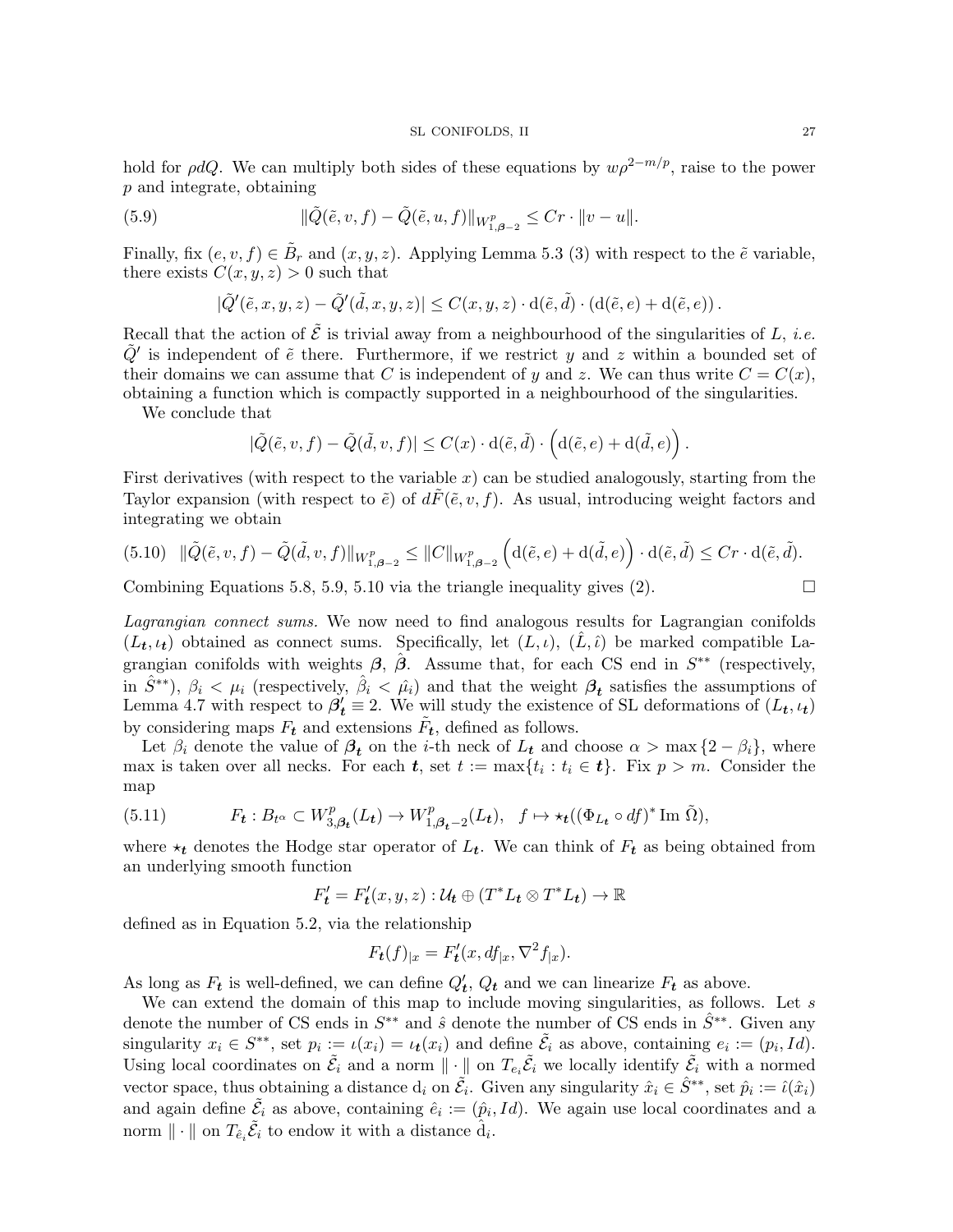Notice that the point  $p_{t_i} := \iota_t(\hat{x}_i)$  moves in  $\mathbb{C}^m$  via dilation. We will thus find ourselves working with the "rescaled" objects  $t_i \cdot \tilde{e} \cdot t_i^{-1}$ , where as in Remark 2.13 we think of  $\tilde{e}$  as a compactly-supported symplectomorphism of  $\mathbb{C}^m$  so that it makes sense to compose it with dilations of  $\mathbb{C}^m$ . We will also need to rescale the norms on  $T_{\hat{e}_i} \tilde{\mathcal{E}}_i$  and the corresponding distances, setting

(5.12) 
$$
\|\cdot\|_{t_i} := t_i^{2-\beta_i}\|\cdot\|, \quad \hat{\mathbf{d}}_{t_i} := t_i^{2-\beta_i}\hat{\mathbf{d}}_i,
$$

where  $\beta_i$  is the weight on the necks corresponding to the *i*-th connected component of  $\hat{L}$ . Set  $\tilde{\mathcal{E}}_{t} := \tilde{\mathcal{E}}_{1} \times \cdots \times \tilde{\mathcal{E}}_{s} \times \tilde{\mathcal{E}}_{1} \times \cdots \times \tilde{\mathcal{E}}_{s}$ , endowed with the distance  $d_{t} := \hat{d}_{t_{1}} + \cdots + \hat{d}_{t_{\hat{s}}}$  $d_1+\cdots+d_s$ . Choose an element  $\tilde{e}:=(\tilde{e}_1,\ldots,\tilde{e}_s,\tilde{e}_1,\ldots,\tilde{e}_s)\in\tilde{\mathcal{E}}_{t}$ . We can identify  $\tilde{e}$  with the symplectomorphism obtained by composition of the individual  $\tilde{e}_i$ . Notice that the supports of the  $\tilde{e}_i$  are all disjoint. We denote by  $\boldsymbol{t} \cdot \tilde{e} \cdot \boldsymbol{t}^{-1}$  the rescaled object  $(t_1 \cdot \tilde{e}_1 \cdot t_1^{-1}, \ldots, t_s \cdot \tilde{e}_s \cdot t_s^{-1})$  $t_{\hat{\circ}}^{-1}$  $\tilde{\hat{s}}^{-1}, \tilde{e}_1, \ldots \tilde{e}_s$ ).

For any  $i = 1, ..., s$  choose a function  $v_i$  on L such that  $v_i \equiv 1$  on the CS end  $S_i \in S^{**}$ and  $v_i \equiv 0$  on the other ends, so that  $dv_i$  has support in the compact subset  $K \subset L$ . For any  $i = 1, \ldots, \hat{s}$  choose a function  $\hat{v}_i$  on  $\hat{L}$  such that  $\hat{v}_i \equiv 1$  on the CS end  $\hat{S}_i \in \hat{S}^{**}$  and  $\hat{v}_i \equiv 0$  on the other ends, so that  $d\hat{v}_i$  has support in the compact subset  $\hat{K} \subset \hat{L}$ . By extending these functions to zero, we can think of them as t-independent functions on  $L_t$ . Let  $E_0$ denote the  $(s + \hat{s})$ -dimensional vector space generated by these functions. Given  $v \in E_0$ , set  $||v||_t := ||dv||_{W^p_{2,\beta_{t-1}}}$ . This defines a norm on  $E_0$ .

Using the ball  $\tilde{B}_{t^{\alpha}} \subset \tilde{\mathcal{E}}_{t} \times E_{0} \times W_{3}^{p}$  $t_{3,\beta_t}^p(L_t)$ , consider the map

(5.13) 
$$
\tilde{F}_{t}: \tilde{B}_{t^{\alpha}} \to W_{1,\beta_{t}-2}^{p}(L_{t}), \quad (\tilde{e}, v, f) \mapsto \star_{t}((\Phi_{L_{t}}^{t \cdot \tilde{e} \cdot t^{-1}} \circ (dv + df))^{*} \text{Im } \tilde{\Omega}),
$$

where  $\star_t$  denotes the Hodge star operator of  $(L_t, \iota_t)$ . We define functions  $\tilde{F}'_t$  and  $\tilde{Q}'_t$  as before. Notice that  $\tilde{F}_t$  extends  $F_t$  and that the deformed immersion  $(L_t, \Phi_{L_t}^{t\tilde{e}_t t^{-1}} \circ (dv + df))$  is SL if and only if  $\tilde{F}_t(\tilde{e}, v, f) = 0$ .

**Proposition 5.7.** Assume  $\beta$ ,  $\hat{\beta}$  and  $\alpha$  are chosen as above. Then:

(1) For all  $M > 1$  there exists  $\epsilon > 0$  such that, for all  $t > 0$  in the circular sector defined in t-space by the conditions

$$
|\boldsymbol{t}| < \epsilon, \quad 1 \le \max\{t_i\} / \min\{t_i\} < M,
$$

the maps  $F_t$  are well-defined.

(2) There exists  $C > 0$  such that, for all **t** as in (1), all  $(\tilde{e}, v, f) \in \tilde{B}_{t^{\alpha}}$  and all  $x \in L_t$ ,

$$
|\tilde{F}_{t}(\tilde{e}, v, f)| \leq C.
$$

There exists a function  $C = C(x) > 0$ , compactly supported in a neighbourhood of the singularities, such that, for all **t** as in (1), all  $(\tilde{e}, v, f) \in \tilde{B}_{t^{\alpha}}$  and all x in the *i*-th component of  $L$ ,

$$
|\partial_0 \tilde{F}_{t|\tilde{e},v,f}|_{t_i} \le C(x)t_i^{\beta_i - 2}, \quad |\partial_0 \partial_0 \tilde{F}_{t|\tilde{e},v,f}|_{t_i} \le C(x)t_i^{2\beta_i - 4},
$$

where  $\partial_0$  denotes differentiation with respect to the variable  $\tilde{e}$  and  $\beta_i$  is the weight on the necks corresponding to the *i*-th component of  $\tilde{L}$ .

(3) For each **t** as in (1), the linearized map  $\tilde{P}_t := d\tilde{F}_t[e, 0, 0]$  is of the form

$$
\tilde{P}_{t}: T_{e}\tilde{\mathcal{E}}_{t} \oplus E_{0} \oplus W_{3,\beta_{t}}^{p}(L_{t}) \to W_{1,\beta_{t}-2}^{p}(L_{t}), \quad (\tilde{e}, v, f) \mapsto d^{\star t}\left((\star_{t}\iota_{t}^{*}(\text{Re }\tilde{\Omega}))(d\chi_{t}(\tilde{e}) + dv + df)\right),
$$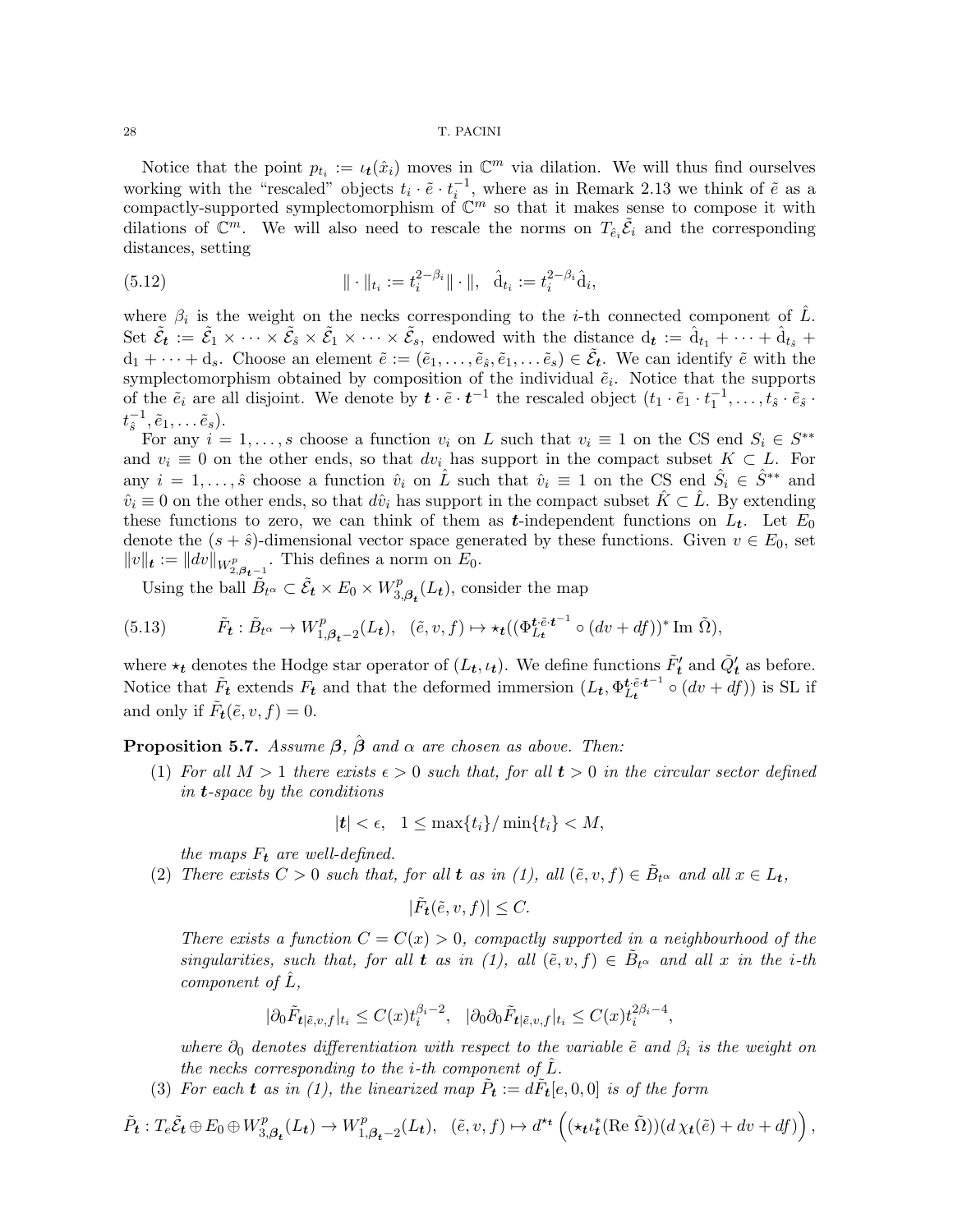where  $\chi_t = t_i^2 \chi$  near the singularities of the *i*-th component of  $\hat{L}$ ,  $\chi_t = \chi$  near the singularities of L and  $\chi_t = 0$  elsewhere. We can thus write

$$
\tilde{F}_{t}(\tilde{e}, v, f) = \tilde{F}_{t}(e, 0, 0) + \tilde{P}_{t}(\tilde{e}, v, f) + \tilde{Q}_{t}(\tilde{e}, v, f),
$$

where  $\tilde{Q}_{t}(\tilde{e}, v, f)_{|x} := \tilde{Q}'_{t}(\tilde{e}, x, dv_{|x} + df_{|x}, \nabla^2 v_{|x} + \nabla^2 f_{|x}).$ (4) There exists  $C > 0$  such that, for each **t** as in (1),

$$
\|\tilde{Q}_{t}(\tilde{e}, v, f) - \tilde{Q}_{t}(\tilde{d}, u, g)\|_{W_{1, \beta_{t}-2}^{p}} \leq C t^{\alpha + \min\{\beta_{i}-2\}} \left(d_{t}(\tilde{e}, \tilde{d}) + \|dv - du\|_{t} + \|f - g\|_{W_{3, \beta_{t}}^{p}}\right).
$$

*Proof.* As explained following Equation 5.1, to prove that  $F_t$  is well-defined we need to prove that the  $C_2^2$  norm of any  $f \in B_{t^{\alpha}}$  is sufficiently small. Theorem 2.9 and Lemma 4.7 give embeddings

$$
(5.14) \t\t W_{3,\beta_t}^p \hookrightarrow C_{\beta_t}^2 \hookrightarrow C_2^2
$$

such that, for any function  $f \in W_3^p$  $\overset{\cdot p}{_{3,\bm{\beta_t}}},$ 

$$
||f||_{C_2^2} \leq C \max\{t_i^{\beta_i-2}\} ||f||_{W_{3,\beta_t}^p} \leq C(\min\{t_i\})^{\min\{\beta_i-2\}} ||f||_{W_{3,\beta_t}^p}.
$$

For  $f \in B_{t^{\alpha}}$  this implies

$$
||f||_{C_2^2} \le C \min\{t_i\}^{\min\{\beta_i-2\}} t^{\alpha} = C \left(\frac{\min\{t_i\}}{t}\right)^{\min\{\beta_i-2\}} t^{\alpha+\min\{\beta_i-2\}} \le C(1/M)^{\min\{\beta_i-2\}} t^{\alpha+\min\{\beta_i-2\}},
$$

which is small when  $t$  is small. This proves  $(1)$ .

Concerning (2), write  $F_t(\tilde{e}, v, f) = \star_t (dv + df)^* \Phi_{L_t}^*(t \cdot \tilde{e} \cdot t^{-1})^*$  Im  $\tilde{\Omega}$ . As seen above, the condition  $f \in \tilde{B}_{t^{\alpha}}$  implies that the second derivatives of f are uniformly bounded. To bound  $\tilde{F}_t$  it is thus sufficient to bound the m-form  $\Phi_{L_t}^*(t \cdot \tilde{e} \cdot t^{-1})^*$  Im  $\tilde{\Omega}$  on  $\mathcal{U}_t$ . Recall also that on  $\mathcal{U}_t$  we use the pull-back metric. To prove (2) it is thus sufficient to bound the m-form  $(\boldsymbol{t} \cdot \tilde{e} \cdot \boldsymbol{t}^{-1})^*$  Im  $\tilde{\Omega}$  on  $\mathbb{C}^m$ . Notice that  $t_i^*$  Im  $\tilde{\Omega} = t_i^m$  Im  $\tilde{\Omega}$  and that there exists  $C > 0$  such that

$$
|\tilde{e}^* \operatorname{Im} \tilde{\Omega}| \le C, \ \ |(t_i^{-1})^* \tilde{e}^* \operatorname{Im} \tilde{\Omega}| \le Ct_i^{-m},
$$

because the symplectomorphism  $\tilde{e}$  has compact support. By continuity, we may assume C is independent of  $\tilde{e} \in \tilde{B}_{t^{\alpha}}$ . This shows that  $(\tilde{t} \cdot \tilde{e} \cdot t^{-1})^*$  Im  $\tilde{\Omega}$  is bounded independently of  $t$  and  $\tilde{e}$ , thus yielding the desired bound on  $\tilde{F}_t$ . It follows from Remark 2.13 that derivatives with respect to  $\tilde{e}$  can be written in terms of Lie derivatives, e.g. given  $X \in T_{\tilde{e}} \tilde{\mathcal{E}}_{t}$ ,

$$
\partial_0 \tilde{F}_{t|\tilde{e},v,f}(X) = \star_t ((\Phi_{L_t}^{t \cdot \tilde{e} \cdot t^{-1}} \circ (dv + df))^* \mathcal{L}_X \operatorname{Im} \tilde{\Omega}).
$$

The same arguments then prove the desired bounds for such derivatives, but we now allow C to depend on x to emphasize the fact that, away from the singularities,  $\tilde{e}$  acts trivially so  $\partial_0 \tilde{F}_t = 0$ . The factors of  $t_i$  are due to the definition of  $|\cdot|_{t_i}$ , cf. Equation 5.12.

To prove (3) we start by noticing that Proposition 5.6 holds for any Lagrangian conifold, thus for any  $L_t$  for fixed t. This shows that  $\tilde{P}_t$  is of the claimed form for some  $\chi_t$  which vanishes away from the singularities. It is clear that, near the singularities of  $L$ ,

(5.15) 
$$
\tilde{F}_{t}(\tilde{e}, 0, 0) = \star ((\tilde{e} \circ \iota)^* \operatorname{Im} \tilde{\Omega}) = \tilde{F}(\tilde{e}, 0, 0).
$$

We now want to show that this is true also near the singularities of  $\hat{L}$ . To this end, recall that  $\Phi_{L_t} \circ 0 = \iota_t$ , which (near the singularities of  $\hat{L}$ ) is simply a rescaling of  $\iota$ , so for  $(v, f) = (0, 0)$ we obtain

$$
\tilde{F}_{t}(\tilde{e}, 0, 0) = \star_{t}((t \cdot \tilde{e} \cdot t^{-1} \circ \iota_{t})^{*} \operatorname{Im} \tilde{\Omega})
$$
\n
$$
= \star_{t}((t \cdot \tilde{e} \circ \iota)^{*} \operatorname{Im} \tilde{\Omega}) = \star_{t}((\tilde{e} \circ \iota)^{*} t^{*} \operatorname{Im} \tilde{\Omega}).
$$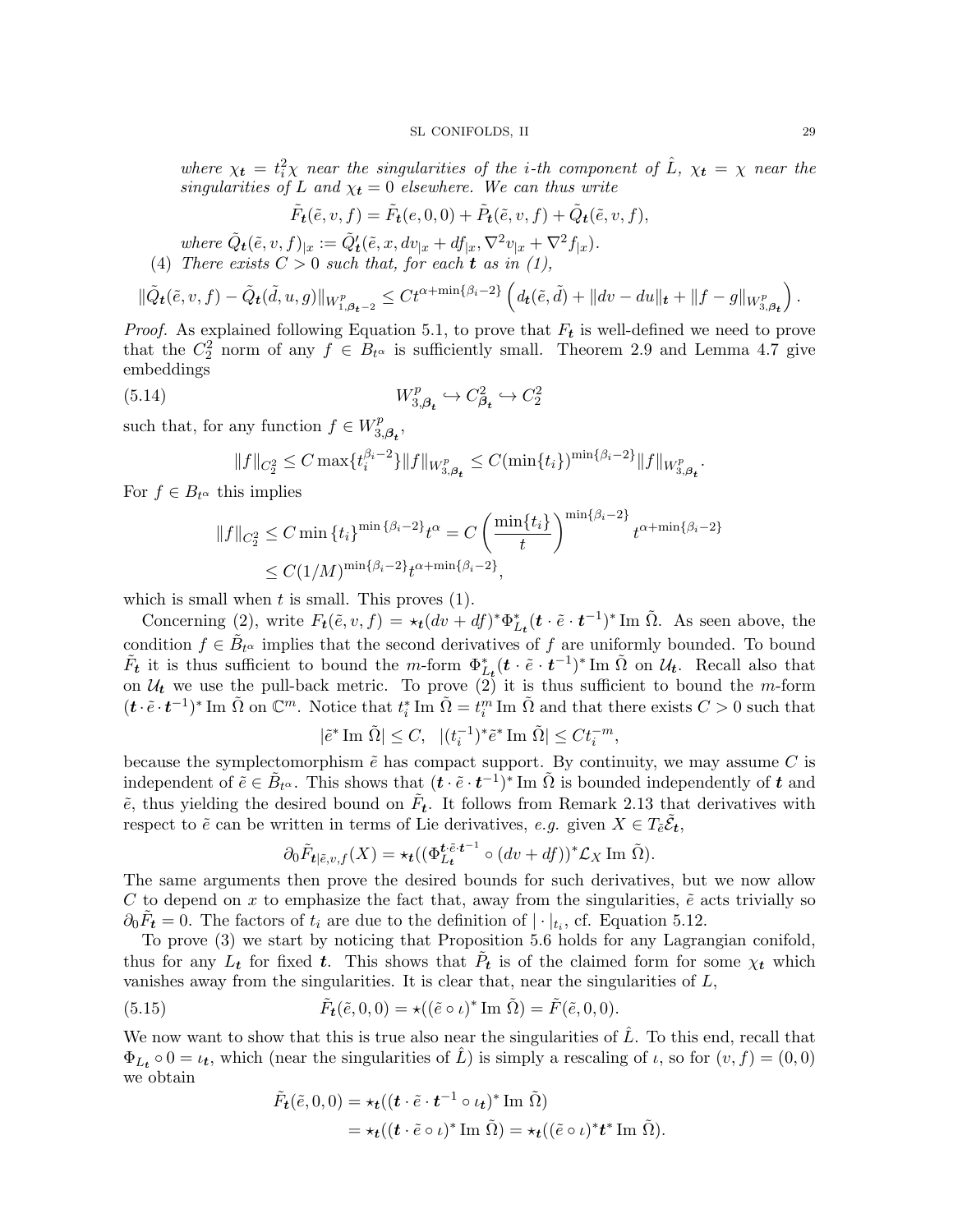Now recall how the Hodge star operator behaves under rescaling of the metric: on  $k$ -forms,  $\star_{t_i} = t_i^{m-2k} \star$ . This implies that the t factors above cancel, proving Equation 5.15. This equation shows that, near each singularity,  $\partial_0 \tilde{F}_{t|e,0,0} = \partial_0 \tilde{F}_{|e,0,0} = d^{\star}((\star \iota^*(\text{Re }\tilde{\Omega}))d\chi)$ . Again using the rescaling properties of  $\star$ , we find  $\star t^*$ (Re  $\tilde{\Omega}$ ) =  $\star_t t^*$ (Re  $\tilde{\Omega}$ ) and  $d^* = t^2_i d^{*t_i}$ . This completes the proof of (3).

The proof of (4) requires several steps. To begin with, let us prove the equivalent statement for the restricted map  $Q_t$ . Substituting scale-invariant norms into Equation 5.3 shows that, on  $\mathcal{U}_t$ ,

$$
|\nabla^k(\Phi_{L_t}^*\operatorname{Im}\tilde{\Omega})|_{g_t} \leq C_k(\rho_t^{-k}),
$$

where  $C_k$  are independent of  $t$ . This leads to estimates

$$
|\partial_1^2 F'_t| \le C \rho_t^{-2}, \quad |\partial_1 \partial_2 F'_t| \le C \rho_t^{-1}, \quad |\partial_2^2 F'_t| \le C,
$$

where all norms are calculated with respect to  $g_t$  and C depends on  $C_0$ ,  $C_1$  and  $C_2$  above. It follows that there exists  $C > 0$  such that, for each  $t$  and each  $x \in L_t$ ,

$$
|Q_{t}(f) - Q_{t}(g)| \le C(||f||_{C_{2}^{2}} + ||g||_{C_{2}^{2}})(\rho_{t}^{-1}|df - dg| + |\nabla^{2} f - \nabla^{2} g|).
$$
  

$$
|\rho_{t}d(Q_{t}(f) - Q_{t}(g))| \le C\left\{ \left(\rho_{t}^{-1}|df - dg| + |\nabla^{2} f - \nabla^{2} g| + \rho_{t}|\nabla^{3} f - \nabla^{3} g|\right) \right.
$$
  

$$
\cdot (||f||_{C_{2}^{2}} + ||g||_{C_{2}^{2}}) + ||f - g||_{C_{2}^{2}} \cdot \rho_{t}(|\nabla^{3} f| + |\nabla^{3} g|) \right\}.
$$

Multiplying both sides of these equations by  $w_t \rho_t^{2-m/p}$  $t^{2-m/p}$ , raising to the power p and integrating, we obtain

$$
||Q_{t}(f) - Q_{t}(g)||_{W_{1,\beta_{t}-2}^{p}} \leq C \Big\{ \Big(||f||_{C_{2}^{2}} + ||g||_{C_{2}^{2}}\Big) \cdot ||f - g||_{W_{3,\beta_{t}}^{p}} + \Big(||f||_{W_{3,\beta_{t}}^{p}} + ||g||_{W_{3,\beta_{t}}^{p}}\Big) \cdot ||f - g||_{C_{2}^{2}} \Big\}.
$$

As in Proposition 5.6, we can apply this estimate to the Lagrangian conifold defined by any  $(\tilde{e}, v, 0) \in \tilde{B}_{t^{\alpha}}$ . Choosing  $f, g \in B_{t^{\alpha}}$  and using the embeddings of Equation 5.14 then gives

$$
\|\tilde{Q}_{t}(\tilde{e}, v, f) - \tilde{Q}_{t}(\tilde{e}, v, g)\|_{W_{1, \beta_{t}-2}^{p}} \leq Ct^{\alpha + \min\{\beta_{i}-2\}} \|f - g\|_{W_{3, \beta_{t}}^{p}}.
$$

As in Proposition 5.6, we can prove that C is independent of  $(\tilde{e}, v)$ .

The same methods, but this time using the embeddings  $W_2^p$  ${}^{t,p}_{2,\beta_{t}-1}$  ↔  $C^1_{\beta_{t}-1}$  ↔  $C^1_1$  for spaces of 1-forms, show that

$$
\|\tilde{Q}_{t}(\tilde{e}, v, f) - \tilde{Q}_{t}(\tilde{e}, u, f)\|_{W_{1, \beta_{t}-2}^{p}} \leq Ct^{\alpha + \min\{\beta_{i}-2\}} \|v - u\|_{t}.
$$

Finally, fix  $(e, v, f) \in \tilde{B}_{t^{\alpha}}$ . It follows from the estimates in (2) and from Lemma 5.3 that, on the *i*-th component of  $\ddot{L}$ ,

$$
|\tilde{Q}_{\boldsymbol{t}}(\tilde{d},v,f)-\tilde{Q}_{\boldsymbol{t}}(\tilde{e},v,f)|\leq C(x)t_i^{2\beta_i-4}\cdot d_{\boldsymbol{t}}(\tilde{d},\tilde{e})\cdot \left(d_{\boldsymbol{t}}(\tilde{d},e)+d_{\boldsymbol{t}}(\tilde{e},e)\right).
$$

First derivatives (with respect to x) can be studied analogously. Multiplying by the appropriate weight factors and integrating, on the  $i$ -th component we obtain

$$
\begin{split} \|\tilde{Q}_{\boldsymbol{t}}(\tilde{d},v,f)-\tilde{Q}_{\boldsymbol{t}}(\tilde{e},v,f)\|_{W^p_{1,\boldsymbol{\beta}_{\boldsymbol{t}}-2}} &\leq \|C\|_{W^p_{1,\boldsymbol{\beta}_{\boldsymbol{t}}-2}}t_i^{2\beta_i-4}\cdot \mathrm{d}_{\boldsymbol{t}}(\tilde{d},\tilde{e})\cdot \Big(\mathrm{d}_{\boldsymbol{t}}(\tilde{d},e)+\mathrm{d}_{\boldsymbol{t}}(\tilde{e},e)\Big)\\ &\leq Ct_i^{\beta_i-2}\mathrm{d}_{\boldsymbol{t}}(\tilde{d},\tilde{e})\cdot \Big(\mathrm{d}_{\boldsymbol{t}}(\tilde{d},e)+\mathrm{d}_{\boldsymbol{t}}(\tilde{e},e)\Big)\\ &\leq C\max\{t_i^{\beta_i-2}\}t^\alpha\mathrm{d}_{\boldsymbol{t}}(\tilde{d},\tilde{e})\\ &\leq Ct^{\alpha+\min\{\beta_i-2\}}\mathrm{d}_{\boldsymbol{t}}(\tilde{d},\tilde{e}), \end{split}
$$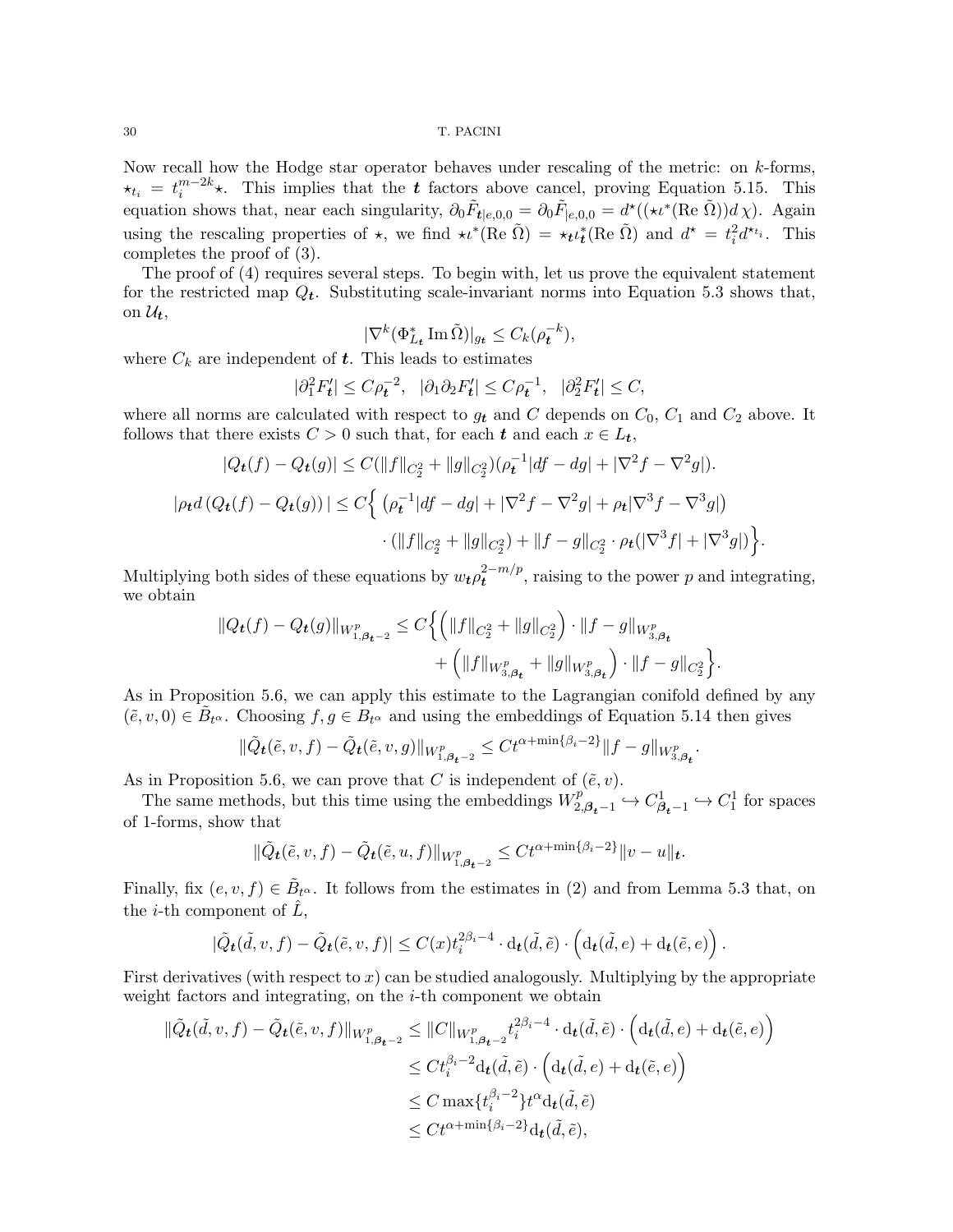where we use the fact that, on the support of  $C(x)$ , the metric is simply rescaled so  $||C||_{W^p_{1,\beta_{t-2}}}\leq$  $C t_i^{2-\beta_i}$ . Estimates on the components of L are similar but slightly stronger, because here the data does not depend on **t**: the upper bound is thus of the form  $C t^{\alpha} d_t(\tilde{d}, \tilde{e})$ .

Combining the above estimates via the triangle inequality proves  $(4)$ .

### 6. Connect sums of SL conifolds

Let  $(L, \iota)$ ,  $(\hat{L}, \hat{\iota})$  be marked compatible SL conifolds in  $\mathbb{C}^m$ . Their connect sum  $(L_t, \iota_t)$  is a Lagrangian conifold. By construction it is SL except in the compact subset where gluing occurred. The goal of this paper is to prove that there exists a small perturbation  $\iota'_t$  of  $\iota_t$ such that  $(L_t, \iota'_t)$  is SL. The final result will depend on careful choices of weights  $\beta$ ,  $\hat{\beta}$  and of constants  $p, \tau, \alpha$  used in the gluing and perturbation. We will distinguish two cases and some choices will vary accordingly. The following assumptions are however common to both cases:

**A1:** Let  $\mu_i$ , respectively  $\hat{\lambda}_i$ , denote the convergence rates of L, respectively  $\hat{L}$ , on the marked ends. We choose the parameter  $\tau \in (0, 1)$ , used in the construction of  $(L_t, \iota_t)$ , sufficiently close to 1 as in Lemma 4.3: specifically, such that

$$
\tau > \frac{2 - \hat{\lambda}_i}{\mu_i - \hat{\lambda}_i}.
$$

**A2:** We assume that the weights  $\beta$ ,  $\beta$  are compatible as in Definition 4.2. We can then define  $\beta_t$  as in Section 4. In particular, on the *i*-th neck  $\beta_t$  takes the constant value  $\beta_i = \hat{\beta}_i.$ 

We further assume that  $\hat{\beta}_i \in (2 - m, 0)$  for all ends  $\hat{S}_i \in \hat{S}^*$  and that  $\hat{\beta}_i > \hat{\lambda}_i$ : this is possible because our connect sum construction requires  $\hat{\lambda}_i < 0$ .

We finally assume that, for all necks, the difference  $|\beta_i - \beta_j|$  is sufficiently small: Lemma 6.1 can be used to quantify this statement precisely. Notice however that we could simply choose weights such that  $\beta_i = \beta_j$  for all necks in  $L_t$ .

**A3:** We choose  $p > m$  and  $\alpha$  such that

$$
\max\{2 - \beta_i\} < \alpha < \min\{(1 - \tau)(2 - \hat{\lambda}_i) + \tau(2 - \beta_i)\},
$$

where max and min are taken over all necks. In particular,  $\alpha + \min\{\beta_i - 2\} > 0$ . Assumption A3 actually depends on the following fact.

**Lemma 6.1.** Assumptions A1 and A2 imply that, for an appropriate choice of  $\tau$ , there exists  $\alpha > 2$  satisfying Assumption A3.

*Proof.* Let us prove that, for any pair of necks indexed by  $i$ ,  $j$ ,

$$
2 - \beta_i < (1 - \tau)(2 - \hat{\lambda}_j) + \tau(2 - \beta_j).
$$

Rearranging, this is equivalent to

$$
\hat{\lambda}_j - \beta_i < \tau(\hat{\lambda}_j - \beta_j).
$$

The fact  $\hat{\beta}_j > \hat{\lambda}_j$  implies

$$
\tau < \frac{\hat{\lambda}_j - \beta_i}{\hat{\lambda}_j - \beta_j} = 1 - \frac{\beta_j - \beta_i}{\beta_j - \hat{\lambda}_j}.
$$

Think of this as a condition on  $\tau$ . Thanks to Assumption A2 this condition is compatible with Assumption A1. We can thus choose  $\alpha$  as desired.  $\square$ 

We now distinguish two geometrically distinct cases. Each case requires a slightly different additional assumption, leading to its own gluing theorem.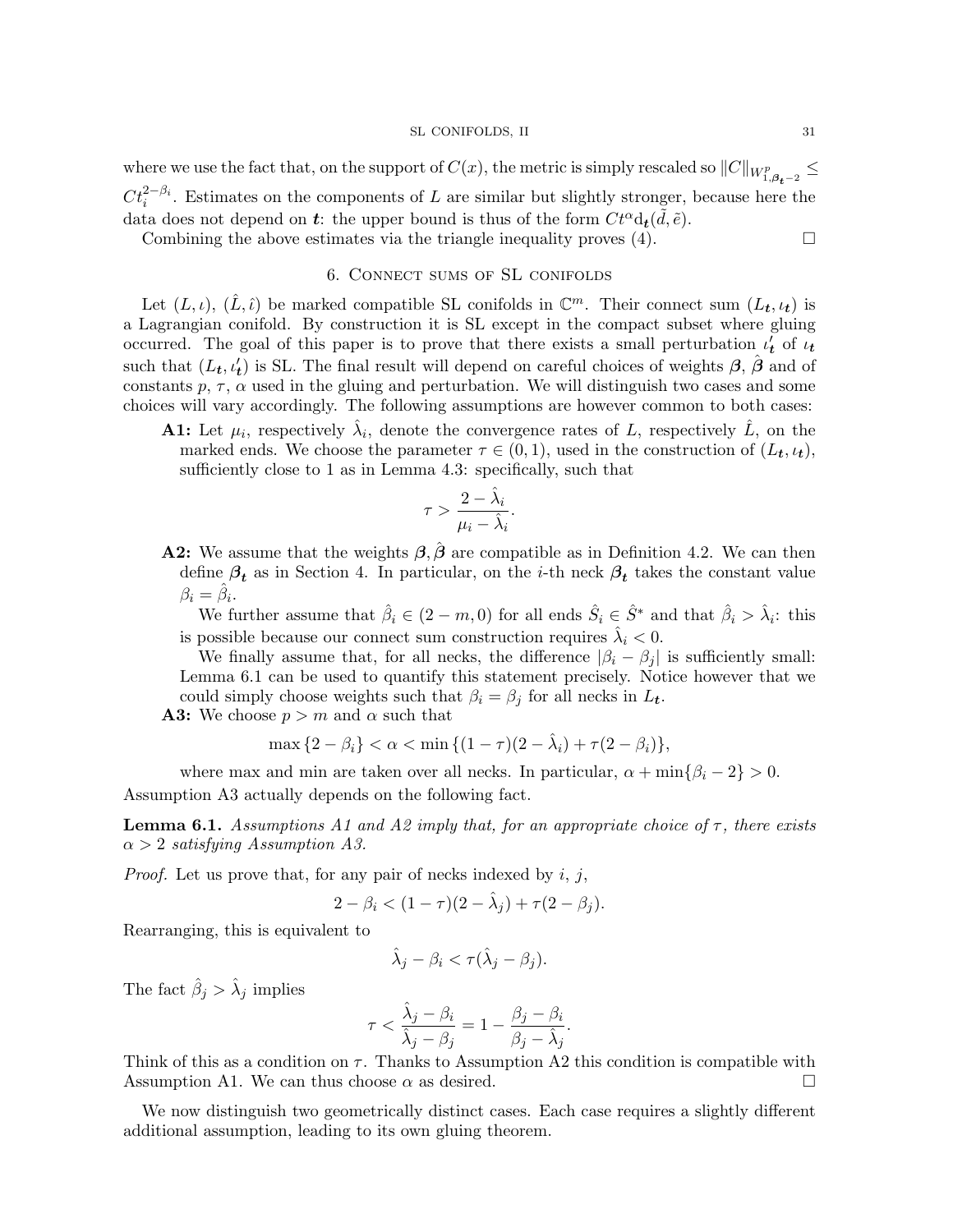AC SL connect sums. Let us assume that  $(L_t, \iota_t)$  is an AC conifold. In other words, we assume that  $\hat{L}$  is an AC conifold and that  $S^*$  is the set of all CS ends of L, so that the connect sum construction removes all singularities at once. Notice however that, because we work in the immersed category, we have the flexibility of treating transverse intersection points either as singularities to be removed or as smooth points to be ignored, cf. also Example 6.6.

We add another assumption to those listed above:

**A4:** The weights  $\beta$  on  $\hat{L}$ ,  $\hat{\beta}$  on  $\hat{L}$ , must satisfy a stronger version of the assumptions of Theorem 4.8, ensuring surjectivity of the Laplacian. Specifically, we need to assume that the weights satisfy

> $\int \hat{\beta}_i \in (2-m,0)$  for all ends  $\hat{S}_i$  in  $\hat{L}$  $\beta_i \in (2-m,0)$  for all ends  $S_i$  in L.

Define  $F_t$  as in Equation 5.11. The above assumptions guarantee the validity of Proposition 5.7 but we can now prove more, as follows.

**Proposition 6.2.** The map  $F_t$  has the following properties.

(1) The linearized operator

$$
P_{t} := d^{\star t} \left( (\star_{t} \iota_{t}^{*} (\text{Re } \tilde{\Omega})) df \right) : W_{3,\beta_{t}}^{p}(L_{t}) \to W_{1,\beta_{t}-2}^{p}(L_{t})
$$

is a linear self-adjoint elliptic operator and is a compactly-supported perturbation of  $\Delta_{g_{\boldsymbol{t}}}.$  It thus has the same exceptional weights and change of index formula as  $\Delta_{g_{\boldsymbol{t}}},$  in the sense of Section 2.2. In particular, Corollary 2.12 and Theorem 4.8 apply verbatim to  $P_t$ .

(2) There exists  $C > 0$  such that, for each **t** sufficiently small.

$$
||F_t(0)||_{W^p_{1,\beta_t-2}} \leq C \max\left\{t^{(1-\tau)(2-\hat{\lambda}_i)+\tau(2-\beta_i)}\right\} < t^{\alpha/2},
$$

where max is taken over all necks.

*Proof.* The fact that  $(L_t, \iota_t)$  is SL away from the necks implies that  $\star_t \iota_t^*(\text{Re }\tilde{\Omega}) \equiv 1$  away from the necks, so  $P_t = \Delta_{g_t}$  there. The proofs of Corollary 2.12 and Theorem 4.8 depend mostly on the properties of the operator listed in (1). The only additional ingredient is the rescaling property  $\Delta_{t^2g} = t^{-2}\Delta_g$ . It is simple to check that  $P_t$  rescales similarly. This proves (1).

To prove (2) we rely on the estimates given in Joyce [13]. His computations concern connect sum SLs in general "almost Calabi-Yau" ambient spaces. In our case the ambient space is  $\mathbb{C}^m$ so certain things simplify.

Joyce's Proposition 6.4 computes point-wise estimates for  $F_t(0)$ . In our case  $L_t$  is SL away from the regions  $\Sigma_i \times [t_i^{\tau}, 2t_i^{\tau}]$  so Joyce's result simplifies, giving:

$$
|F_t(0)|(\theta, r) \leq \begin{cases} Ct_i^{\tau(\mu_i - 2)} + Ct_i^{(1-\tau)(2-\hat{\lambda}_i)} & \text{on } \Sigma_i \times [t_i^{\tau}, 2t_i^{\tau}] \\ 0 & \text{elsewhere} \end{cases}
$$

$$
|d(F_t(0))|(\theta, r) \leq \begin{cases} Ct_i^{\tau(\mu_i - 3)} + Ct_i^{(1-\tau)(2-\hat{\lambda}_i)-\tau} & \text{on } \Sigma_i \times [t_i^{\tau}, 2t_i^{\tau}] \\ 0 & \text{elsewhere.} \end{cases}
$$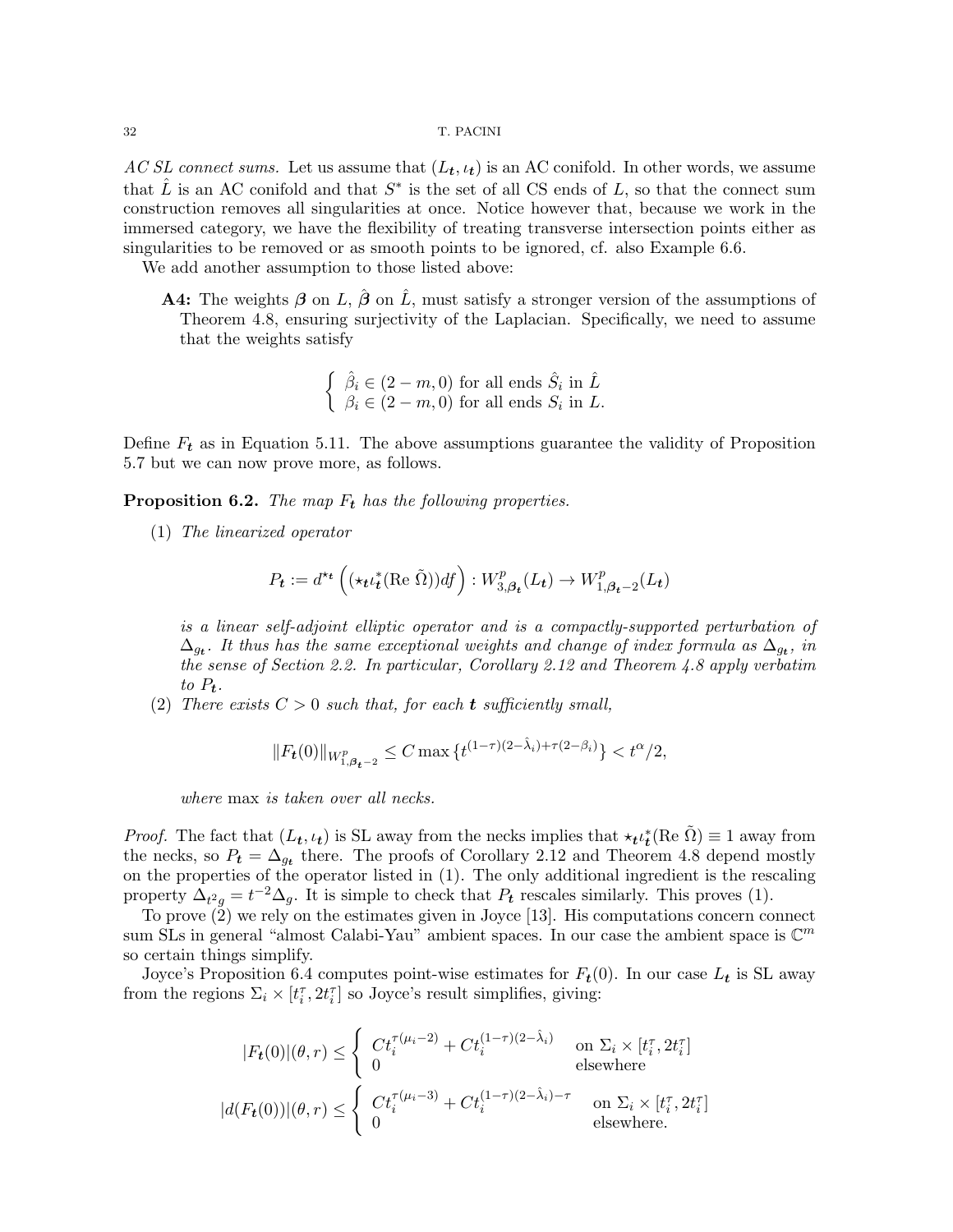Multiplying the first equation by  $w_t \rho_t^{2-\frac{m}{p}}$ , raising to the power p and integrating we obtain, for each neck,

$$
||F_t(0)||^p_{L^p_{\beta_t-2}} = \int_{\Sigma_i \times [t_i^{\tau}, 2t_i^{\tau}]} |r^{2-\beta_i} F_t(0)|^p r^{-m} \text{vol}_{g_t} \le C \int_{\Sigma_i \times [t_i^{\tau}, 2t_i^{\tau}]} |r^{2-\beta_i} F_t(0)|^p r^{-m} \text{vol}_{\tilde{g}}
$$
  

$$
\le C t_i^{\tau(2-\beta_i)p} (t_i^{\tau(\mu_i-2)} + t_i^{(1-\tau)(2-\hat{\lambda}_i)})^p
$$
  

$$
\le C t^{\tau(2-\beta_i)p} (t^{\tau(\mu_i-2)} + t^{(1-\tau)(2-\hat{\lambda}_i)})^p.
$$

Analogously, using  $w_t \rho_t^{1-\frac{m}{p}}$ , one obtains  $L_{\beta}^p$  $\beta_{t-1}^p$  estimates for  $d(F_t(0))$ . Combining, we find

$$
||F_t(0)||_{W^p_{1,\beta_t-2}} \leq C \max \{ t^{\tau(2-\beta_i)} (t^{\tau(\mu_i-2)} + t^{(1-\tau)(2-\hat{\lambda}_i)}) \}.
$$

Our Assumption A1 implies that  $(1 - \tau)(2 - \hat{\lambda}_i) < \tau(\mu_i - 2)$ , allowing us to simplify this estimate. Our choice of  $\alpha$  now implies (2).

We can now state and prove our first result concerning SL connect sums.

**Theorem 6.3.** Let  $(L, \iota)$ ,  $(\hat{L}, \hat{\iota})$  be compatible marked SL conifolds. Assume that  $\hat{L}$  is an AC conifold and that  $S^*$  contains all CS ends of L, so that the connect sum  $(L_t, \iota_t)$  is an AC Lagrangian submanifold. Let  $C_i$  denote the corresponding cones. Choose constants p,  $\tau$ ,  $\alpha$  and weights  $\beta$ ,  $\beta$  satisfying Assumptions A1-A4 above.

Then for all  $t > 0$  in the circular sectors defined in Proposition 5.7 there exists  $f_t \in$  $B_{t^{\alpha}} \cap C^{\infty}_{\beta_{t}}(L_{t})$  such that  $\iota'_{t} := \Phi_{L_{t}} \circ df_{t} : L_{t} \to \mathbb{C}^{m}$  is an AC SL submanifold asymptotic to the same cones  $\mathcal{C}_i$ .

*Proof.* Let  $P_t$  denote the linearized operator. According to Proposition 6.2 (1), our assumptions on  $\beta$ ,  $\hat{\beta}$  imply that

$$
P_{t}: W^{p}_{3,\beta_{t}}(L_{t})\rightarrow W^{p}_{1,\beta_{t}-2}(L_{t})
$$

is a surjective isomorphism and that there exists  $C > 0$  such that, for all t and all  $f \in$  $W_3^p$  $T^p_{3,\boldsymbol{\beta_t}}(L_t),$ 

(6.1) 
$$
||f||_{W_{3,\beta_{t}}^{p}} \leq C||P_{t}(f)||_{W_{1,\beta_{t}-2}^{p}}.
$$

Notice that

$$
F_t(f) = 0 \Leftrightarrow -F_t(0) - Q_t(f) = P_t(f) \Leftrightarrow G_t(f) = f,
$$

where  $G_t$  is the map

$$
G_{\mathbf{t}}: B_{t^{\alpha}} \subset W^p_{3,\beta_{\mathbf{t}}}(L_{\mathbf{t}}) \to W^p_{3,\beta_{\mathbf{t}}}(L_{\mathbf{t}}), \quad f \mapsto P_{\mathbf{t}}^{-1}(-F_{\mathbf{t}}(0) - Q_{\mathbf{t}}(f)).
$$

In other words, functions f such that  $\Phi_{L_t} \circ df$  is a SL immersion of  $L_t$  correspond exactly to fixed points of  $G_t$ .

Let us prove that  $G_t$  maps  $B_t \alpha$  into itself. Choose  $f \in B_t \alpha$ . Then, using the fact that  $Q_t(0) = 0$  and Propositions 5.7, 6.2,

(6.2) 
$$
||G_t(f)||_{W_{3,\beta_t}^p} \leq C(||F_t(0)||_{W_{1,\beta_{t-2}}^p} + ||Q_t(f)||_{W_{1,\beta_{t-2}}^p})
$$

$$
\leq C(||F_t(0)||_{W_{1,\beta_{t-2}}^p} + ||Q_t(f) - Q_t(0)||_{W_{1,\beta_{t-2}}^p})
$$

$$
< t^{\alpha}/2 + Ct^{\alpha + \min{\{\beta_i - 2\}}}||f - 0||_{W_{3,\beta_t}^p},
$$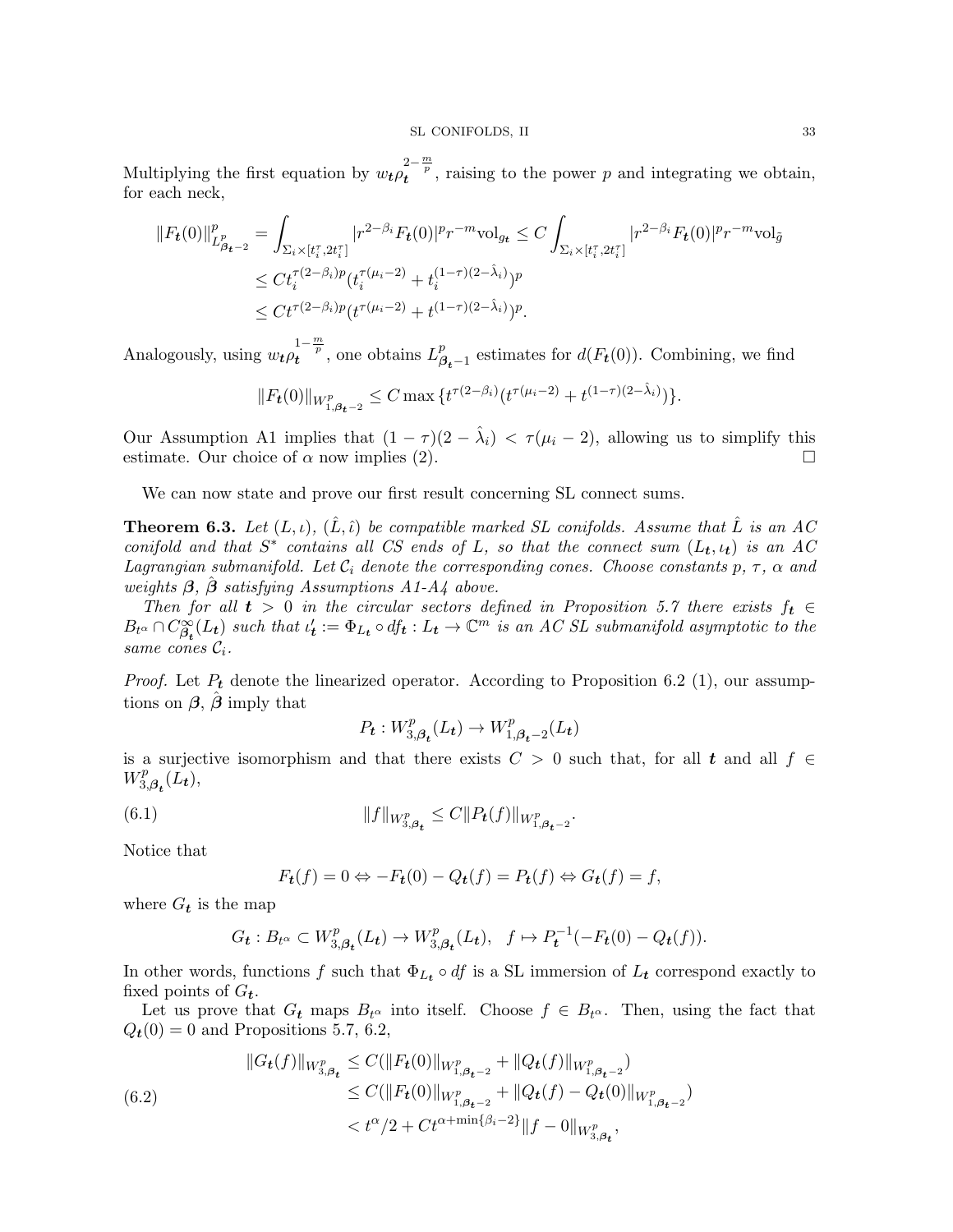where C incorporates the constants of Proposition 5.7 and of Equation 6.1. When  $t$  is small enough,  $C t^{\alpha + \min\{\beta_i - 2\}} \leq 1/2$ . It is thus clear that  $G_t$  maps  $B_{t^{\alpha}}$  into itself. Likewise,

$$
||G_{t}(f) - G_{t}(g)||_{W_{3,\beta_{t}}^{p}} \leq C|| - Q_{t}(f) + Q_{t}(g)||_{W_{1,\beta_{t}-2}^{p}}
$$
  

$$
\leq Ct^{\alpha + \min\{\beta_{i}-2\}}||f - g||_{W_{3,\beta_{t}}^{p}},
$$

showing that  $G_t$  is a contraction. We can now apply the standard Fixed Point Theorem for contractions of Banach spaces to prove that  $G_t$  admits a unique fixed point  $f_t \in B_{t^\alpha}$ .

The fact that  $f_t \in C^\infty_{\beta_t}(L_t)$  follows from Joyce's regularity results [11].

Remark 6.4. Joyce's regularity results [11] Thm 7.11 show that if the ends of  $(L_t, t_t)$  converge towards the corresponding asymptotic cones with rates in the interval  $(2 - m, 0)$  then they converge with rates  $2 - m + \epsilon$ , for any small  $\epsilon > 0$ . The same is true for  $(L_t, \iota'_t)$ .

If the convergence rate of  $(L_t, \iota_t)$  is greater than or equal to zero, then our assumption  $\beta_t$  < 0 implies that  $(L_t, \iota'_t)$  will have the same convergence rate as  $(L_t, \iota_t)$ .

Example 6.5. Consider the setting of Example 4.4. Assume the initial planes are SL, and that at each intersection point they satisfy the conditions yielding the existence of a Lawlor neck interpolating between the corresponding pair of planes, as in Example 5.2. Lawlor necks satisfy the necessary condition on convergence rates so we obtain an AC Lagrangian desingularization  $L_t$ . Theorem 6.3 now proves that  $L_t$  can be perturbed to an embedded AC SL which is asymptotic to the initial configuration of planes. According to Remark 6.4, the convergence rate is  $2 - m + \epsilon$ , for any small  $\epsilon > 0$ .

Example 6.6. More generally, the above theorem allows us to desingularize all transverse intersections for which there exists a Lawlor neck. The fact that we are working in the immersed category allows us to not worry about other intersections: we simply label them as smooth, immersed, points. The theorem also proves that there is no upper bound on the number of AC ends of AC SL conifolds in  $\mathbb{C}^m$ : given any AC SL, we can intersect it with an arbitrary number of transverse SL planes satisfying the angle condition and then resolve the intersections using Lawlor necks.

**Example 6.7.** Let L be a SL conifold in  $\mathbb{C}^m$  with one isolated conical singularity asymptotic to a SL cone C. Recall from Example 5.2 that there exists a 2-ended AC SL  $\hat{L}$  asymptotic to  $\mathcal{C} \cup -(e^{i\pi/m}\mathcal{C})$ . The gluing construction defined in Theorem 6.3 basically allows us to replace the conical singularity with a new AC end asymptotic to the rotated cone. The final result is a smooth AC SL with the same number of ends as the initial conifold. This same procedure can be applied to any number of singularities. Applying it to a smooth point of  $L$  we obtain the same result as if we intersected it with the rotated SL plane and then glued in a Lawlor neck.

Connect sums with moving singularities. The second case of interest is when  $(L_t, \iota_t)$  has CS singularities. The following examples explain different motivations for studing this case.

Example 6.8. It is known that not all isolated conical singularities admit AC SL desingularizations, cf. [7]. Thus, in general, it will not be possible to replace all conical SL singularities with smooth compact regions, completely desingularizing the conifold (see however Example 6.7, which replaces each singularity with a non-compact AC SL end). It follows that, in general, the best one can do is to let  $S^*$  denote the set of CS ends which do admit desingularizations and let  $S^{**}$  contain the others. Theorem 6.12 below will allow us to perform gluing on this configuration.

**Example 6.9.** Assume given a conifold L with a singularity modelled on a cone  $\mathcal{C}$ . Assume also that there exists a conifold  $\hat{L}$  with one AC end modelled on C and a second CS end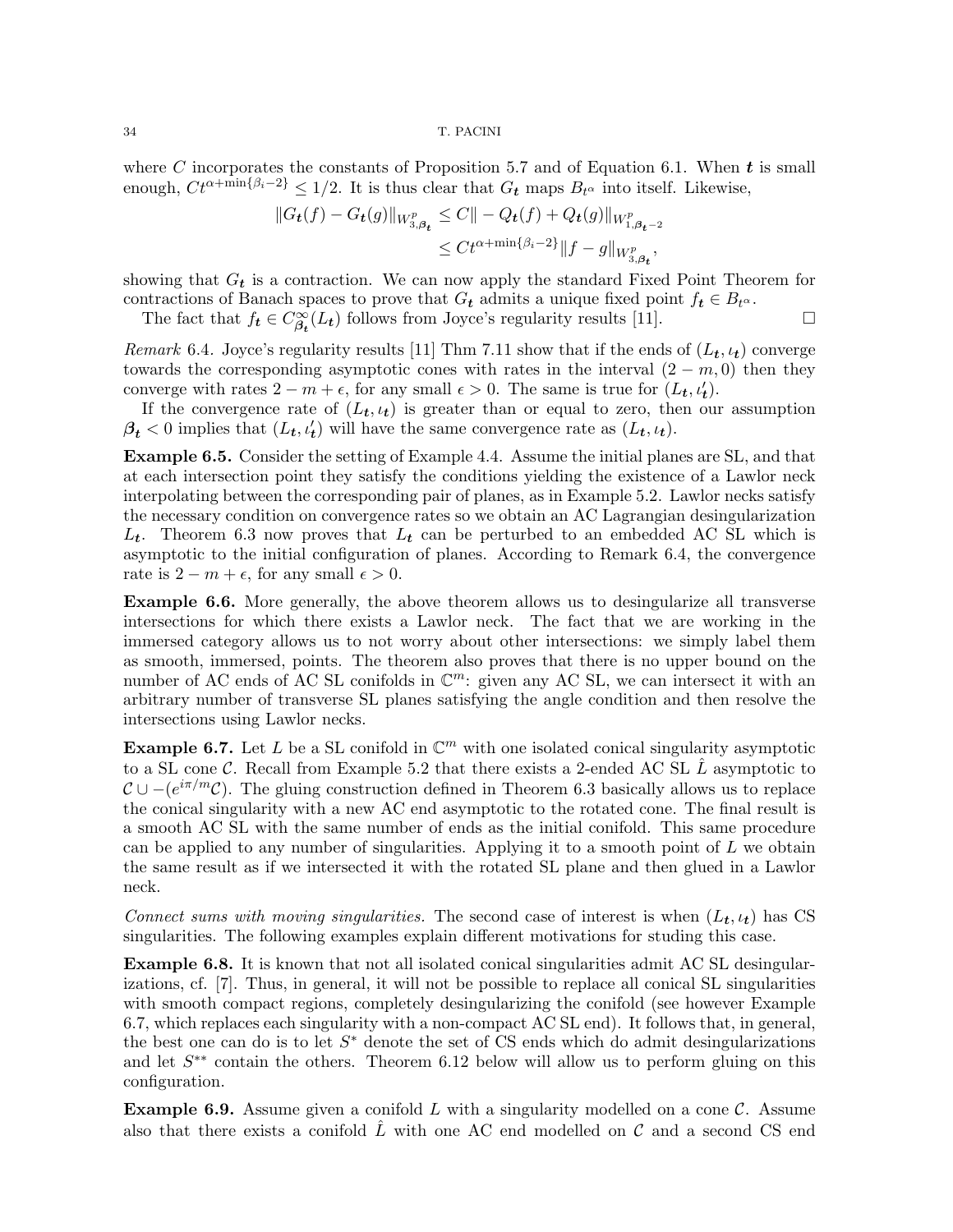modelled on a different cone  $\mathcal{C}'$ . If we manage to glue  $\hat{L}$  into  $L$  we will have found a procedure for replacing one singularity with another. In our framework this situation is described by allowing  $\hat{S}^{**}$  to contain at least one CS end. Theorem 6.12 below will allow us to perform gluing on this configuration. In particular, the position of the new singularity in  $\mathbb{C}^m$  will be rescaled with  $t$ .

To obtain a gluing result in this case we need to replace Assumption A4 above with the following:

A4: We assume that the weights satisfy

 $\int \hat{\beta}_i \in (2-m,0)$  for all AC ends  $\hat{S}_i$  in  $\hat{L}$  and  $S_i$  in  $L$  $\beta_i \in (2, 2 + \epsilon)$  for all CS ends  $\hat{S}_i \in \hat{S}^{**}$  and  $S_i \in S^{**}$ ,

where  $\epsilon$  is chosen small enough so that  $(2, 2+\epsilon)$  does not contain any exceptional weights for the Laplace operator on the corresponding end and  $2 + \epsilon < \hat{\mu}_i$  (respectively,  $\mu_i$ ).

We also need to impose the following "stability" assumption on the singularities in  $\hat{S}^{**} \cup S^{**}$ . We refer to [12], [4] for further information concerning this condition.

**Definition 6.10.** Let C be a SL cone in  $\mathbb{C}^m$ . Let  $(\Sigma, g')$  denote the link of C with the induced metric. Assume C has a unique singularity at the origin; equivalently, assume that  $\Sigma$  is smooth and that it is not a sphere  $\mathbb{S}^{m-1} \subset \mathbb{S}^{2m-1}$ . It is known, cf. [20], that the standard action of  $SU(m) \ltimes \mathbb{C}^m$  on  $\mathbb{C}^m$  admits a "moment map"  $\mu$  and that the components of  $\mu$  restrict to harmonic functions on C. Let G denote the subgroup of  $SU(m)$  which preserves C. Then  $\mu$ defines on  $\mathcal{C}(2m)$  linearly independent harmonic functions of linear growth; in the notation of Definition 2.10 these functions are contained in the space  $V_{\gamma}$  with  $\gamma = 1$ . The moment map also defines on  $\mathcal{C} m^2 - 1 - \dim(G)$  linearly independent harmonic functions of quadratic growth: these belong to the space  $V_{\gamma}$  with  $\gamma = 2$ . Constant functions define a third space of homogeneous harmonic functions on C, *i.e.* elements in  $V_{\gamma}$  with  $\gamma = 0$ . In particular, these three values of  $\gamma$  are always exceptional values for the operator  $\Delta_{\tilde{g}}$  on any SL cone, in the sense of Definition 2.10.

We say that C is *stable* if these are the only functions in  $V_{\gamma}$  for  $\gamma = 0, 1, 2$  and if there are no other exceptional values  $\gamma$  in the interval [0, 2]. More generally, let L be a CS or CS/AC SL submanifold. We say that a singularity  $x_i$  of L is *stable* if the corresponding cone  $\mathcal{C}_i$  is stable.

Consider the map  $F_t$  defined as in Equation 5.11. As in Proposition 6.2 (1), Assumptions A1-A4 would suffice to obtain injectivity of its linearization  $P_t$ . As in Corollary 2.12, however, this choice of weights does not lead to surjectivity. To get surjectivity it is necessary to add extra variables into the domain, thus enlarging the image. This motivates us to consider the map  $\tilde{F}_t$  defined as in Equation 5.13 and its linearization  $\tilde{P}_t$ . The stability assumption will ensure that this introduces exactly the right number of new variables to ensure surjectivity of the linearized operator but still maintain injectivity.

**Lemma 6.11.** Let  $(E, \|\cdot\|)$  be a Banach space. Assume given a finite number of closed subspaces  $E_1, \ldots, E_n$  such that  $E = \oplus E_i$ . Let  $\|\cdot\|_i$  denote the norm on  $E_i$  induced by restricting  $\|\cdot\|$ . Then the norm  $\|\cdot\|$  on E is equivalent to the norm  $\sum_{i=1}^n \|\cdot\|_i$  on  $\oplus E_i$ .

*Proof.* The triangle inequality shows that the identity map  $Id : \oplus E_i \to E$  is a continuous isomorphism with respect to the given norms. Applying the Open Mapping Theorem, it follows that it is a topological isomorphism.  $\Box$ 

We can now state and prove our second result concerning SL connect sums.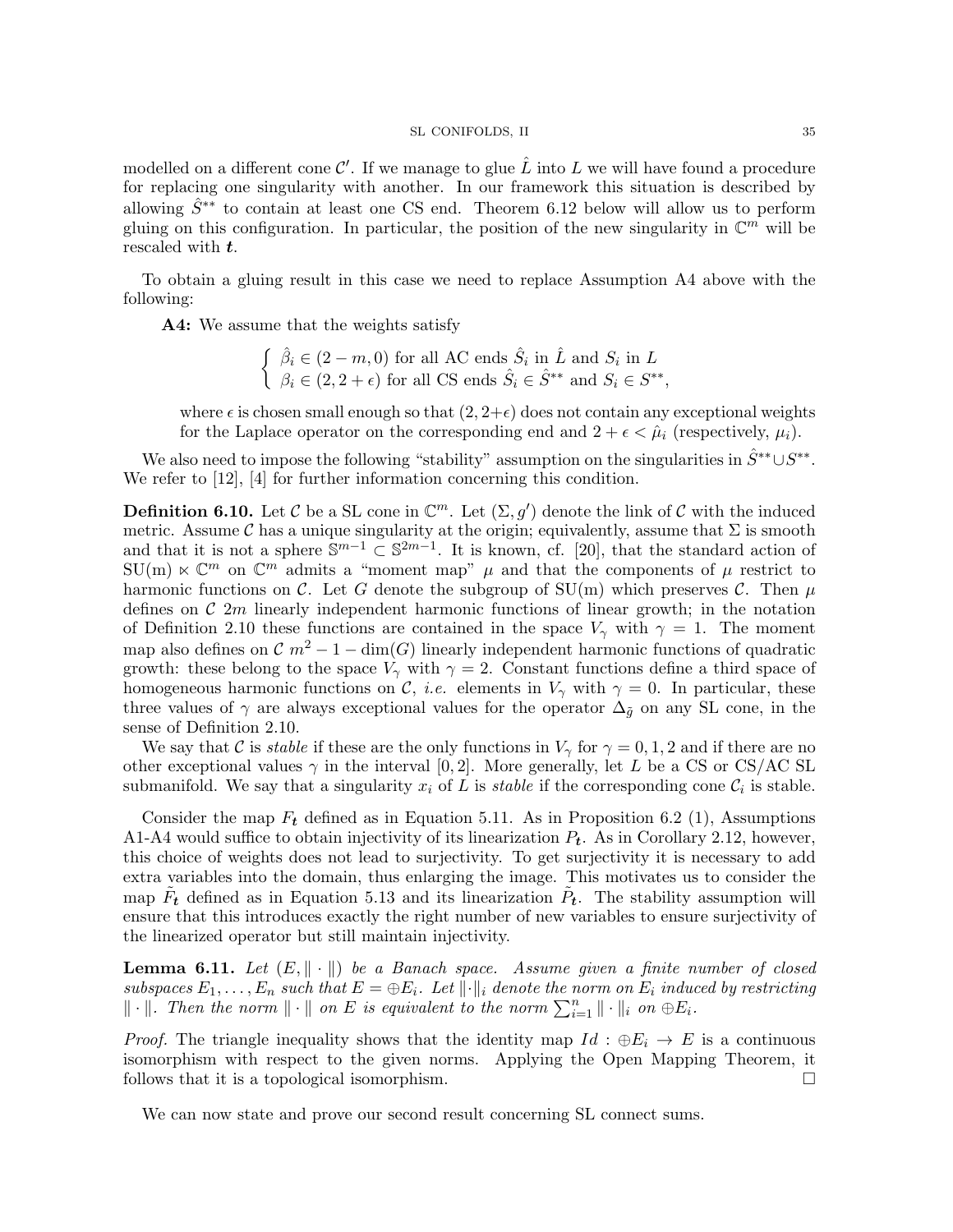**Theorem 6.12.** Let  $(L, \iota)$ ,  $(\hat{L}, \hat{\iota})$  be compatible marked SL conifolds. Assume that all CS singularities of the connect sum  $(L_t, \iota_t)$  are stable. Let  $\mathcal{C}_i$  denote the cones corresponding to the AC ends. Choose constants p,  $\tau$ ,  $\alpha$  and weights  $\beta$ ,  $\beta$  satisfying Assumptions A1-A4 above.

Then for all  $t > 0$  in the circular sectors defined in Proposition 5.7 there exists  $(\tilde{e}_t, v_t, f_t) \in$  $\tilde{B}_{t^{\alpha}} \cap \left( \tilde{\mathcal{E}}_{t} \times E_{0} \times C^{\infty}_{\beta_{t}}(L_{t}) \right)$  such that  $\iota'_{t} := \Phi_{L_{t}}^{t \tilde{\varepsilon}_{t} t^{-1}} \circ (dv_{t} + d f_{t}) : L_{t} \to \mathbb{C}^{m}$  is a SL conifold whose  $AC$  ends are asymptotic to the same cones  $\mathcal{C}_i$ .

*Proof.* The first claim is that, for each  $t$ , the linearization

$$
\tilde{P}_{\boldsymbol{t}}:=d\tilde{F}_{\boldsymbol{t}}[0]:T_{e}\tilde{\mathcal{E}}_{\boldsymbol{t}}\oplus E_{0}\oplus W^{p}_{3,\boldsymbol{\beta}_{\boldsymbol{t}}}(L_{\boldsymbol{t}})\rightarrow W^{p}_{1,\boldsymbol{\beta}_{\boldsymbol{t}}-2}(L_{\boldsymbol{t}})
$$

of  $\tilde{F}_t$  is an isomorphism and is uniformly invertible. As in Proposition 6.2 (1), uniform invertibility of  $\tilde{P}_t$  is equivalent to uniform invertibility of the operator

(6.3) 
$$
\tilde{\Delta}_{g_t}: T_e \tilde{\mathcal{E}}_t \oplus E_0 \oplus W^p_{3,\beta_t} \to W^p_{1,\beta_t-2}, \quad (\tilde{e}, v, f) \mapsto \Delta_{g_t}(\chi_t(\tilde{e}) + v + f).
$$

Corollary 2.12 shows that, for fixed t and when restricted to  $W_3^p$  $\tilde{A}_{3,\beta_t}$ ,  $\tilde{\Delta}_{g_t}$  is injective with cokernel of dimension

$$
\dim(\mathrm{Coker}(\tilde{\Delta}_{g_t})) = d, \text{ where } d := \sum_{i=1}^s (1 + 2m + m^2 - 1 - \dim(G_i)).
$$

It is also true, cf. [20] Theorem 8.8 for details, that  $\tilde{\Delta}_{g_t}$  is injective on its full domain. The idea is that the function  $\chi_t(\tilde{e})+v+f$  lives in a Sobolev space of the form  $W_k^p$  $\iota^p_{k,(\boldsymbol{\mu},\boldsymbol{\lambda})}$  with  $\boldsymbol{\mu}=-\boldsymbol{\epsilon}$ and  $\lambda < 0$ . According to Corollary 2.12, on this space the Laplace operator is injective. This means that  $\chi_t(\tilde{e}) + v + f = 0$  so the infinitesimal Lagrangian deformation  $d(\chi_t(\tilde{e}) + v + f)$  is trivial. From here we can deduce that  $\tilde{e} = e$ ,  $v = 0$  and  $f = 0$ .

Our definitions imply that  $\dim(\tilde{\mathcal{E}}_t+E_0)=d$ . It follows that, on the full domain, the cokernel of  $\tilde{\Delta}_{g_t}$  is empty so it is an isomorphism.

We now want to show that  $\tilde{\Delta}_{g_t}$  is uniformly invertible. To this end it is convenient to make an explicit choice of the norm  $\|\cdot\|_t$  on  $T_e\tilde{\mathcal{E}}_t$ . Notice that any  $\tilde{e} \in T_e\tilde{\mathcal{E}}_t$ , thought of as a vector field on  $\mathbb{C}^m$ , can be written as a sum of vector fields  $\tilde{e} = \tilde{e}_1 + \cdots + \tilde{e}_s + \tilde{e}_1 + \cdots + \tilde{e}_s$ , each with compact support in a neighbourhood of a singularity. We thus set

$$
\|\tilde{e}\| := \sum_{i=1}^{\hat{s}} \|\Delta_{\hat{g}} \chi(\tilde{e}_i)\|_{W^p_{1,\hat{\beta}-2}(\hat{g})} + \sum_{i=1}^s \|\Delta_g \chi(\tilde{e}_i)\|_{W^p_{1,\beta-2}(g)}.
$$

We then define  $\|\tilde{e}\|_t$  as in Equation 5.12. More explicitly, given  $\tilde{e}_i$  in a neighbourhood of a singularity in  $\hat{S}^{**}$  as above, we find

$$
\|\tilde{e}_i\|_{\mathbf{t}} = t_i^{2-\beta_i} \|\Delta_{\hat{g}} \chi(\tilde{e}_i)\|_{W^p_{1,\hat{\beta}-2}} = t_i^{-\beta_i} \|\Delta_{\hat{g}} t_i^2 \chi(\tilde{e}_i)\|_{W^p_{1,\hat{\beta}-2}}
$$
  

$$
= t_i^{2-\beta_i} \|\Delta_{t_i^2 \hat{g}} \chi_{\mathbf{t}}(\tilde{e}_i)\|_{W^p_{1,\hat{\beta}-2}} = \|\Delta_{g_{\mathbf{t}}} \chi_{\mathbf{t}}(\tilde{e}_i)\|_{W^p_{1,\beta_{\mathbf{t}}-2}}.
$$

Given instead  $\tilde{e}_i$  in a neighbourhood of a singularity in  $S^{**}$  as above, we find

$$
\|\tilde{e}_i\|_{\bm{t}} = \|\Delta_g \chi(\tilde{e}_i)\|_{W^p_{1,\bm{\beta}-2}} = \|\Delta_{g_{\bm{t}}} \chi_{\bm{t}}(\tilde{e}_i)\|_{W^p_{1,\bm{\beta}_{\bm{t}}-2}}.
$$

Basically, we have chosen a norm on  $T_e \tilde{\mathcal{E}}_t$  so that, restricted to this space,  $\tilde{\Delta}_{g_t}$  is uniformly invertible by definition.

It follows from the definition of  $E_0$  that any  $v \in E_0$  has a unique decomposition  $v =$  $a_1\hat{v}_1+\cdots+a_{\hat{s}}v_{\hat{s}}+b_1v_1+\cdots+b_sv_s$ . Injectivity means that the map  $\tilde{\Delta_{g_t}}:E_0\to W_1^p$  $\frac{p}{1,\boldsymbol{\beta_{t}}-2}$  is an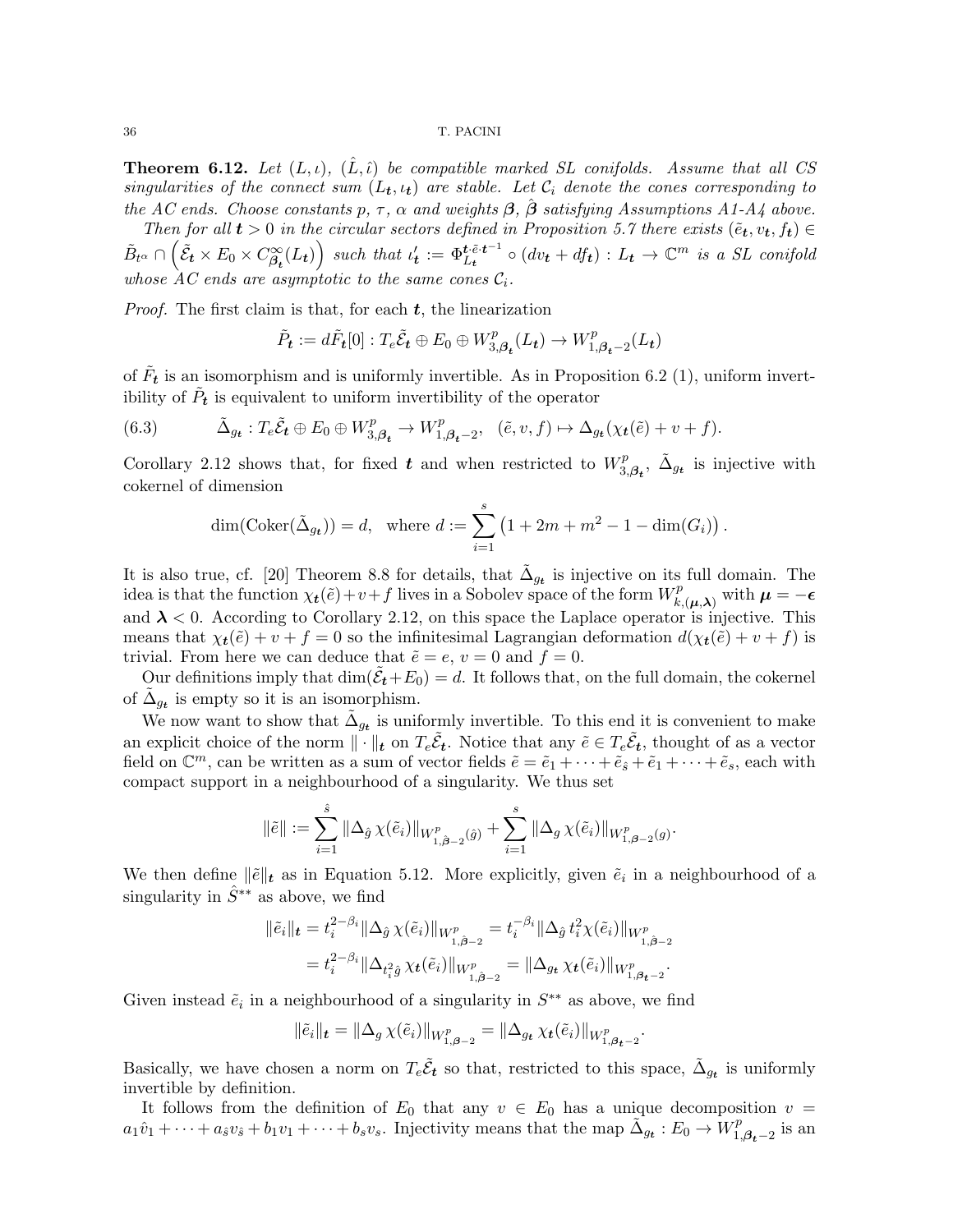isomorphism on its image. Since  $E_0$  is finite-dimensional, it is a topological isomorphism. We conclude that, for appropriate  $C > 0$ ,

$$
\|\sum_{i=1}^{s} b_i v_i\|_{t} = \|\sum_{i=1}^{s} b_i dv_i\|_{W^p_{2,\beta_{t-1}}(g_t)} = \|\sum_{i=1}^{s} b_i dv_i\|_{W^p_{2,\beta-1}(g)}
$$
  

$$
\leq C \|\sum_{i=1}^{s} b_i \Delta_g(v_i)\|_{W^p_{1,\beta-2}(g)} = C \|\sum_{i=1}^{s} b_i \Delta_{g_t}(v_i)\|_{W^p_{1,\beta_{t-2}}(g_t)}.
$$

Likewise, (omitting for simplicity the subscripts of t and  $\beta$ ),

$$
\begin{split} \|\sum_{i=1}^{\hat{s}} a_i v_i\|_{t} &= \|\sum_{i=1}^{\hat{s}} a_i \, dv_i\|_{W^p_{2,\beta_{t-1}}(g_t)} = \|\sum_{i=1}^{\hat{s}} a_i \, dv_i\|_{W^p_{2,\hat{\beta}-1}(t^2\hat{g})} = t^{-1}t^{1-\beta} \|\sum_{i=1}^{\hat{s}} a_i \, dv_i\|_{W^p_{2,\hat{\beta}-1}(\hat{g})} \\ &\le Ct^{-\beta} \|\sum_{i=1}^{\hat{s}} a_i \, \Delta_{\hat{g}}(v_i)\|_{W^p_{1,\hat{\beta}-2}(\hat{g})} = Ct^{2-\beta} \|\sum_{i=1}^{\hat{s}} a_i \, \Delta_{t^2\hat{g}}(v_i)\|_{W^p_{1,\hat{\beta}-2}(\hat{g})} \\ &= C \|\sum_{i=1}^{\hat{s}} a_i \, \Delta_{g_t}(v_i)\|_{W^p_{1,\beta_{t-2}}(g_t)}. \end{split}
$$

This shows that  $\tilde{\Delta}_{g_t}$  is uniformly invertible on  $E_0$ . We also know from Theorem 4.8 that  $\tilde{\Delta}_{g_t}$ is uniformly invertible on  $W_3^p$  $\mathcal{L}_{3,\beta_t}^p$ , but we still have to argue that it is uniformly invertible on the three spaces together, *i.e.* on its full domain. Choosing an appropriate cut-off function  $\eta_t$ as in the proof of Theorem 4.8, we find

$$
\|\sum_{i=1}^{s} \tilde{e}_{i}\|_{t} + \|\sum_{i=1}^{s} b_{i}v_{i}\|_{t} + \|\eta_{t}f\|_{W_{3,\beta_{t}}^{p}(g_{t})} \leq \|\sum_{i=1}^{s} \Delta_{g}\chi(\tilde{e}_{i})\| + C \|\sum_{i=1}^{s} b_{i}\Delta_{g}(v_{i})\| + C \|\Delta_{g}(\eta_{t}f)\|
$$
  

$$
\simeq C \|\Delta_{g}\left(\sum_{i=1}^{s} \chi(\tilde{e}_{i}) + \sum_{i=1}^{s} b_{i}v_{i} + \eta_{t}f\right)\|_{W_{1,\beta-2}^{p}(g)}
$$
  

$$
= C \|\Delta_{g_{t}}\left(\sum_{i=1}^{s} \chi_{t}(\tilde{e}_{i}) + \sum_{i=1}^{s} b_{i}v_{i} + \eta_{t}f\right)\|_{W_{1,\beta_{t}-2}^{p}(g_{t})},
$$

where  $\simeq$  follows from Lemma 6.11. Likewise,

$$
\|\sum_{i=1}^{\hat{s}} \tilde{e}_i \|_t + \|\sum_{i=1}^{\hat{s}} a_i v_i \|_t + \|(1 - \eta_t)f\|_{W^p_{3,\beta_t}(g_t)} \le t^{-\beta} \|\sum_{i=1}^{\hat{s}} \Delta_{\hat{g}} t_i^2 \chi(\tilde{e}_i) \|_{W^p_{1,\hat{\beta}-2}(\hat{g})} +
$$
  
+  $Ct^{-\beta} \|\sum_{i=1}^{\hat{s}} a_i \Delta_{\hat{g}}(v_i) \|_{W^p_{1,\hat{\beta}-2}(\hat{g})} + Ct^{-\beta} \|\Delta_{\hat{g}}((1 - \eta_t)f)\|_{W^p_{1,\hat{\beta}-2}(\hat{g})}$   

$$
\simeq Ct^{-\beta} \|\Delta_{\hat{g}}\left(\sum_{i=1}^{\hat{s}} \chi_t(\tilde{e}_i) + \sum_{i=1}^{\hat{s}} a_i v_i + (1 - \eta_t)f\right) \|_{W^p_{1,\hat{\beta}-2}(\hat{g})}
$$
  

$$
\simeq C \|\Delta_{g_t}\left(\sum_{i=1}^{\hat{s}} \chi_t(\tilde{e}_i) + \sum_{i=1}^{\hat{s}} a_i v_i + (1 - \eta_t)f\right) \|_{W^p_{1,\beta_t-2}(g_t)},
$$

where again we use Lemma 6.11 as well as Equation 4.5. Combining these equations as in Theorem 4.8 we conclude that  $\tilde{\Delta}_{gt}$  is uniformly invertible.

As in Theorem 6.3 we now define a map

$$
\tilde{G}_{t} : \tilde{B}_{t^{\alpha}} \subset \tilde{\mathcal{E}}_{t} \times E_{0} \times W_{3,\beta_{t}}^{p}(L_{t}) \to \tilde{\mathcal{E}}_{t} \times E_{0} \times W_{3,\beta_{t}}^{p}(L_{t}).
$$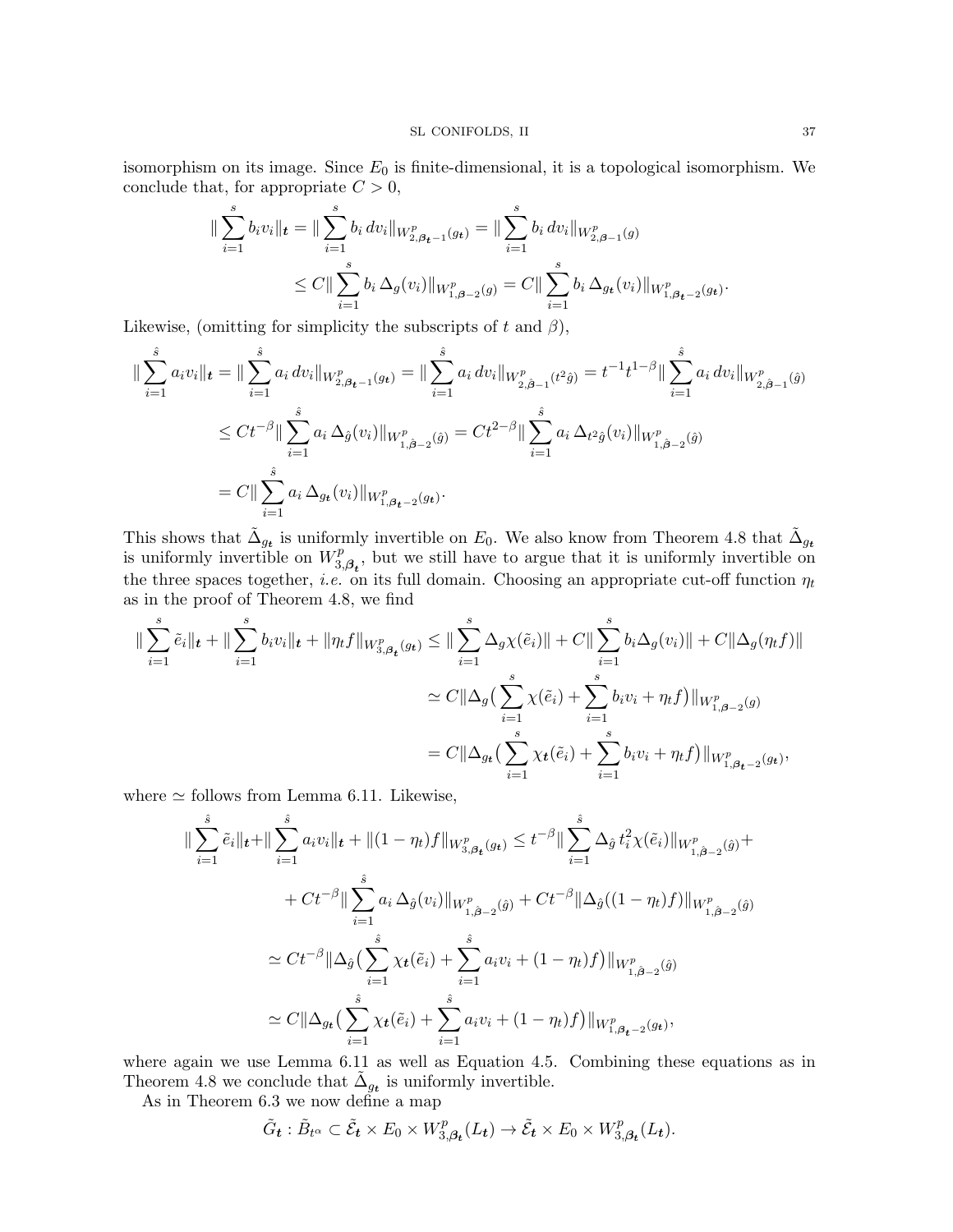Using the fact that  $\tilde{F}_t(e, 0, 0) = F_t(0)$  we can check that  $\tilde{G}_t$  is a contraction which maps  $\tilde{B}_{t^{\alpha}}$ into itself. This suffices to prove the theorem.

Remark 6.13. In Theorem 6.3 the limitation on t imposed by M prevents one  $t_i$  from becoming zero before the others. Geometrically, it prevents one component of  $\hat{L}$  from collapsing to a point before the others. Theorem 6.12 shows how to deal with singularities so it seems reasonable to think that Theorem 6.3 might be extended so as to remove this limitation, using the same techniques as above. In particular, it would probably be necessary to assume that the corresponding singularity is stable and to allow it to move in  $\mathbb{C}^m$  in the usual manner. More generally, it seems that the analogous limitation could be removed also from Theorem 6.12.

Acknowledgments. I would like to thank Dominic Joyce for many useful conversations. This work started while I was a Marie Curie EIF Fellow at the University of Oxford and continued at the Scuola Normale Superiore of Pisa, partially supported by a Marie Curie ERG grant. I also thank M. Haskins, J. Lotay and L. Mazzieri for useful comments.

### **REFERENCES**

- 1. Claudio Arezzo and Frank Pacard, Complete, embedded, minimal n-dimensional submanifolds in  $\mathbb{C}^n$ , Comm. Pure Appl. Math. 56 (2003), no. 3, 283–327.
- 2. Adrian Butscher, Regularizing a singular special Lagrangian variety, Comm. Anal. Geom. 12 (2004), no. 4, 733–791.
- 3. Reese Harvey and H. Blaine Lawson, Jr., Calibrated geometries, Acta Math. 148 (1982), 47–157.
- 4. Mark Haskins, The geometric complexity of special Lagrangian  $T^2$ -cones, Invent. Math. 157 (2004), no. 1, 11–70.
- 5. , Special Lagrangian cones, Amer. J. Math. **126** (2004), no. 4, 845–871.
- 6. Mark Haskins and Nikolaos Kapouleas, Special Lagrangian cones with higher genus links, Invent. Math. 167 (2007), no. 2, 223–294.
- 7. Mark Haskins and Tommaso Pacini, Obstructions to special Lagrangian desingularizations and the Lagrangian prescribed boundary problem, Geom. Topol. 10 (2006), 1453–1521 (electronic).
- 8. Dominic Joyce, On counting special Lagrangian homology 3-spheres, Topology and geometry: commemorating SISTAG, Contemp. Math., vol. 314, Amer. Math. Soc., Providence, RI, 2002, pp. 125–151.
- 9.  $\frac{1}{\sqrt{1-\frac{1}{n}}}$ , Special Lagrangian m-folds in  $\mathbb{C}^m$  with symmetries, Duke Math. J. 115 (2002), no. 1, 1–51.
- 10. Special Lagrangian submanifolds with isolated conical singularities. V. Survey and applications, J. Differential Geom. 63 (2003), no. 2, 279–347.
- 11. Special Lagrangian submanifolds with isolated conical singularities. I. Regularity, Ann. Global Anal. Geom. 25 (2004), no. 3, 201–251.
- 12. Special Lagrangian submanifolds with isolated conical singularities. II. Moduli spaces, Ann. Global Anal. Geom. 25 (2004), no. 4, 301–352.
- 13. Special Lagrangian submanifolds with isolated conical singularities. III. Desingularization, the unobstructed case, Ann. Global Anal. Geom. 26 (2004), no. 1, 1–58.
- 14.  $\_\_\_\$ gecial Lagrangian submanifolds with isolated conical singularities. IV. Desingularization, obstructions and families, Ann. Global Anal. Geom. 26 (2004), no. 2, 117–174.
- 15. Maxim Kontsevich, *Homological algebra of mirror symmetry*, Proceedings of the International Congress of Mathematicians, Vol. 1, 2 (Zürich, 1994) (Basel), Birkhäuser, 1995, pp. 120-139.
- 16. Gary Lawlor, The angle criterion, Invent. Math. 95 (1989), no. 2, 437–446.
- 17. Yng-Ing Lee, Embedded special Lagrangian submanifolds in Calabi-Yau manifolds, Comm. Anal. Geom. 11 (2003), no. 3, 391–423.
- 18. Jason D. Lotay, *Desingularization of coassociative 4-folds with conical singularities*, Geom. Funct. Anal. 18 (2009), no. 6, 2055–2100.
- 19. Tommaso Pacini, Desingularizing isolated conical singularities: uniform estimates via weighted Sobolev spaces, available on www.arxiv.org  $(2010)$ .
- 20. Special Lagrangian conifolds, I: Moduli spaces, available on www.arxiv.org (2010).
- 21. Andrew Strominger, Shing-Tung Yau, and Eric Zaslow, Mirror symmetry is T-duality, Nuclear Phys. B 479 (1996), no. 1-2, 243–259.